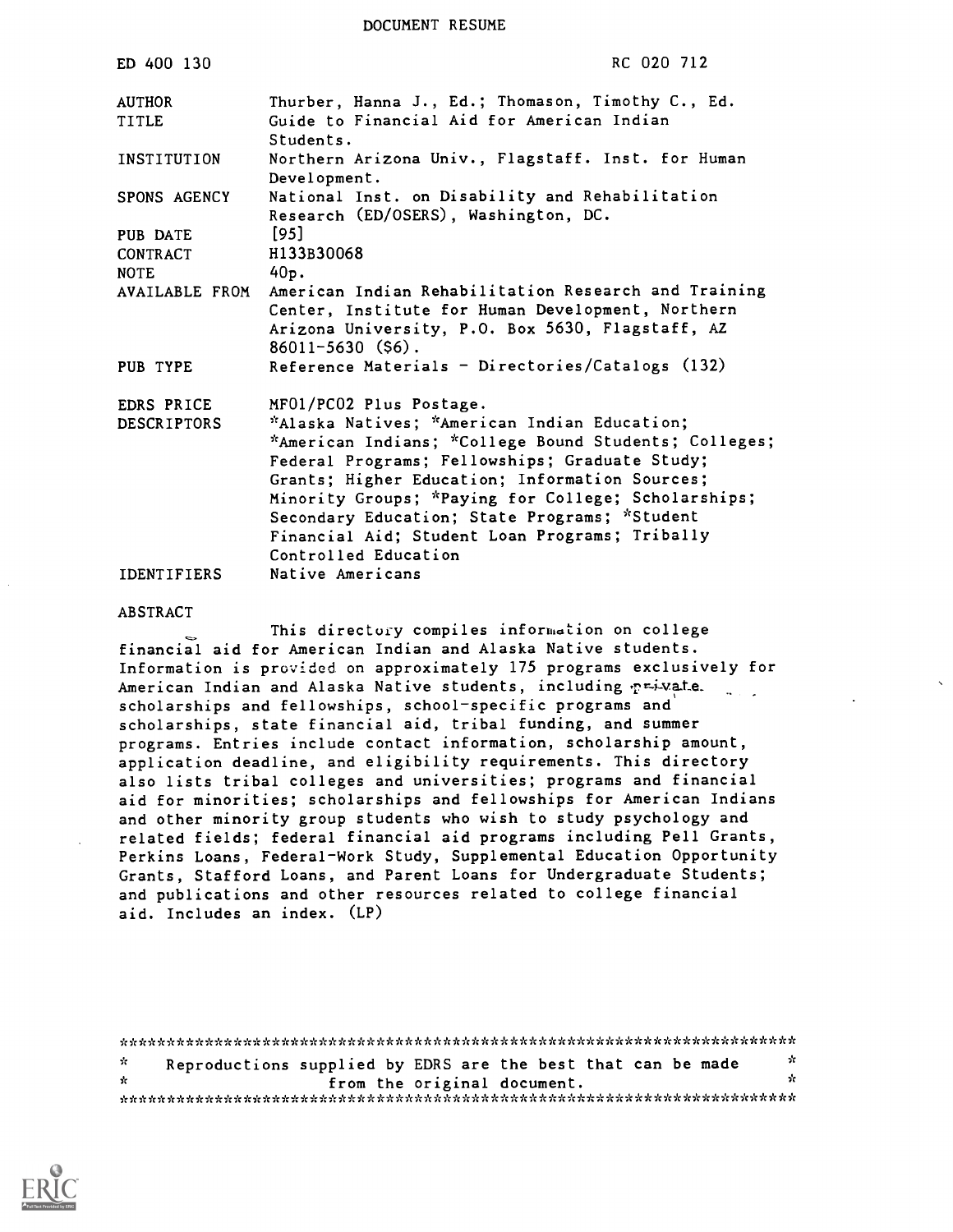

BEST COPY AVAILABLE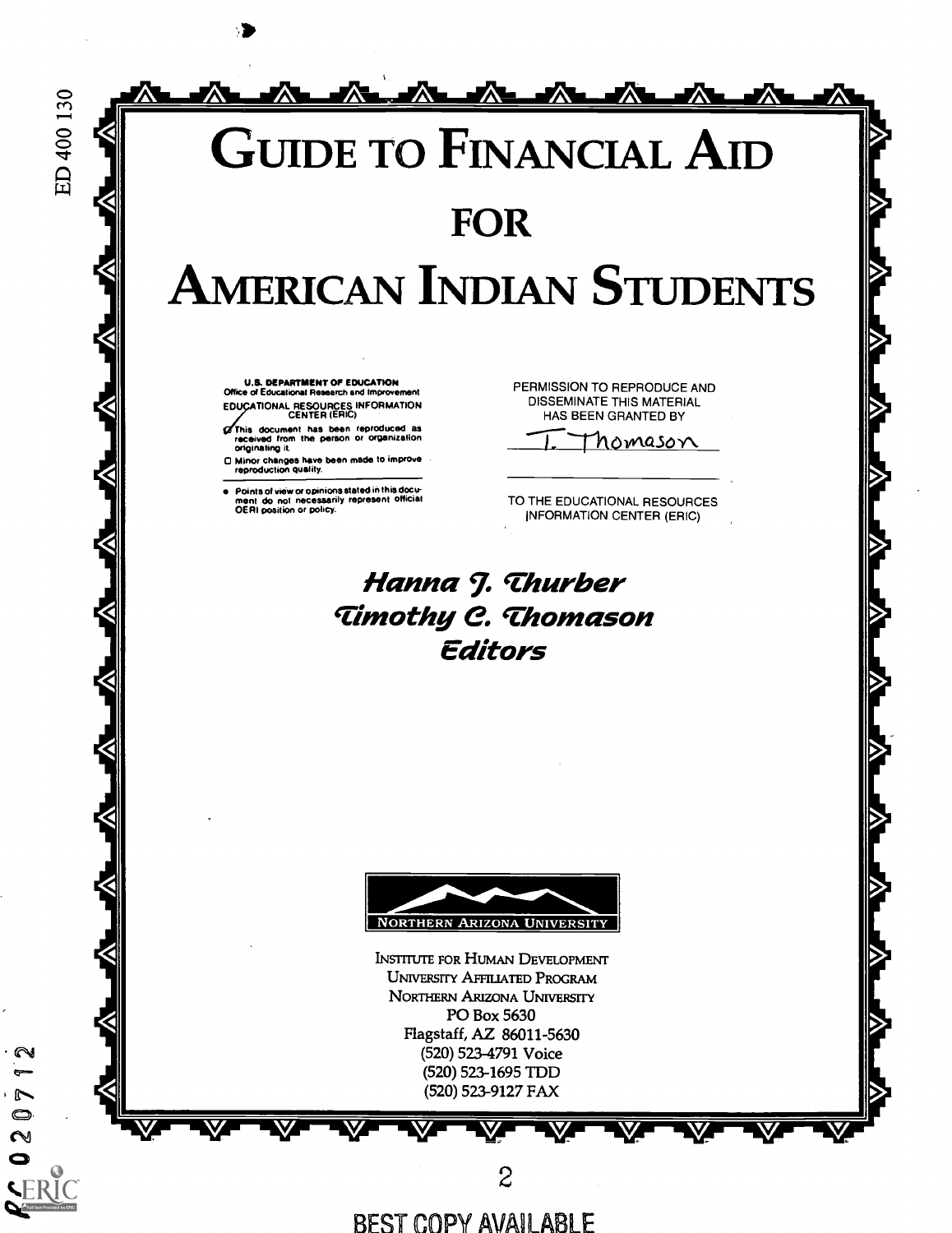# Guide to Financial Aid for American Indian Students

Hanna J. Thurber Timothy C. Thomason Editors

Additional copies of this book may be ordered by sending a check or money order for \$6 (postpaid) made payable to IHD/NAU, to the AIRRTC at the address below.

AMERICAN INDIAN REHABILITATION RESEARCH AND TRAINING CENTER Institute for Human Development Arizona University Affiliated Program Northern Arizona University PO Box 5630 Flagstaff, AZ 86011-5630 (520) 523-4791

Funded by the National Institute on Disability and Rehabilitation Research, Office of Special Education and Rehabilitative Services, U.S. Department of Education, Washington, DC Grant NO. H133B30068

The content of this publication is the responsibility of the American Indian Rehabilitation Research and Training Center and no official endorsement by the U.S. Deparment of Education should be inferred.

NAU is an Equal Opportunity/Affirmative Action Institution

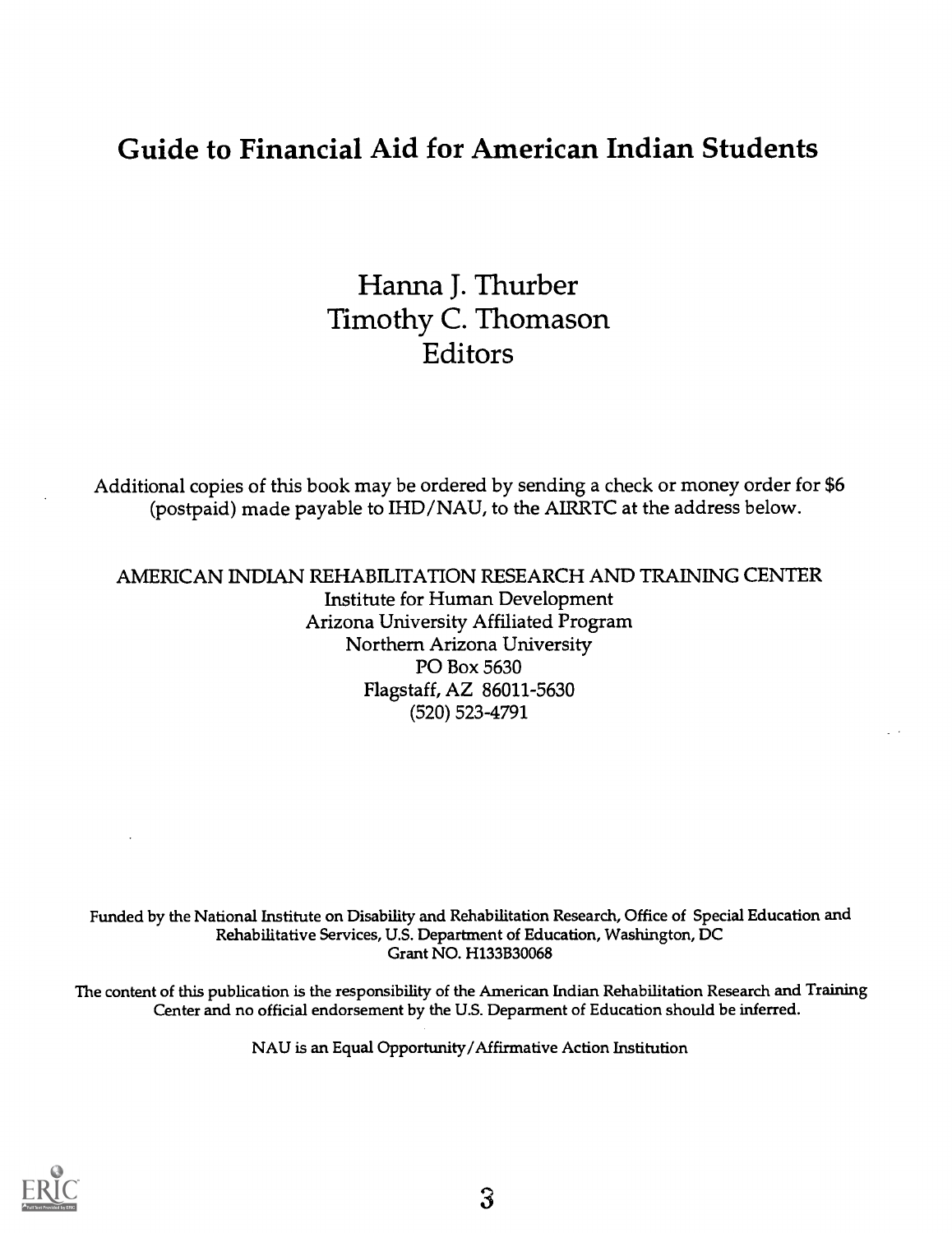# Table of Contents

|                                                                                          | 1  |
|------------------------------------------------------------------------------------------|----|
| <b>Education Funding and Programs Exclusively for</b><br><b>American Indian Students</b> |    |
| Private Scholarships and Fellowships                                                     | 3  |
| School-Specific Programs and Scholarships                                                | 9  |
|                                                                                          | 13 |
|                                                                                          |    |
|                                                                                          |    |
|                                                                                          |    |
|                                                                                          |    |
| Scholarships and Fellowships in Psychology and                                           |    |
|                                                                                          |    |
|                                                                                          |    |
|                                                                                          |    |
|                                                                                          |    |

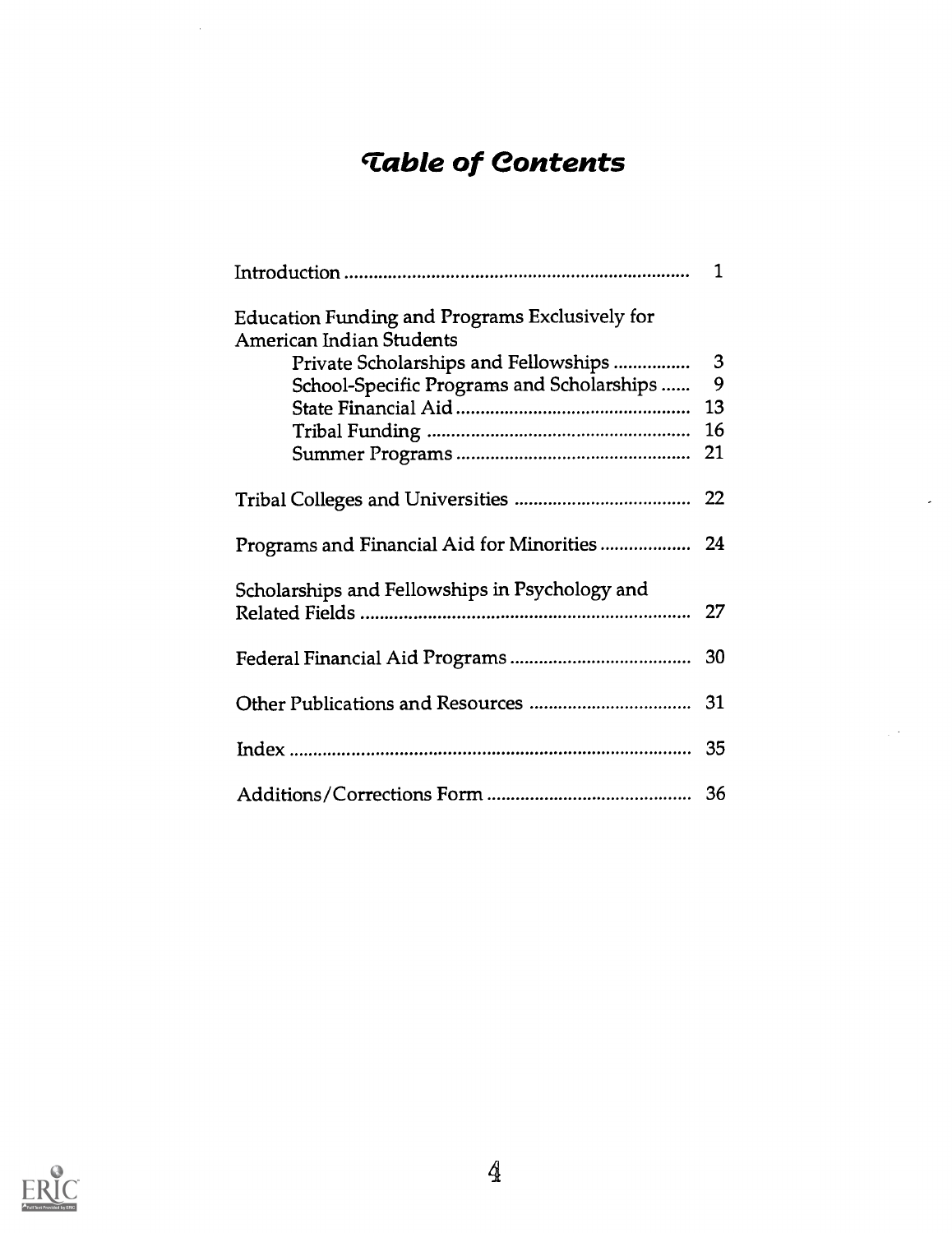# *<u>Introduction</u>*

There is a critical need for more American Indian people to pursue college and graduate school education. American Indian students have much lower rates of college participation and graduation than the general population. In a typical year, Indian students earn only 0.5 percent of all degrees. Also, in a usual year, of all graduate degrees awarded, only about 1000 American Indians obtain a Master's degree and about 120 obtain a doctoral degree. The need for American Indian people in fields such as law, medicine, and psychology is especially great.

The purpose of this book is to compile information on financial aid for Indian students in an easily accessible format. Previously, this information has not been available in a single book. Given the large number of sources of financial aid for higher education, even this guide cannot be considered comprehensive. However, at least it provides a place to start in your search for current sources of financial aid for Indian students.

Since addresses and telephone numbers change over time, some of the information in this book will become dated. However, we intend to revise the guide periodically if possible. If you wish to add or correct any items for future revisions of this guide, please use the form provided at the end of the book.

As used in this guide, the terms American Indian and Native American include Alaska Natives, unless otherwise stated. Most financial aid programs for American Indians require the applicant to be at least 25% American Indian. The few exceptions to this rule are noted in the guide. If you do not already have a tribal identification or registration card certifying your degree of Indian heritage, obtaining one is essential.

Some of the schools and programs described in this guide have more specific eligibility criteria than is noted. Always contact the specific schools and programs which interest you to get their most recent information packets and application forms. Public libraries and college libraries have good books with information on financial aid. Another good source of information is a career counselor or your school counselor. The staff of the financial aid office at any college or university will be happy to help you. You can also ask any American Indian college graduates or professionals for their advice on where to look for financial aid.

Applying for financial aid to attend college or graduate school can take a lot of time and effort, but it is well worth it if you could not otherwise advance your education. Obtaining a college education or a graduate degree can help you fulfill your potential, increase your earnings, and benefit American Indian people in general. Most Indian students who look for financial aid for college are successful eventually. Good luck in your search!

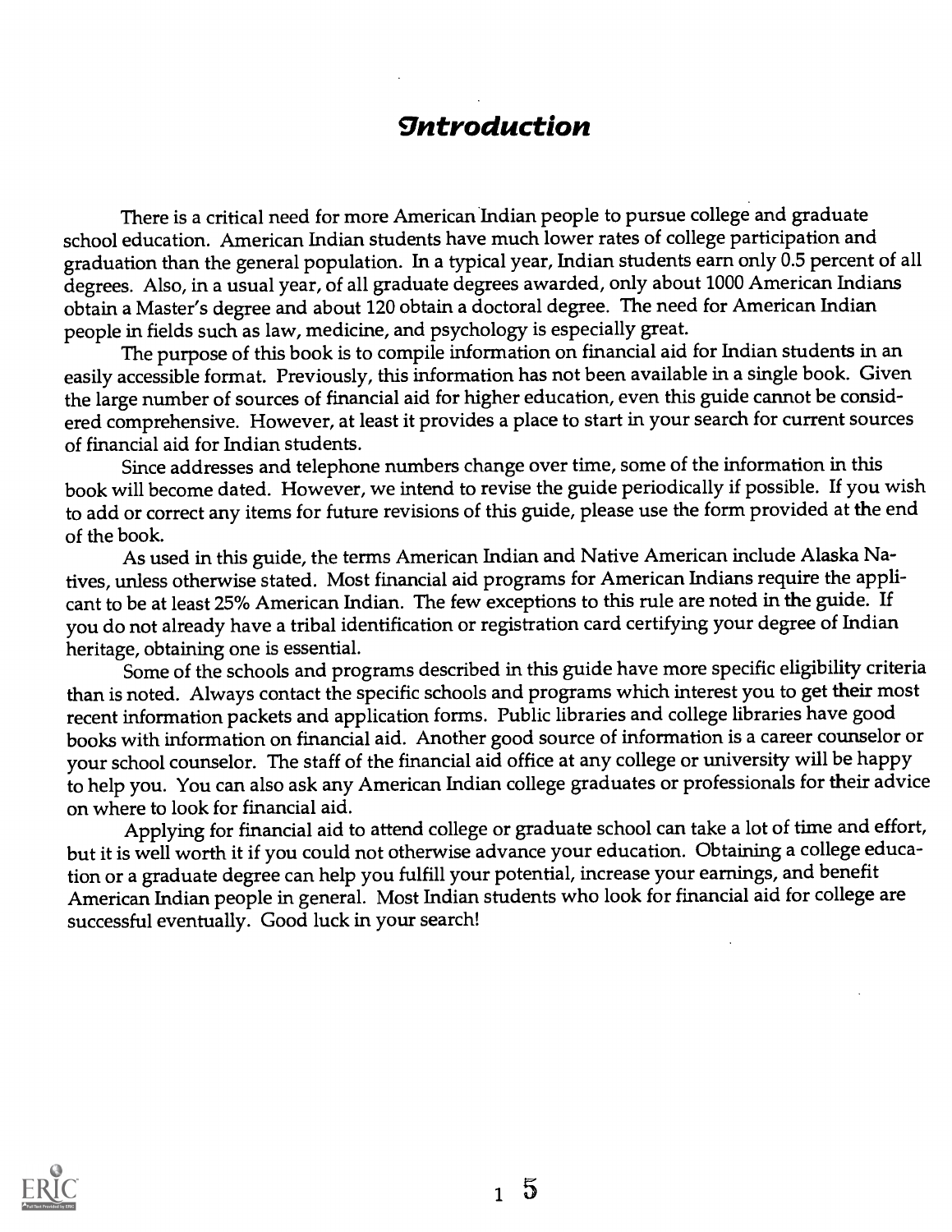# general Advice

• Start Early - You could start as early as your sophomore year in high school.

• Stay Organized - Keep separate files for each school and scholarship organization that you are applying to. Keep records of conversations that you have with scholarship or financial aid offices, including the person you spoke with, the date, and what was said.

Keep Track of Deadlines - Make a list of when each financial aid form or scholarship application is due. Mark these dates on your calendar and set up a schedule to prepare the applications.

• Request a Certificate of Indian Blood - Do this immediately, as it is a requirement for many applications.

• Identify Potential References - Ask professors, teachers, counselors, and employers well in advance if they are both willing and able to provide a good reference for you.

Write a Generic Application Essay - Once you have a well-written essay of your achievements and educational goals, it will be easier to revise that essay for each application. If you have access to a computer, keep this essay on disk.

Obtain the Free Application for Federal Student Aid - This form will be required for any federal aid and many tribes require that you apply for such aid first.

• Make Copies - Do this for every application you send or hand in.

• Send Applications Early - Make sure that you send everything in ahead of deadline. This gives you time to correct anything that might go wrong.

• Follow-up - Do this if you do not hear regarding any situation in a reasonable amount of time. It's also a good idea to send a thank you note after receiving an application or other correspondence from a scholarship committee.

Ask Questions - Inquire about any special programs a school may have for you. Check with the Financial Aid Office, the Multi-Cultural Office and your department of choice. There may be scholarships, loans, assistantships, jobs, summer programs, and special orientation programs just waiting for you to take advantage of them. Also, find out if the aid you receive is renewable, and if the amount will change in later years.



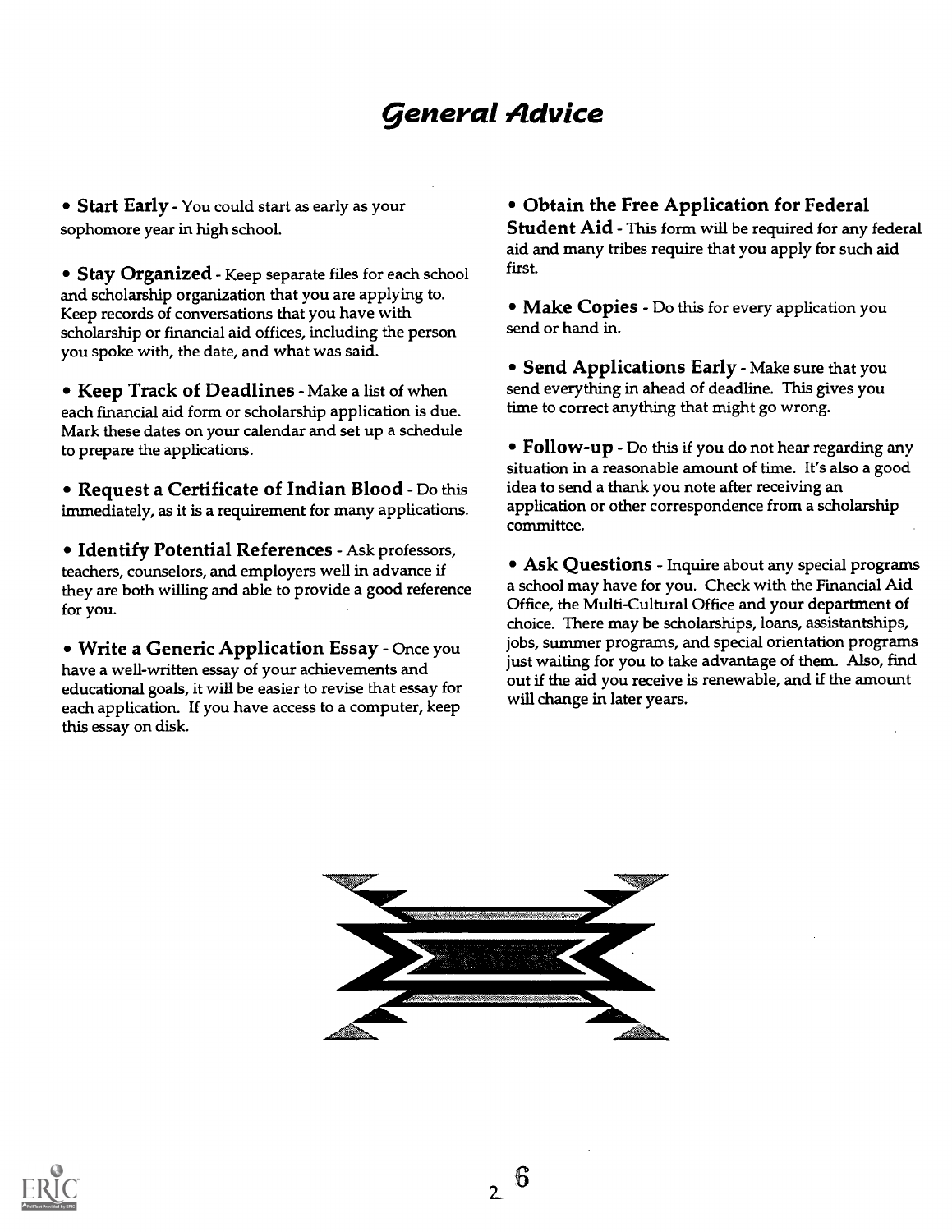# Private Scholarships and 3ellowships

The following financial aid awards are available exclusively for American Indians. Many of these scholarships have specific eligibility requirements based on field of study. Because these awards are reserved for American Indians, it is often required that the applicant be able to provide proof of tribal enrollment. Applicants should begin the process of enrollment immediately if needed, in order to be eligible for as many scholarships as possible.

## American Indian Arts Council, Inc.

Scholarship Committee 725 Preston Forest Shopping Center, Suite B Dallas, TX 75230 (214) 891-9640 Scholarship of \$250 - \$1,000 Deadlines: 3-1 and 9-15 Need official tribal documentation, a 2.5 GPA, and a major in one of the Fine Arts.

#### American Indian Graduate Center

# American Indian Graduate Center Fellowships

4520 Montgomery Blvd., NE, Suite 1B Albuquerque, NM 87109-1291  $(505) 881 - 4584$ Scholarships from \$250 - \$5,500 Application deadline: Deadline was May 1 for the 95-96 academic year. Should contact center, as deadline varies

each year. For graduate and professional study in any field. Must be a U.S. citizen and member of a federally recognized tribe. Student must first apply for other aid through university financial aid office. Call or write for application and to confirm that funding is available. Need-based.

#### Association of American Indian Physicians

Attn: Steven Jackson Memorial Fund 10015 S. Pennsylvania, Building D Oklahoma City, OK 73159 (405) 946-7072 Scholarships for medical students. Write for further information.

## Bureau of Indian Affairs

Higher Education Grant Program

Undergraduates should contact their home agency, tribe, or area office that administers the grant program for their tribe. Graduate students should also see the American Indian Scholarships, Inc. entry in this publication.

#### American Indian. Heritage Foundation

National Miss Indian U.S. Scholarship Pageant Director 6051 Arlington Boulevard Falls Church, VA 22044 (703) 237-7500 Awards up to \$10,000 Application deadline: 9-15 Available to female Native American high school graduates between the ages of 18 and 26, who were never married or pregnant, and who never cohabited. Applicants must have a Native American sponsor.

## CN Native Educational Awards Program

Employment Equity PO Box 8100 Montreal, PQ Canada H3C 3N4 Awards of \$1,500 Deadline: 6-30 For Native (Inuit, Status Indian, Non-Status Indian or Metis) students who are interested in a career in the transportation industry. Must be a full-time student in a Canadian educational institution.

## Continental Society Daughters of Indian Wars

Continental Soc. Daughters of Indian Wars Scholarship 206 Springdale Dr. La Grange, GA 30240 (706) 882-6306 Scholarship of \$500 Deadline: 6-15 Requires federally recognized tribal enrollment and a major in education or social services. Should intend to work on a reservation. Contact Ms. Eunice Connally at the above address.

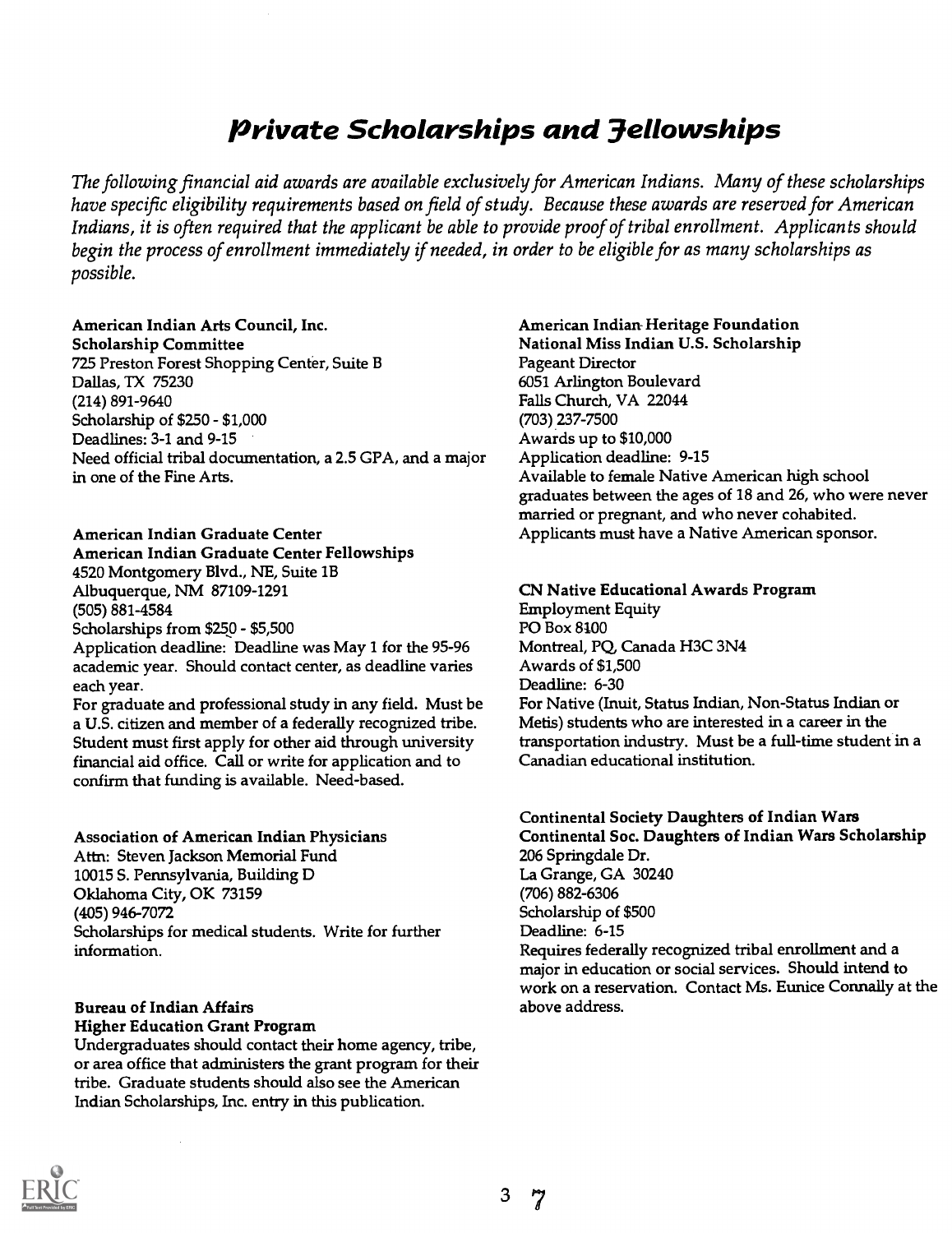## \*\*\*\*\*\*\*\*\* American Indian Science & Engineering Society (AISES) Attn: Scholarship Coordinator 1630 30th Street, Suite 301 Boulder, CO 80301-1014 (303) 939-0023

## Graduate Fellowship

#### Agricultural Research Service (ARS)

Tuition stipend of \$3,000 per year for four to five years. Deadline: 6-15

Fellowship offers tuition stipend for Native Americans pursuing a Ph.D. in the life or agricultural sciences. Also includes concurrent employment with the ARS and post graduate employment as a research scientist.

## Al Qoyawayma Art/Science Award

## Scholarship of \$1,000

Deadline: 6-15

Must be U.S. citizen, and 25% American Indian or recognized as a member of a tribe. For undergraduate and graduate study in the fields of engineering and science. Must be dual major in science or engineering and visual arts or present evidence of significant accomplishment in visual arts. Must be or become member of AISES.

## A.T. Anderson Memorial Scholarship Program

Scholarship of \$1,000

Deadlines: 6-30 and 8-1

Requires AISES Student Membership, tribal enrollment and a major in science, engineering, business, health related fields, natural resources, or math and science secondary education. Must have a 2.0 GPA.

## American Indian Development Foundation Scholarships Scholarships of \$1000

Deadline: 6-15

Must be a U.S. citizen, and a member of a federally recognized tribe. For both undergraduates and graduates. All majors are eligible.

## Council of Energy Resource Tribes (CERT) Scholarship Scholarship of \$1,000

Deadline: 6-14

Must be an entering college freshman who attended Tribal Resource Institute of Business, Engineering and Science (T.RI.B.E.S.), CERTs summer program. Minimum 2.0 GPA required.

## Polingaysi Qoyawayma Scholarship Deadline: June

Must be pursuing teacher education in math or science.

## Rose Minoka Hill Fund

For American Indian high school students desiring to go to private preparatory schools.

## Santa Fe Pacific Foundation Scholarships

Scholarships of up to \$2,500 for each of four years. Deadline: 3-31

For undergraduate study. Must be a resident of Arizona, Colorado, Kansas, New Mexico, Oklahoma, or San Bernadino County, CA. Minimum 2.0 GPA required. Two awards are reserved for members of the Navajo Nation.

## U.S. Environmental Protection Agency Tribal Lands Environmental Science Scholarships

Scholarships of \$4,000, plus possible summer employment at an EPA facility or a reservation.

Deadline: 6-15

For juniors, seniors and graduate students in environment protection oriented disciplines. Certificate of Indian Blood is not required.

-------->) Association on American Indian Affairs, Inc. Scholarship Coordinator .-0 Box 268 Sisseton, SD 57262 ".--.<--- ,,.. (605) 698-3998

#### Adolph Van Pelt Indian Scholarships Scholarships of \$500 - \$800, renewable

Deadline: 6-1

May be used for undergraduate, graduate, professional school and post graduate study. Minimum 2.0 GPA required.

## Displaced Homemaker Program

Scholarships of \$500 - \$1000, renewable Application deadline: 9-1 Must be a U.S. citizen and a returning adult student. Award assists with child care, transportation and some basic living expenses.

## Emergency Aid & Health Professions Scholarships Scholarships of \$50 - \$300, renewable Applications accepted from 9-1 to 6-1 For undergraduates and non degree students only. Emergency aid is offered on first come first served basis.

## Sequoyah Graduate Fellowship

Scholarship of \$1,500 Application deadline: 10-1 Must be a U.S. citizen. Scholarship must be used for graduate study or professional school. The following majors are eligible: anthropology, microbiology, education, law, mechanical engineering, psychology, and business administration. Based on academic achievement and financial need.

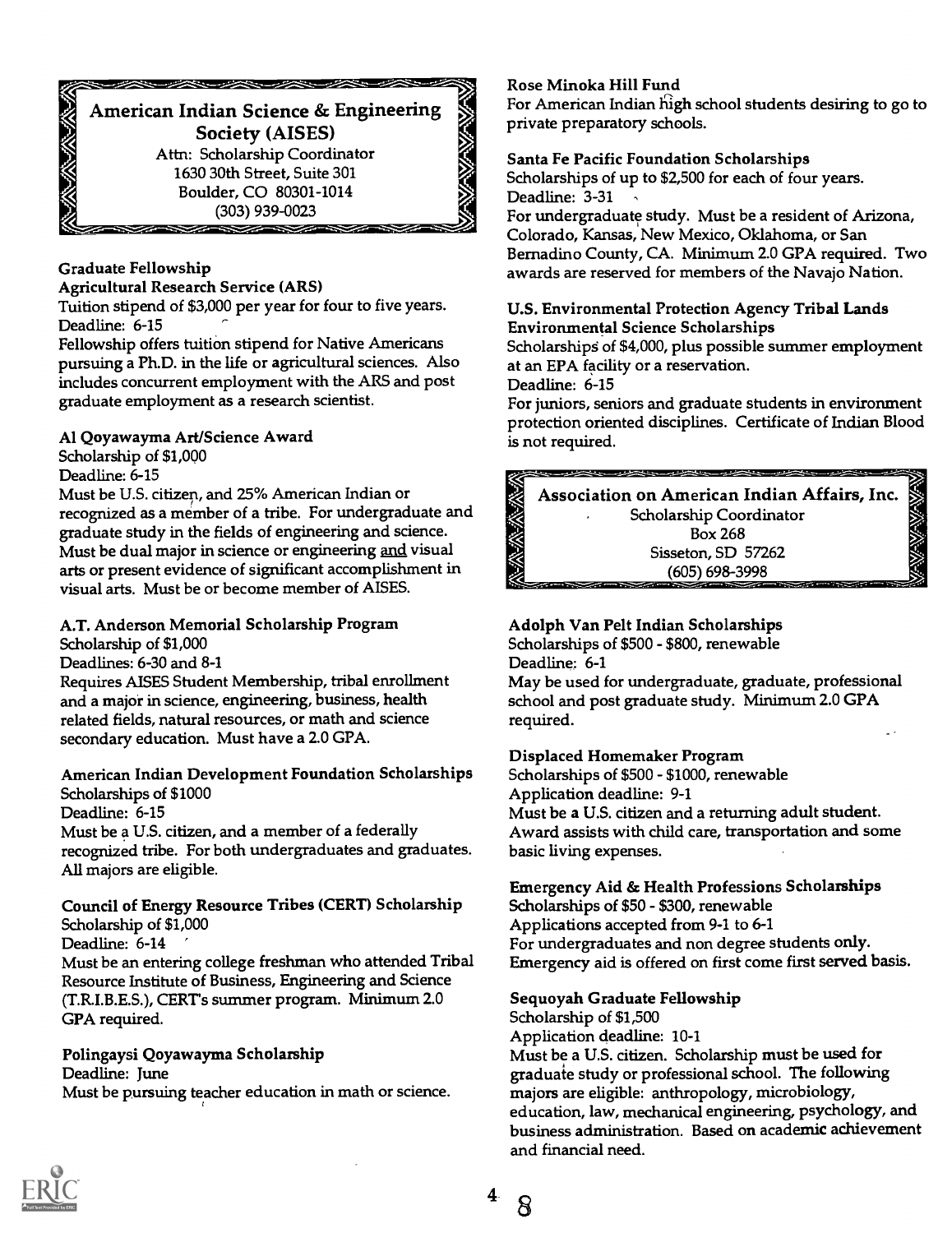Council of Energy Resource Tribe (CERT) 1999 Broadway, Suite 2600 Denver, CO 80202 (303) 297-2378 Scholarships of \$1,000 per year Deadline: 7-1 Requires tribal enrollment and a major in science, engineering, or business. Only for applicants who are members of the T.R.I.B.E.S. program their senior year in high school.

#### Falmouth Institute

Falmouth Institute Scholarship 3918 Prosperity, Suite 302 Fairfax, VA 22031 (703) 641-9100 Scholarship of \$1,000 Deadline: 5-1 For high school seniors who will attend a two or four year college. Need proof of tribal enrollment.

George Bird Grinnell American Indian Children's Education Foundation The Al Qoyawayma Award Box 47H, RD #1 Dover Plains, NY 12522 (914) 877-6425 Scholarship of \$2,000 Requires tribal enrollment, excellence in science or engineering plus one of the arts. Write to above address for application.

## George Bird Grinnell American Indian Children's Fund

23 Gramercy Park South New York, NY 10003 (212) 982-5200 Amount varies. For undergraduate study. Must have financial need and proof of tribal enrollment or affiliation. This organization does not always have available funds. Call or write first to inquire before sending application.

#### Indian Health Employees Scholarship Fund Attn: Jan Bowling

Federal Building - Room 215 115 Fourth Avenue Aberdeen, SD 57401 (605) 226-7451 For Native Americans who are entering health fields, both

undergraduate and graduate. Priority is given to students from ND, SD, IA, NE and the Bemidji Area. Must be an enrolled tribal member. Funds are becoming limited. Applications are accepted at any time.



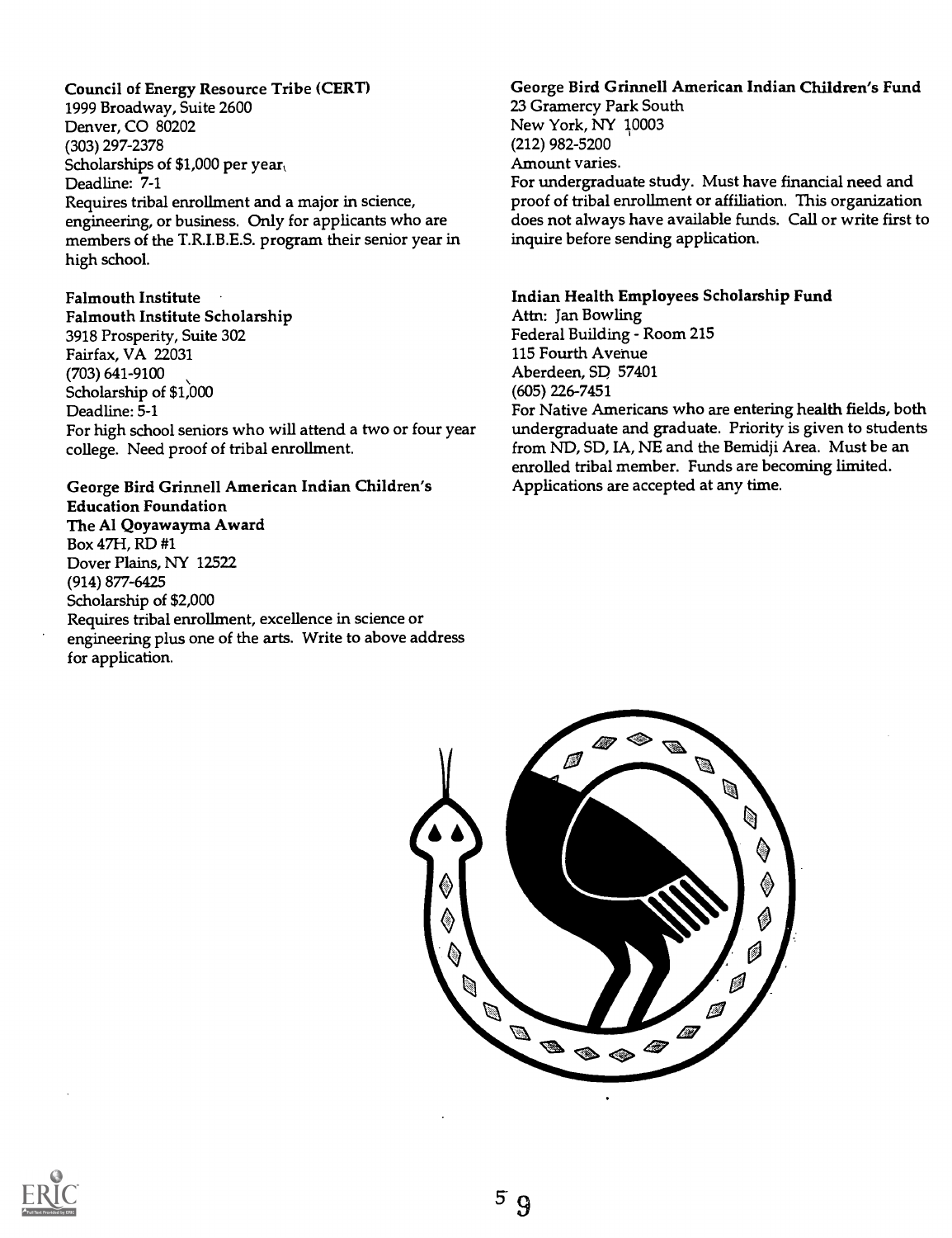## Indian Health Service IHS Scholarship Program

Twinbrook Plaza, Suite 100 12300 Twinbrook Parkway Rockville, MD 20852 (301) 443-6197

Call the main IHS number, above, only if you cannot location your Area Coordinator. This Coordinator will have all applications needed. Listed below are the IHS Area Office telephone numbers.

Aberdeen Area Indian Health Service (605) 226-7581

Alaska Area Native Health Service (907) 279-6661

Albuquerque Area Indian Health Service (505) 766-2141

Bemidji Area Indian Health Service (218) 759-3412

Billings Area Indian Health Service (406) 247-7100

California Area Indian Health Service (916) 566-7001

Nashville Area Indian Health Service (615) 736-2390

Navajo Area Indian Health Service PO Box G Window Rock, AZ 86515-0190

Oklahoma City Indian Health Service (405) 945-6820

Phoenix Area Indian Health Service (602) 640-2160

Portland Area Indian Health Service (503) 326-2021

## IHS Health Profession Preparatory Scholarships Scholarships, renewable

Deadline: 5-31

Must be a high school graduate or have a GED, and be interested in a health-related profession. Priority is given to students majoring in: pre-engineering, pre-medical technology, pre-nursing, pre-pharmacy, pre-physical therapy, and pre-sanitation. These categories may change annually. Must be a sophomore or freshman. Student must intend to serve Indian People upon completion of professional degrees. Provides up to two years of support.

#### IHS Health Professions Pre-Graduate Scholarships

Scholarships, renewable for four years

Deadline: 5-31

For undergraduates only. Must be a high school graduate or have a GED, and be majoring in either pre-medicine or pre-dentistry. Student must intend to serve Indian People upon completion of professional degrees. Provides up to four years of support.

#### IHS Health Professions Scholarships

Scholarships, renewable Deadline: 5-31

Must be a high school graduate or have a GED, and be pursuing a health-related profession. Student must intend to serve Indian\_people upon completion of professional degrees. Provides up to four years of support. Eligible majors: clinical dependency counseling, substance abuse services, clinical psychology, dental hygiene, dentistry, dietician, engineering, health education, health records, medical technology, medical social work, medicine, nursing, optometry, pharmacy, physician assistant, physical therapy, public health, public health nutrition, radiologic technology, sanitation, and sonography.

#### IHS Loan Repayment Program

Indian Health Service 12300 Twin brook Parkway, Suite 100-A Rockville, MD 20852 (301) 443-3396 Program will pay selected participants up to \$30,000 per year towards repayment of loans, in return for a minimum service period of two years. Must be a health professional; which includes psychology, public health, social work and engineering in addition to traditional health professions.

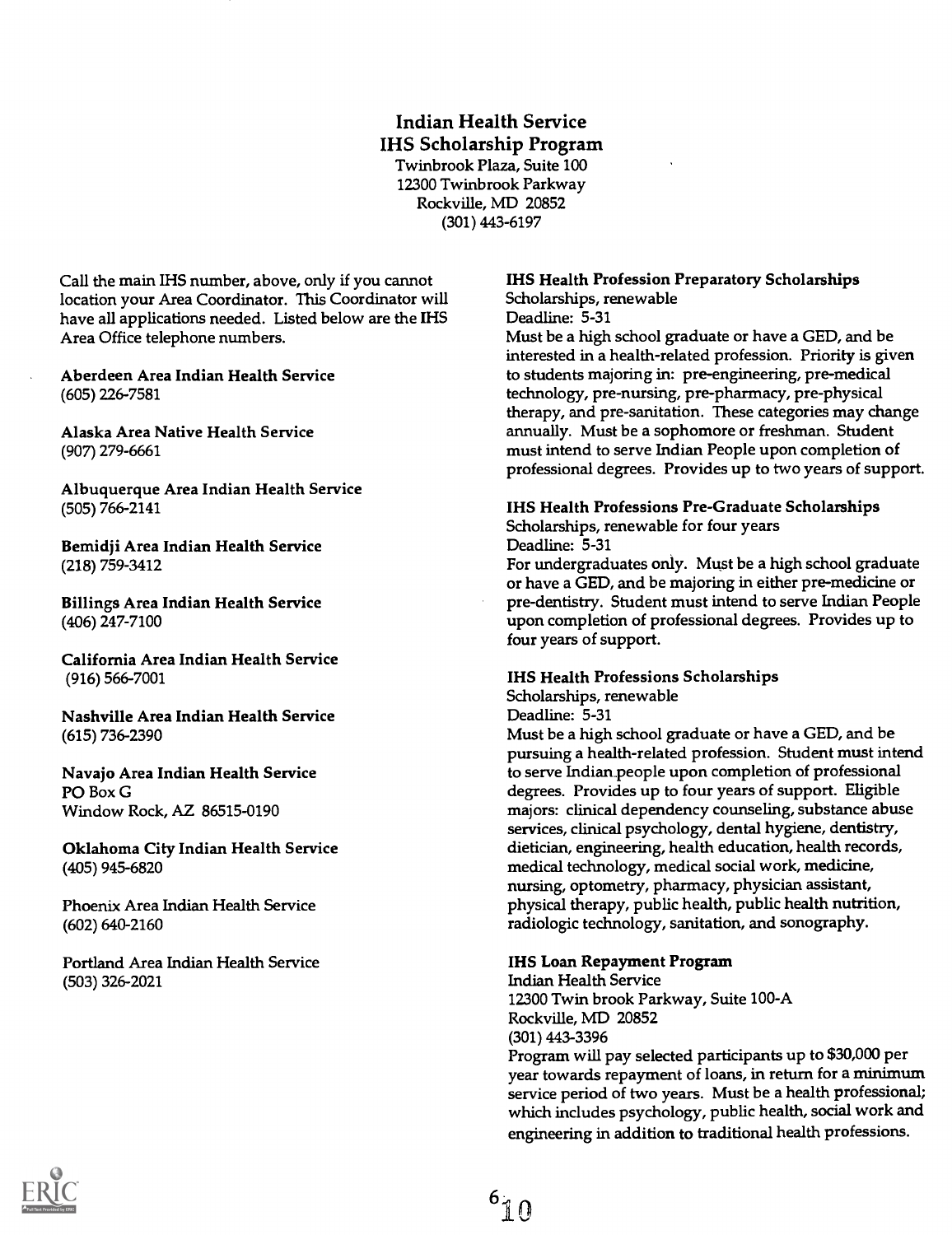Intertribal Timber Council Attn: Education Committee 4370 NE Halsey Street Portland, OR 97213 (503) 282-4296 Scholarships of \$1,500 Deadline: 2-1 Requires tribal enrollment and a major in any area related to natural resources. For undergraduate and graduate study.

## International Order of the King's Daughters and Sons North American Indian Scholarship

Mrs. Harry E. Stuard Jr. 5451 Cameo Court Pleasanton, CA 94588 Scholarship from \$500 - \$750, renewable Deadline: 4-15 For undergraduate and nondegree study. Must be American Indian, but there are no restrictions as to tribal affiliation or degree of Indian blood. However, you must have a Reservation Registration Number. Send selfaddressed, stamped envelope, with request for application between 9-1 and 3-1.

#### Jill Kinmont Indian Scholarship Fund

Elm Street and Home Street Bishop, CA 93514 Amount based on need. The present status of this funding has not been confirmed; write for information.

#### Massachusetts Indian Association Scholarship Fund

Marjorie M. Findlay 245 Rockland Road Carlisle, MA 01741 Scholarships of \$500 (undergraduate) and \$1,000 (graduate) Deadlines: 9-15 and 1-15 Must be a tribal member.

## National Society of the Colonial DAMES of America Indian Nurse Scholarship Awards

Mrs. Leslie N. Boney, Jr. 2305 Gillette Dr. Wilmington, NC -28403 (910) 763-6013 Scholarships of \$500, \$750 and \$1,000 Deadline: all year, but most awarded in September Must be enrolled in a nursing program, within two years of completion, and have a career goal related to the needs of American Indian people. May not apply if you have received an IHS scholarship.

#### National Society of the Daughters of the American Revolution American Indian Scholarship American Indians Committee Mrs. Lyle A. Ross, National Chairman 3738 South Mission Drive Lake Havasu City, AZ 86406-4250 Scholarship of \$500. Application deadlines: 8-1 and 12-1 Must be U.S. citizen. For undergraduate, nondegree and graduate study. Requires a 2.75 GPA.

## Native American Scholarship Fund, Inc.

8200 Mountain Road NE. Suite 203 Albuquerque, NM 87110 (505) 262-2351 Requires a 3.0 GPA and high test scores. Must obtain and complete a preliminary application first. Offers the following two programs. MESBEC provides aid for the following fields: math, engineering, science, business, education, computers. The NALE Program is for Native paraprofessionals working in schools to return to college to complete an undergraduate degree and/or teaching credential.

#### Native American Journalists Association Scholarships

**NAJA** 1433 E. Franklin Avenue, Suite 11 Minneapolis, MN 55404 (612) 874-8833 Scholarships of \$1,500 to \$3,000 Must be majoring in journalism or mass communication. Need to be enrolled tribal member. Write for application.

## Newberry Library

Frances C. Allen Fellowships 60 W. Walton St. Chicago, IL 60610 (312) 255-3594 Fellowship: amount varies according to need Application deadlines: 8-1 and 2-1 Open to women of American Indian heritage who are studying at the graduate level in the humanities and social sciences. Students are expected to spend a significant part of their residence at the Center for the History of the American Indian.

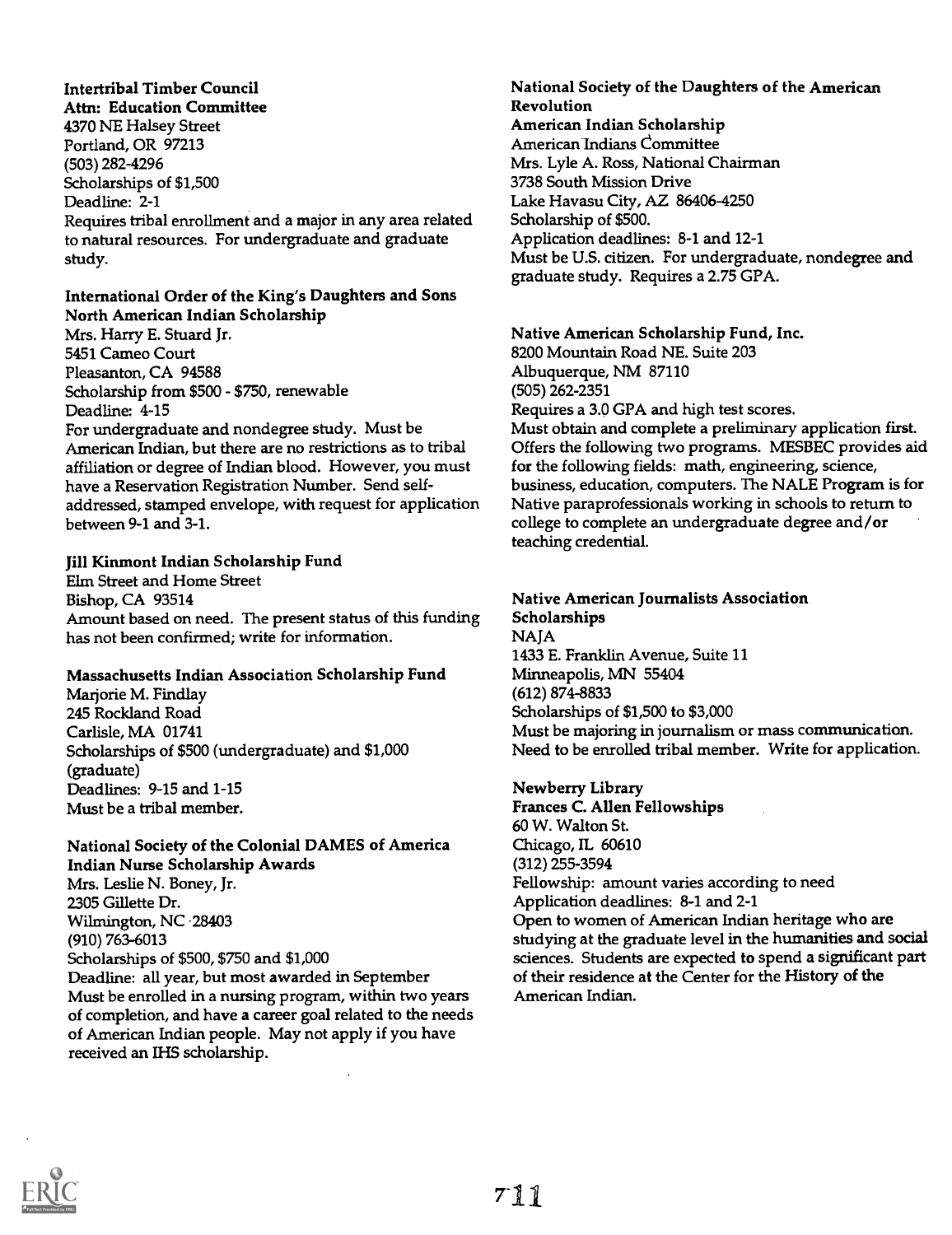Petro-Canada Inc. Petro-Canada Education Awards for Native Students Employment Equity Office PO Box 2844 Calgary, AB, Canada T2P 3E3 Scholarships up to \$5,000, renewable Deadline: 6-15 Must be of Canadian Indian or Inuit ancestry and majoring in a field related to the oil and gas industry. May be considered for summer employment if you apply before January 1.

#### Phoenix Indian Medical Center Auxiliary

Indian Health Career Awards 4212 North 16th Street Phoenix, AZ 85016 (602) 263-1576 ' Awards of \$400 and \$250 Deadlines: 7-15, 11-15, and 5-15 For students majoring in health related fields.

#### Presbyterian Church (USA)

Presbyterian Church Native American Education Grant Financial Aid for Studies 100 Witherspoon Street Louisville, KY 40202-1396 (502) 569-5000 Scholarships of \$200 to \$1,500 Application deadline: 6-1 Must be a U.S. citizen and a member of the Presbyterian Church (USA). Must have completed at least one semester at an accredited institution of higher education, and have applied there for financial aid. For undergraduate or graduate study.

#### Red Cloud Indian Art Show Red Cloud Indian Art Show Scholarship Pine Ridge, SD 57770 (605) 867-5491

Scholarship of \$1,000 Must enter Red Cloud Indian Art Show.

## Smithsonian Institution Smithsonian Institution Native American Internship Office of Fellowships & Grants

955 L'Enfant Plaza, Suite 7000 Washington, DC 20560 (202) 287-3271 Internship Application deadlines: 3-1, 7-1, and 11-1. Internships at Smithsonian Institution in research or museum activities related to Native American studies. For undergraduates and graduates. Internships available for each semester, including summer. Stipend is \$250/week for undergraduates, \$300/week for graduate students.

United States Department of Education Indian Fellowship Program Office of Indian Education 400 Maryland Avenue, SW Washington, DC 20202 (202) 554-7699 Fellowships of \$600 - \$24,000, renewable (includes tuition waiver and monthly stipend) Deadline: varies For American Indians who are U.S. citizens. Must be seeking an undergraduate or graduate degree in business administration, engineering, law, natural resources, education, psychology, medicine, or related area.



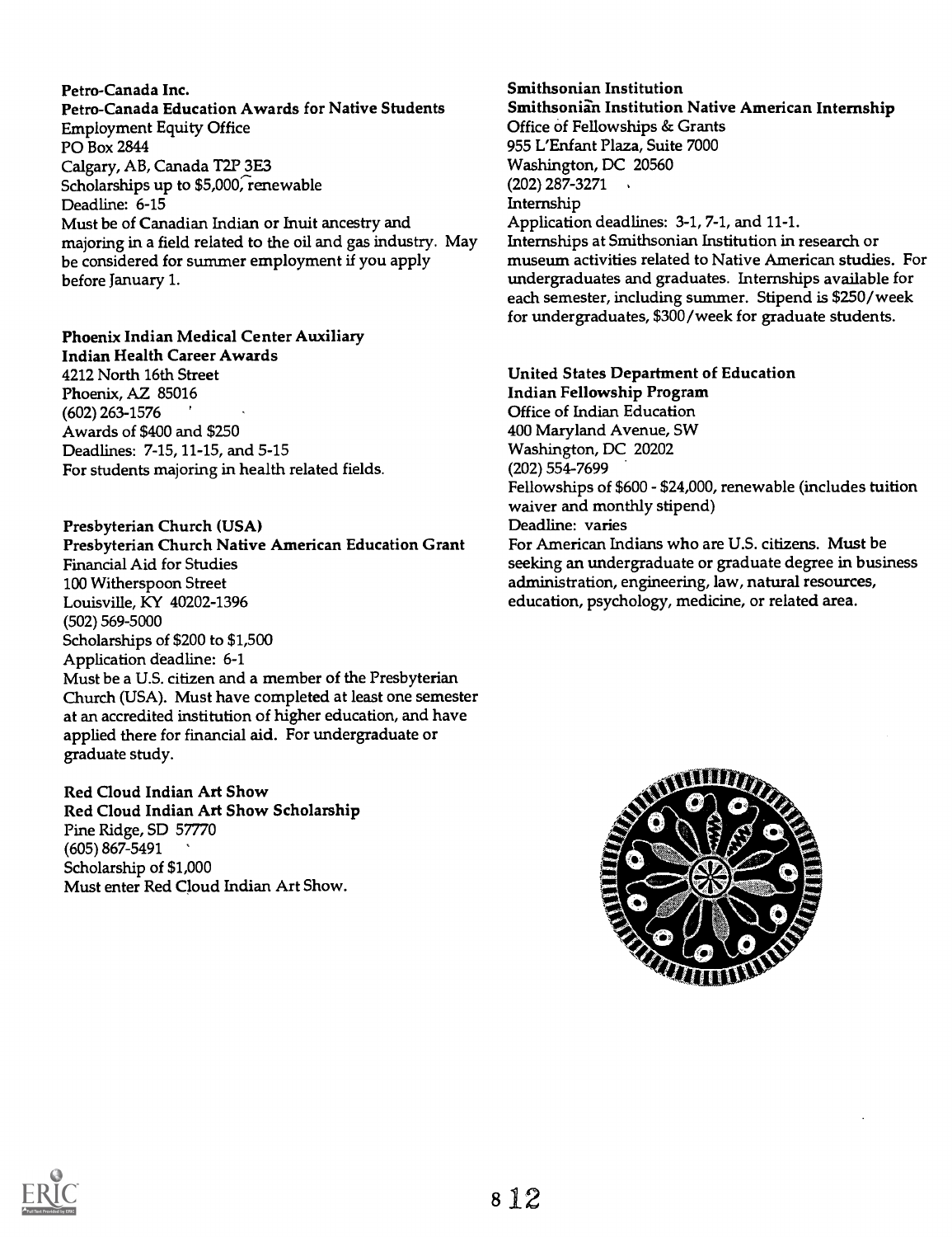# School-Specific Programs & Scholarships for American gndians

The following programs are offered as a sample of the types of programs that are geared towards American Indians. We have also compiled several scholarships that are offered by colleges and universities for study at their own institutions. This is only a sampling of the school-specific scholarships that are available. You should contact the school you are applying to or attending, and ask about scholarships and fellowships reserved for American Indians and minorities.

#### American Indian Law Center, Inc. Special Scholarship Program in Law for American Indians PO Box 4456, Station A

Albuquerque, NM 87196 (505) 277-5467

Must be at least 25% Native American and a member of a federally recognized tribe. Should have completed undergraduate study, or be finishing in the current year. Eight week summer program.

## Native American National Internship Program (NANIP) American University Washington, DC 20016-8126

(202) 885-2421

A mentored 10 week all-expenses paid work and study experience in Washington, DC, working with federal and private organizations. Must be a sophomore or junior in college. Must be nominated by your tribal council. Write to the above address for more information.

## Appalachian State University

Incentive Scholarships & Grant Program for Native Americans Attn: Financial Aid Director Administration Building Boone, NC 28608 (704) 262-2190 Several scholarships and grants Must be resident of North Carolina, an undergraduate and in need of financial aid. School contacts every Native American, as identified on admittance application, with information regarding this program.

## Arizona State University

Center for Indian Education College of Education Tempe, AZ 85287-1311 (602) 965-6292 A research and service organization which promotes study in American Indian/Alaska Native policy and administration.

## Dartmouth College

Dissertation Fellowships for Native American Scholars Office of Graduate Studies Hanover, NH, 03755-3526 (603) 646-2107 Deadline: 3-15 Year-long fellowships for scholars who plan a career in college teaching, and who have completed all Ph.D. requirements except the dissertation. Fellowship provides a \$25,000 stipend, office space, library privileges, and a \$2500 research assistance fund.

## Fort Lewis College

Admissions Office 1000 Rim Drive Durango, CO 81301-3999 (970) 247-7142 Offers a tuition waiver for American Indian students. Must have a Certificate of Indian Blood.

## Georgia Tech

Carmine Felicia D'Onofrio Scholarship Atlanta, GA 30332-0360 (404) 894-4160 Scholarship of \$3,000 Deadline: varies For enrolled members of a tribe who are majoring in engineering, computer science or a related field at Georgia Tech.

## Harvard University

Attn: Director Harvard Native American Program Graduate School of Education Read House, Appian Way Cambridge, MA 02138 (617) 4954923 EMAIL: nap@hugsl.harvard.edu Harvard encourages inquiries and applications from American Indians to all its programs. The Harvard NA Program is committed to recruiting and graduating Native individuals by providing community support and academic resources.

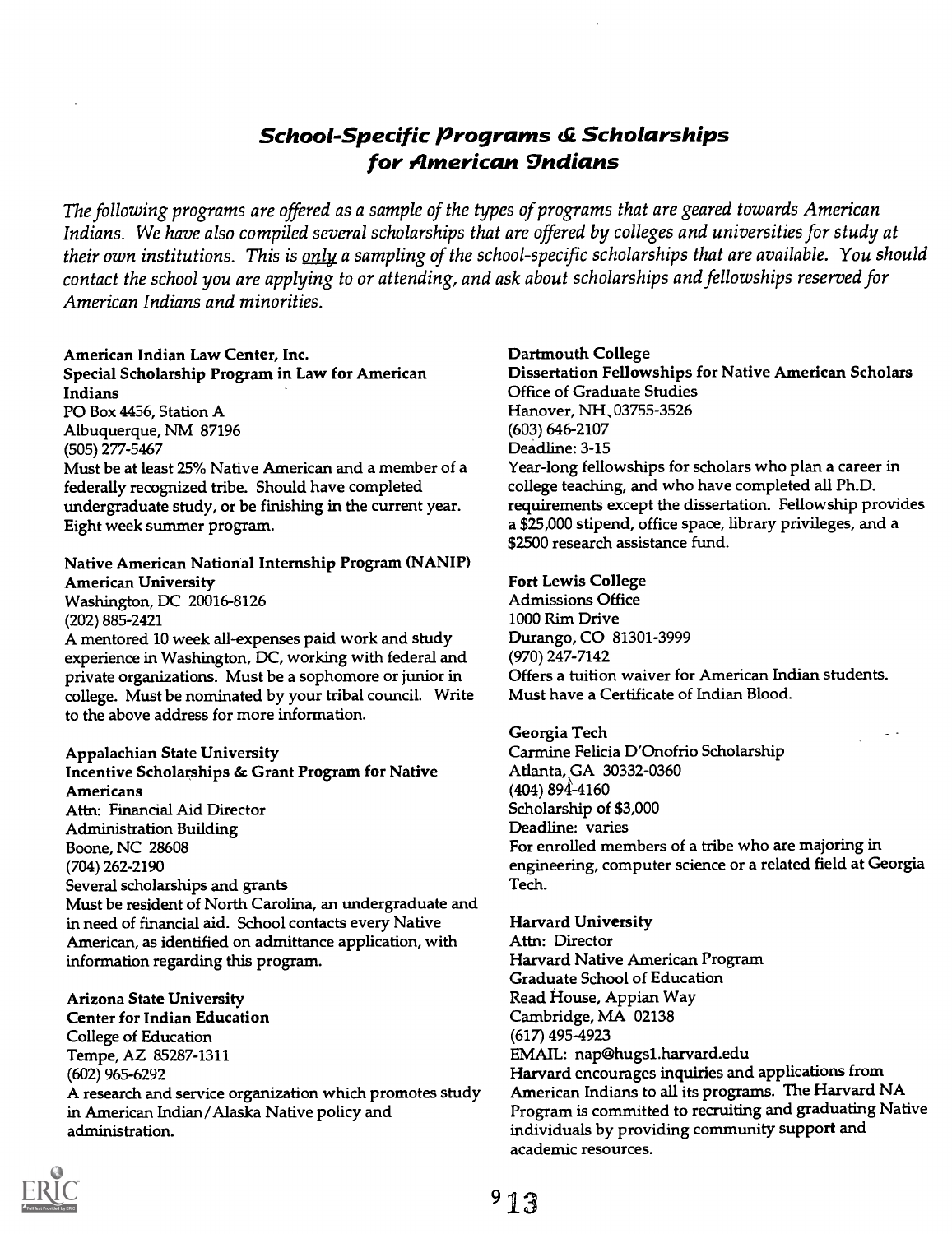Juniata College North American Indian Fund Attn: Director of Admissions 1700 Moore Street Huntingdon, PA 16652 (814) 643-4310 Amount varies. For undergraduates with financial need.

## Montana State University

Center for Native American Studies Bozeman, MT 59717-234 (406) 994-3881 The Center offers several scholarships for American Indians. These are the Phyllis Berger Memorial Scholarship, the Harriette E. Cushman Scholarship and the James Willard Schultz Family Scholarship. Contact the Center for applications.

## American Indian Research Opportunities Program (AIRO)

307 Culbertson Hall Bozeman, MT 59717 (406) 994-5567

A consortium of Montana State University, tribal community colleges, and reservation schools and communities.' Provides educational opportunities for students interested in health science and technology fields. Offers summer program for high school students, supervised and paid bio-medical research for undergraduates, and the MARC program, for college juniors and seniors who are interested in graduate school. Call for more information.

## Mankato State University

American Indian Program Attn: Director ( PO Box 8400 Mankato<sub>MN</sub> 56002-8400 (507) 389-6300 or 800-722-0544 Offers financial assistance, tutoring, career and academic counseling, and social programs.

# Northern Arizona University

Financial Aid Office Box 4108 Flagstaff, AZ 86011 (520) 523-3221 NAU also has the Native American Academic Retention Program (520) 523-9648 , and Navajo Nation Archaeology Student-Training Program (520) 523-9151.

Allstate Native American Teacher Education Scholarship Scholarship of \$1,000 Deadline: 3-1 Must be an education major with a 3.0 GPA.

Dial Corp. Scholarship for Native Americans Award of \$3,000 for students pursing a bachelor's or master's degree in engineering, education or business.

## Ford Foundation

Native American Forestry Program Research assistantships of \$12,000 each Deadlines: 3-15 and 10-15 For students in the forestry master's program.

## Frank McCarthy Scholarship

Award of \$1,00 for Native Americans. Graduate business students given preference.

## Patricia Roberts Harris Fellowships

Two fellowships of \$14,400 each year for two years. For Native Americans studying for a master's degree in Special Education.

Graduate Minority Opportunities Program Assists with locating financial aid and assistantships, as well as other areas of concern for graduate students.

Oklahoma City University Native American Scholarships Attn: Financial Aid Director 2501 North Blackwelder Oklahoma City, OK 73106 (405) 521-5000 Amount varies Deadline: 3-1 Contact above address for more information.

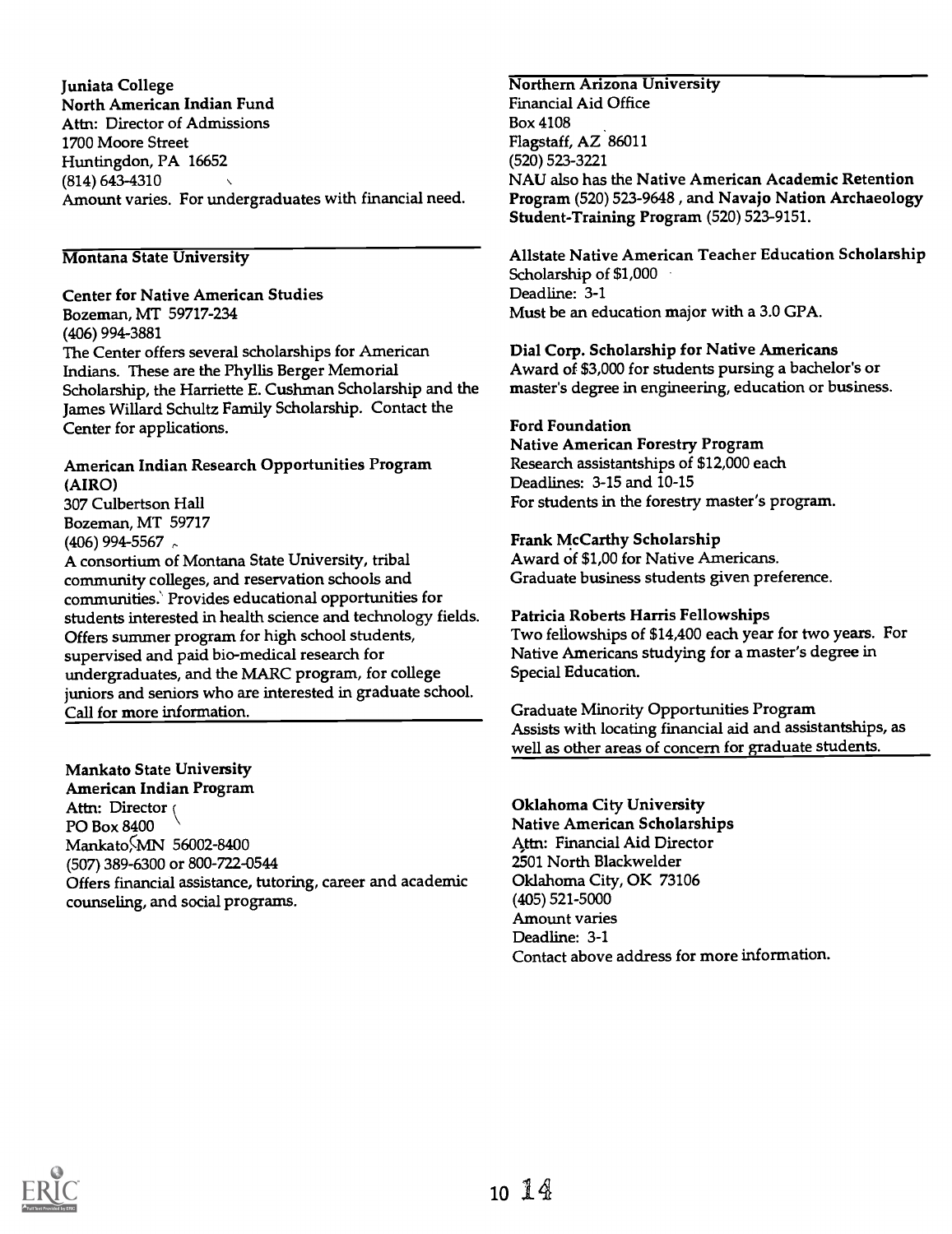### School of American Research Katrin H. Lamon Resident Scholar Program for Native Americans Resident Scholar Coordinator PO Box 2188 Santa Fe, NM 87504 (505) 982-2919 Nine-month residential fellowship. Maximum stipend of \$29,000, plus housing and office. Application deadline: 12-1 Fellowship is for postdoctoral scholars and doctoral candidates at dissertation level in anthropology and related social sciences.

## Stanford University

American Indian Program Office of Undergraduate Admissions or Office of Graduate Studies Stanford, CA 94305 Undergraduate Admissions (415) 723-2091 Medical School Admissions (415) 723-6861 Graduate Student Services (415) 725-2536 School of Engineering (415) 723-9107 Call relevant department for information.

Stanford also offers the Irvine Postdoctoral Teaching Fellowships. For research and teaching in, among other things, American Indian studies. Stipend is \$32,000 with health benefits and support for travel/relocation and research. Contact the Irvine Postdoctoral Search Committee, Building 1, Stanford University Stanford, CA 94305-2070 Tel (415) 725-2655.

## Stanford American Indian Medical Students (SAIMS)

Office of Student Affairs, M105 Stanford Medical Center Stanford, Ca 94305 (415) 725-6944 Contact organization for financial aid and information.

## South Dakota State University

Native American Scholarship Attn: Office of Admissions Box 2201 Brookings, SD 57007-0649 (605) 688-4121 Amount varies

For undergraduate students who demonstrate academic achievement and potential for academic success. Requires tribal enrollment. Students who indicate tribal affiliation on their applications will automatically be considered for a scholarship.

St. Cloud State University American Indian Center 720 Fourth Avenue South St. Cloud, MN 56301-4498 (612) 654-5449 Offers support services for American Indian students. Write or call for information on additional services.

The American Indian Graduate Program 140 Warren Hall University of California - Berkeley Berkeley, CA 94720-7360 (510) 642-3228 (call collect) E-mail: AIGP@uclink3.berkeley.edu The American Indian Graduate Program assists Native Students with the admissions process and financial aid for graduate study. Many sources of funding available, such as the Graduate Opportunity Program. Should request the book Educational Assistance for American Indians and Alaska Natives.

UC-Berkeley has a master's degree program for American Indians in Public Health. Also has a particular emphasis on recruiting American Indians for the master's program in Social Work. This program is geared to the needs and concerns of the Indian population. Offers a \$25,000 scholarship (over two years) for MSW students. Contact Felicia Hodge at above address.

UC-Berkeley also seeks applications from American Indian students to the following programs: Business Administration, Chemistry, Education, Engineering, Environmental Design, Ethnic Studies, Journalism, Law, Letters and Science, Natural Resources, Optometry, Public Health, Public Policy, and Social Welfare.

## University of Arizona

American Indian Graduate Center 1610 Edst 7th Street Tucson, AZ 85719 (520) 621-7989 This center provides academic counseling and advisement, social and cultural events, and advocates for financial support.

## University of Colorado, Boulder

Attn: White Antelope Memorial Scholarship Office of Financial Aid Campus Box 106 Boulder, CO 80309-0106 (303) 492-5091 Amount varies Deadline: 4-1 For freshmen and sophomores only.

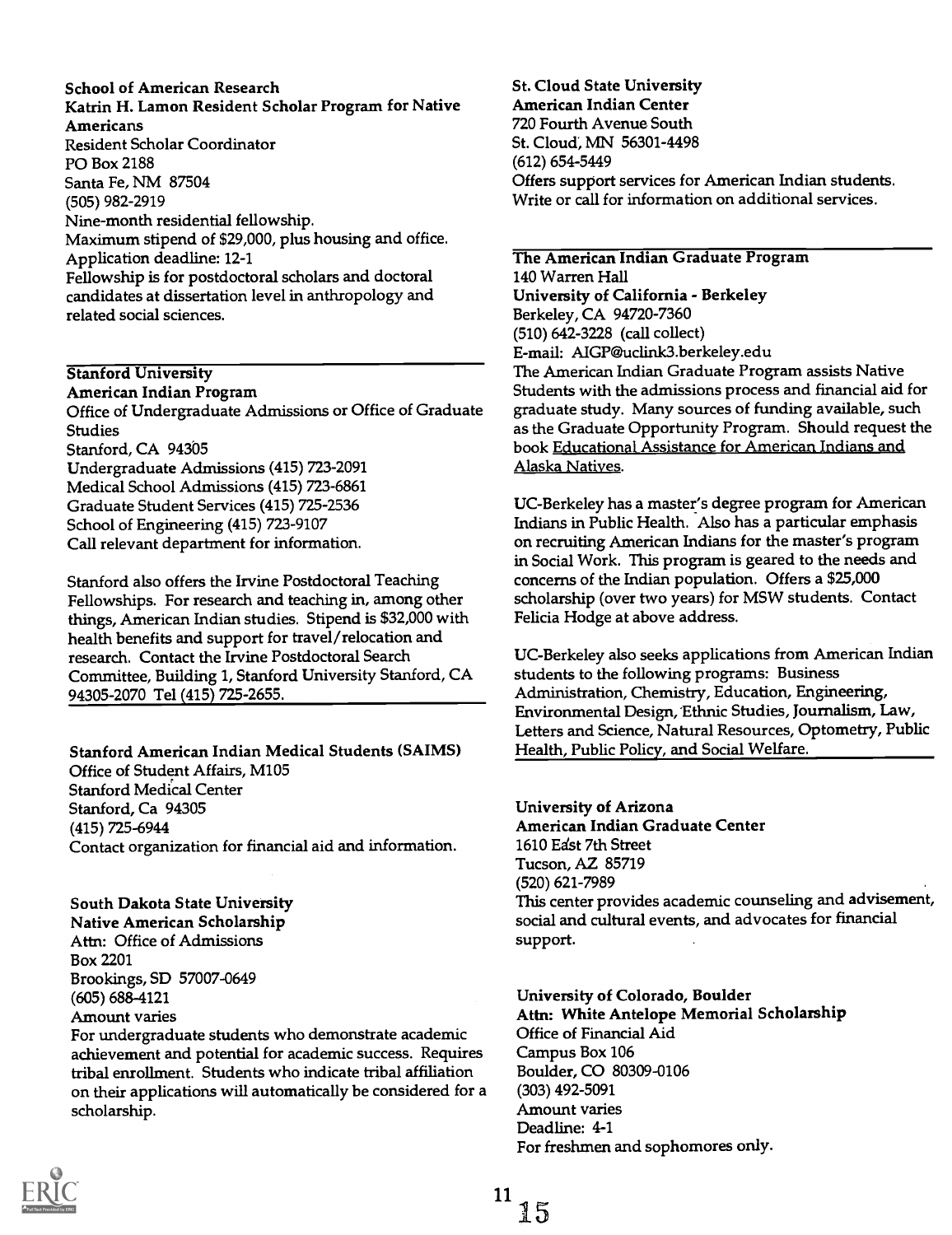### University of North Dakota INMED - Indians Into Medicine 501 N. Columbia Road Grand Forks, ND 58203 (701) 777-3037

This program offers preparation, training and support for American Indians pursing health careers, including both summer and academic year courses. Call or write for more information.

Other programs: UND offers programs for American Indians in the following areas: Indian Studies, Nursing, Science and Engineering, Journalism, Elementary Education and Law. UND is also host to numerous groups and associations comprised of American Indian students. For information on any of these programs contact:

> Native American Programs University of North Dakota PO Box 8274 Grand Forks, ND 58202-8135 (701) 777-4463

## University of Minnesota - Duluth

American Indian Program Duluth, MN 55812 Contact Director at (218) 726-7235 email: ishvetzo@ub.d.umn.edu Offers a program called American Indians into Marine Sciences (AIMS). AIMS provides environmental research experience, a full scholarship, and monthly living stipend of \$750. A three year program, starting in the sophomore year. Need a 2.5 GPA and a major in biology, chemistry, geology, business administration, or pre-law.

## University of Minnesota - Twin Cities

Office of Admissions 240 Williamson Hall Minneapolis, MN 55455-0213 1-800-752-1000

Offers the American Indian Learning Resource Center, the American Indian Cultural Center, various student organizations, a mentoring program, a summer institute, and special grants and scholarships. Non-Minnesota residents who are American Indians may be eligible to pay only in-state tuition (must be in top 25% of class, have a 3.0 GPA, or score at least 57 on GED).

Utah State University Native American Scholarship Fund Office of Multicultural Affairs Logan, UT 84322-017(801) 797-0173 Amount varies Deadline: 3-1



University of New Mexico American Indian Student Services Mesa Vista Hall, Room 1119 Albuquerque, NM 87131 (505) 277-6343 This office provides academic and financial aid advisement, workshops, and study resources.

Native American Program - College of Engineering (NAPCOE) Engineering Annex, Room 209 Albuquerque, NM 87131 (505) 277-1403 NAPCOE offers academic and career counseling, tutoring, financial aid and internships.

## University of Oklahoma

Native American Center of Excellence Program Health Sciences Center PO Box 26901 Oklahoma City, OK 73190-0901 (405) 271-1976 A center where Native American dental and medical students can interact with Native American faculty and practitioners. Offers academic advising and support for students. Contact center for more information.

University of Washington School of Medicine Native American Center of Excellence Minority Affairs Program T557 Health Science Center, SM-22 Seattle, WA 98195 (206) 685-2489 Provides support, encouragement and preparation for Native American medical students who desire to retain their Native American way of life. Must demonstrate scholastic achievement.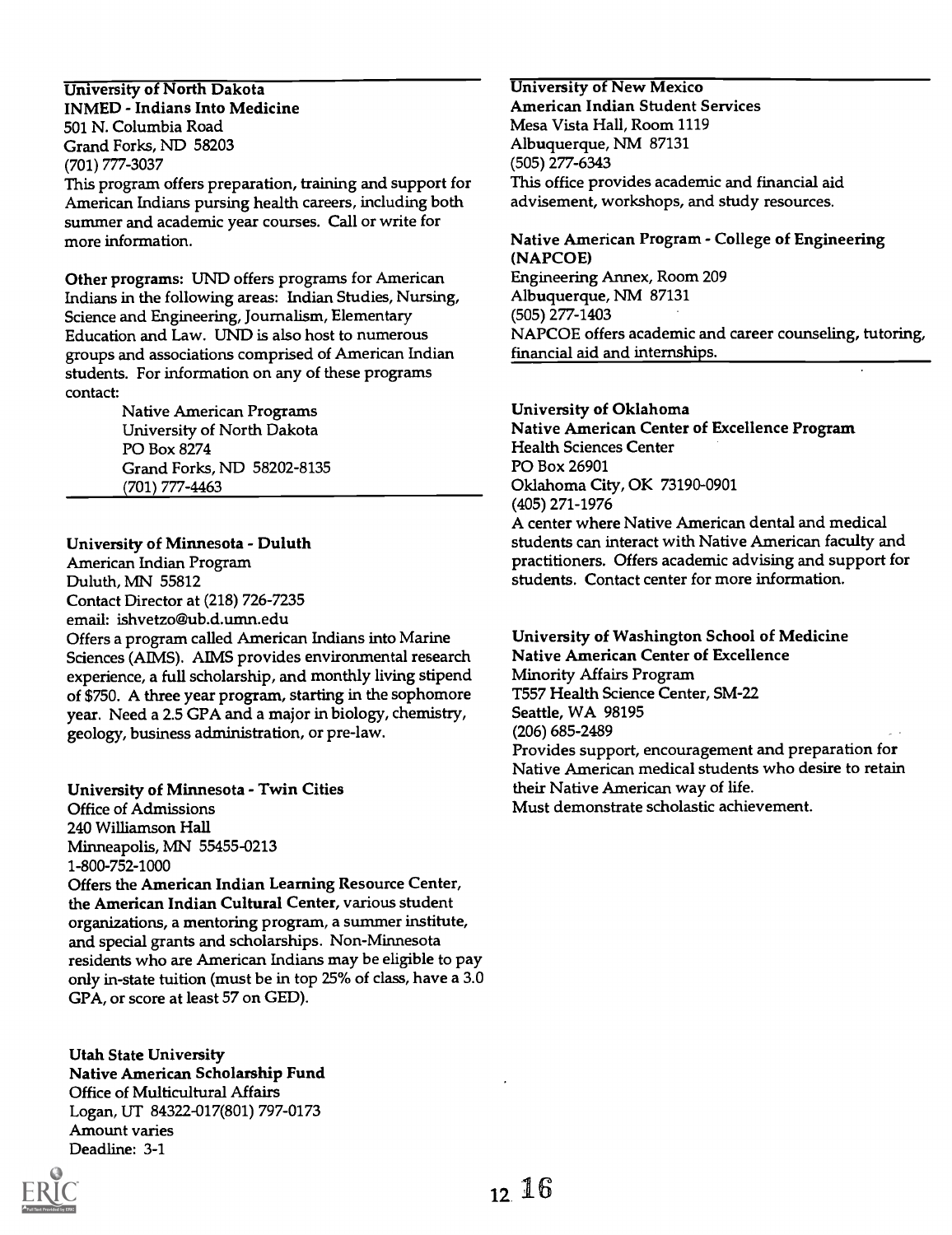# State 3inancial Aid for Native Americans

The following are financial aid programs that are either state funded or private scholarships which require residence or school attendance in a specific state. If your state is not listed here you may still be eligible for state financial aid. Call your state Department of Education to inquire if there are funds set aside for Native Americans. In most cases you must attend a state college or university in order to be eligible for such funding.

## Alabama

Alabama Indian Affairs Commission 339 Dexter Reese Building, Suite 113 Montgomery, AL 36104 Scholarships for colleges, junior colleges and trade schools. Indian students from Alabama must be nominated by tribal group while high school seniors.

#### Alaska

Alaska Program for High School Students Alaska Native Scholarships Financial Aid Office University of Alaska Fairbanks, AK 99775 (907) 474-7521 Scholarship amount depends on education cost and financial need. Must be Native Alaskan between the ages of 17 and 25. Preference given to students from rural areas

pursuing a career in teaching. The University of Alaska offers other scholarships for Alaskan Aleut, Eskimo and Indian students.

#### Arizona

Offers scholarships covering tuition and fees for qualified Arizona Indians. Contact state university of your choice.

#### California

American Indian Scholarship Fund 244 Costo Hall University of California Riverside, CA 92521 (909) 787-4143 For undergraduates who attend school in California.

#### Maple Creek Willie Scholarships

California Department of Education 721 Capitol Mall Sacramento, CA 95814 Scholarships up to \$1,250. Deadline: varies Must be a Native American high school senior or graduate who is a California resident. Scholarship may be used for community or junior college, four year college or university, or a vocational school.



| Michigan                                                                                                                                                                            |
|-------------------------------------------------------------------------------------------------------------------------------------------------------------------------------------|
| Michigan Commission on Indian Affairs                                                                                                                                               |
| Michigan Indian Tuition Waiver                                                                                                                                                      |
| 611 W. Ottawa St.                                                                                                                                                                   |
| PO Box 30026                                                                                                                                                                        |
| Lansing, MI 48909                                                                                                                                                                   |
| (517) 373-0654                                                                                                                                                                      |
| <b>Tuition Waiver</b>                                                                                                                                                               |
| Must have been Michigan resident for 12 consecutive<br>months and attend a Michigan public community college<br>or university. Also covers part-time and summer school<br>students. |
| Bay de Noc Indian Culture Association                                                                                                                                               |
| <b>Charles Mouz Pamp Memorial Fund</b>                                                                                                                                              |
| 2112 South Hill Road                                                                                                                                                                |
| Gladstone, MI 49837                                                                                                                                                                 |

Deadline: varies

Financial assistance to high school seniors, graduates, or undergraduates. Must live in Michigan or Wisconsin, regardless of tribal affiliation.

## Minnesota

Minnesota Indian Scholarship Scholarship Officer Indian Education 1819 Bemidji Avenue Bemidji, MN 56601 Scholarship of \$1,450 (average) Must be a resident of Minnesota, a member of a federally recognized tribe and accepted by a college, university or vocational school in Minnesota at time of application.

#### Montana

Director of Special Projects 33 S. Last Chance Gulch Helena, MT 59629 (406) 444-6594 (800) 537-7508

#### BIA Loans and Tribal Loans

Must be member of a federally recognized tribe and demonstrate financial need. Contact local Tribal Education Specialists or the above address.

BEST COPY AVAILABLE <sup>13</sup> 17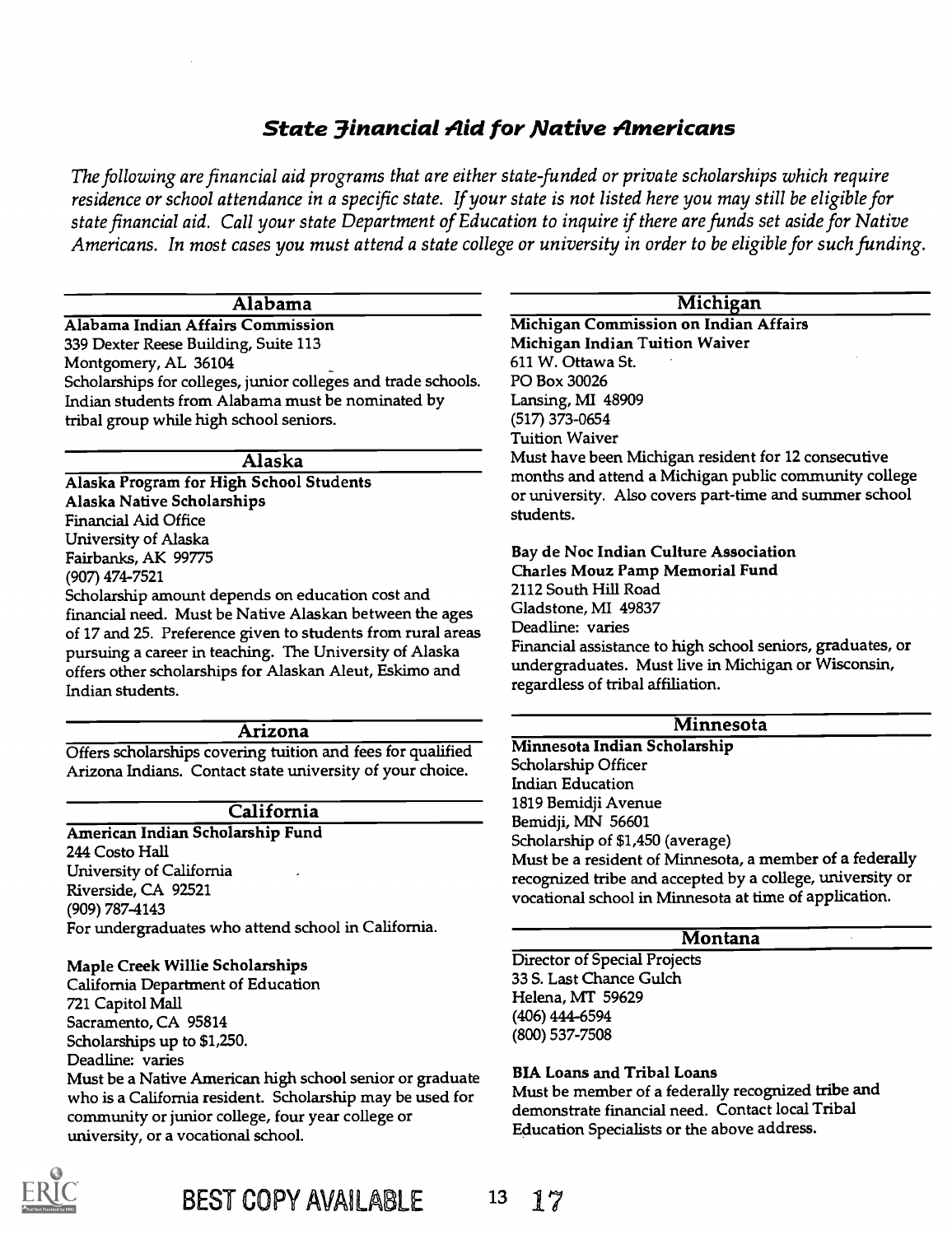## Montana University System Fee Waivers

Aid consists of fee waivers for any school within the Montana University System. Must be a resident of Montana for at least one year and attend a Montana school. Contact the school of your choice in Montana.

### Nebraska

Aid consists of paying in-state tuition costs for students attending any Nebraska State College. Apply to the institution of your choice.

#### Nevada

American Legion Auxiliary Silver Eagle Indian Scholarship 1718 Statz Street North Las Vegas, NV 89030 (702) 642-4002 Scholarships of \$200 for undergraduates. Must have been born in Nevada and be the child of an American Indian veteran.

#### Fleischmann Indian Program

Chairman, Scholarship Committee Nevada State Department of Education 400 West King Street, Capital Complex Carson City, NV 89701 Scholarship of \$1000 Must be at least 25% American Indian and a resident of Nevada, or be a member of a Nevada Indian Tribe.

## New York

Student Aid for Native Americans at Postsecondary Institutions in New York<sup>{</sup> Native American Education Unit New York State Education Department Albany, NY 12234 (518) 474-0537 Scholarships of \$1,350, for up to five years Deadlines: 7-15, 12-31 and 5-20 Aid is available for study at any postsecondary institution in the State of New York. Must be a resident of New York State and be on an official tribal roll of a NY State Tribe, or

be the child of an enrolled member. No aid for graduate

# North Carolina

Triangle Native American Society Mark Ulmer Native American Scholarships Education Committee Chair PO Box 26841 Raleigh, NC 27611 Scholarships of \$500 Deadline: 6-15 Must be a resident of North Carolina who is attending a four year institution in that state. Requires a 2.0 GPA.

## North Dakota

## North Dakota University System North Dakota Indian Scholarships 600 East Blvd. State Capitol Bldg. Bismarck, ND 58505-0300 (701) 224-2166 Scholarships of \$600 - \$2,000

Deadline: 6-30

Aid is available for study at any institution of higher learning or state vocational education program in North Dakota. Must be a resident of North Dakota, or be an enrolled member of a tribe now resident in North Dakota. Requires a 2.0 minimum GPA. Priority given to undergraduate students with a 3.5 GPA.

## University of North Dakota

Diversity Tuition Waiver Programs Write to appropriate office: Undergraduates - Office of Financial Aid (701) 777-3121 Graduates - Graduate School (701) 777-2784 Law Students - Law School (701) 777-2104 Med. Students - Medical School (701) 777-2849 University of North Dakota Grand Forks, ND 58202 Waivers cover only the cost of tuition. Special consideration given to enrolled members of tribes, especially the Devils Lake Sioux Tribe, Three Affiliated Tribes, Turtle Mountain Band of Chippewa, and Standing Rock Sioux Tribe, as well as to graduates of North Dakota Tribal Colleges.



study.

14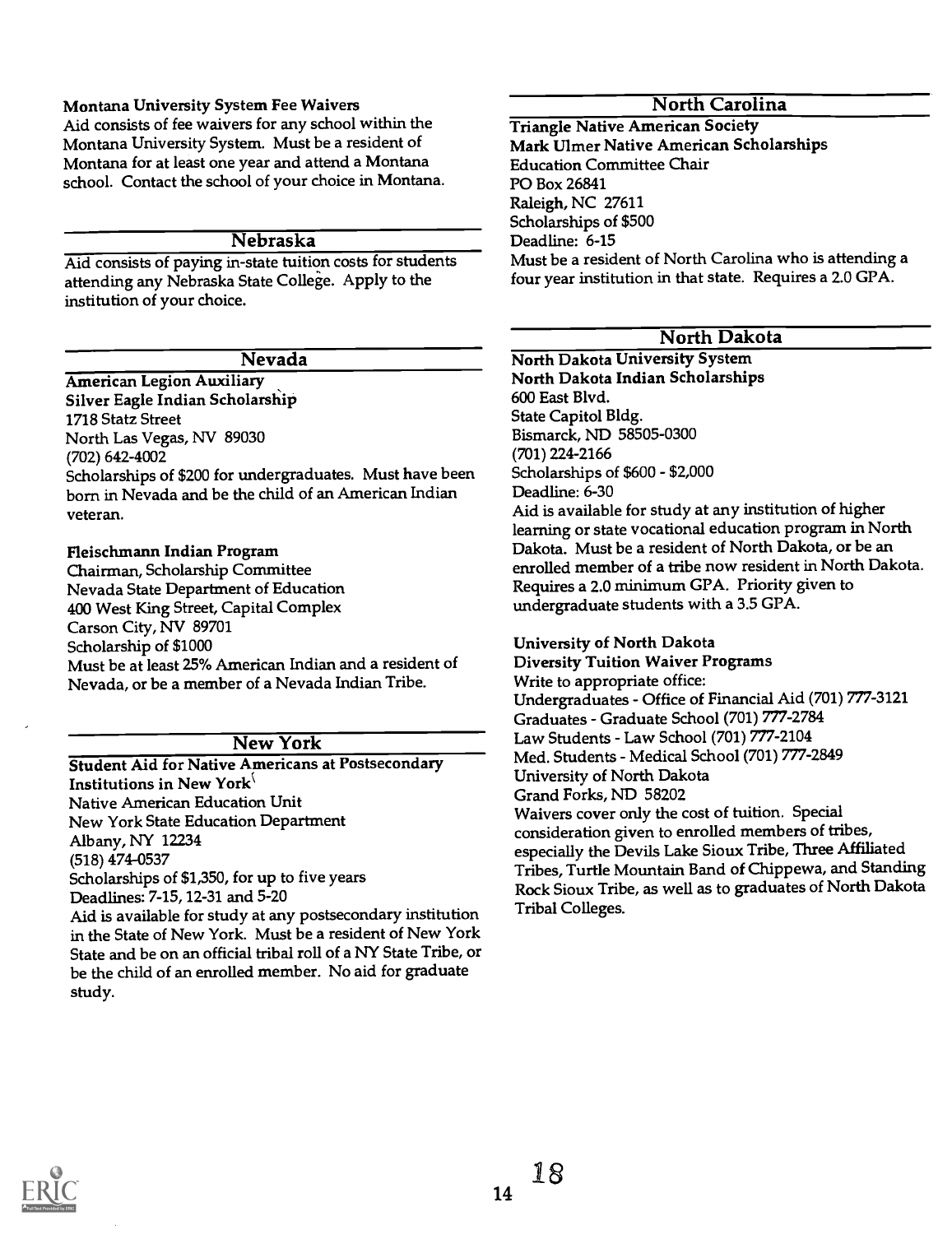## South Dakota

South Dakota Board of Regents Ardell Bjugstad Memorial Scholarship 207 E. Capitol Avenue Pierre, SD 57501-3159 (605) 773-3455 Scholarship of \$500 For freshman student who will major in agricultural production, agribusiness, agricultural science, or natural resources. For North or South Dakota residents who are a member of a federally recognized tribe which resides in those states.

## **Washington**

American Indian Endowed Scholarship Program PO Box 43430 Olympia, WA 98504-3430 (360) 753-7800 Scholarship amount varies Deadline: May 15 Must have close social and cultural ties to an American Indian community, and a commitment to return service to the Indian community within Washington State. Priority for upper-level undergraduates and graduate students. Must be enrolled in a school in Washington State.

## Wisconsin

Wisconsin Higher Education Aids Board Wisconsin Native American Grant Program 131 W. Wilson St. PO Box 7885 Madison, WI 53707 (608) 266-0888 Grants of up to \$1,800 per year, renewable Must be a U.S. Citizen and a Wisconsin resident.

Wisconsin residents, see Michigan entry as well.



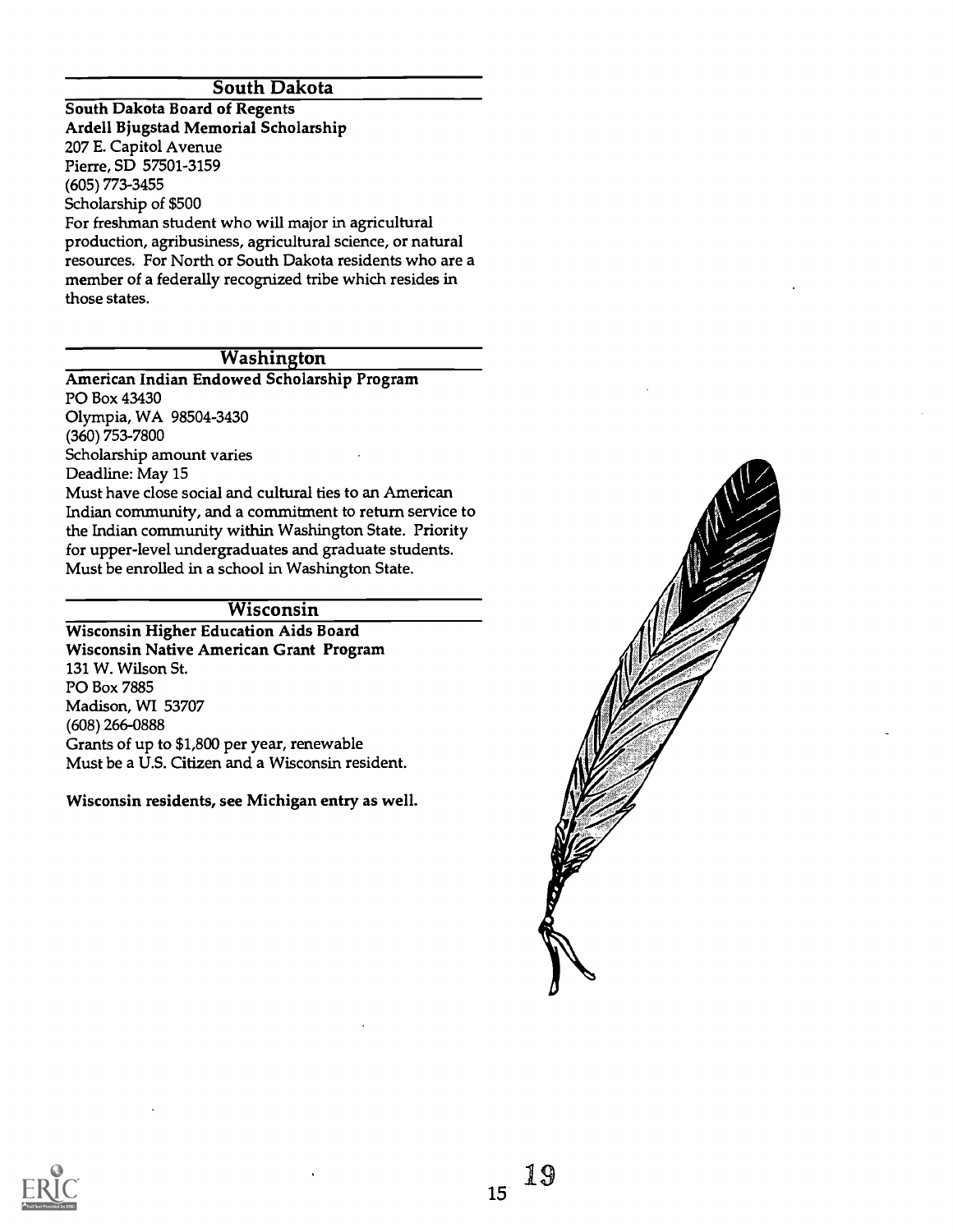# Tribal 3unding

The following tribal listings are some of the programs that have funding for students. For several tribes we do not have details regarding the specific types of aid offered. You should write to the address listed for more information. This is not a comprehensive list. If your tribe is not represented here, call or write to your tribal education office to inquire about available funds for students.

| All Indian Pueblo Council, Inc.                             | Cheyenne-Arapaho                                        |
|-------------------------------------------------------------|---------------------------------------------------------|
| All Indian Pueblo Council Scholarship Program               | Cheyenne and Arapaho Tribes of Oklahoma                 |
| PO Box 3256                                                 | Department of Education .                               |
| Albuquerque, NM 87190                                       | PO Box 38                                               |
| Scholarships of \$3,000 to \$6,000, renewable               | Concho, OK 73036                                        |
| Deadlines: 3-1 and 11-1                                     | $(405)$ 262-0345                                        |
| May be used for undergraduate study at any 2 or 4 year      |                                                         |
| college in the U.S. Must be enrolled at Southern Pueblo     | Cheyenne-Arapaho Tribal Adult Education Scholarship     |
| agency as member of Cochiti, Jemez, Sandia, or Santa Ana    | Scholarship of \$400 per semester                       |
| Pueblos. Must first apply to school for aid, and have a 2.0 | Deadlines: 6-1 and 11-1                                 |
| GPA.                                                        | Available for undergraduate study only. Must be an      |
|                                                             | enrolled member of the Cheyenne-Arapaho tribe.          |
| <b>Blackfeet Tribe</b>                                      |                                                         |
| <b>Blackfeet Tribal Education Grant</b>                     | Cheyenne-Arapaho Tribal Higher Education Scholarship    |
| Attn: Scholarship Officer                                   | Scholarship of \$1000 per semester                      |
| PO Box 850                                                  | Deadlines: 6-1 and 11-1                                 |
| Browning, MT 59417                                          | Available for undergraduate and graduate study. Must be |
| (406) 388-7539                                              | an enrolled member of the Cheyenne-Arapaho tribe.       |
| Deadline: 3-1                                               |                                                         |
| Financial assistance for undergraduate or graduate          | Choctaw                                                 |
| education to members of the Blackfeet Tribe. Need-based.    | Choctaw Nation of Oklahoma Higher Education Grant       |
|                                                             | <b>Higher Education Department</b>                      |
| <b>Cherokee, NC</b>                                         | Drawer 1210                                             |
| Cherokee Indian Scholarship                                 | Durant, OK 74702-1210                                   |
| Unto These Hills Educational Fund, Inc.                     | Scholarships up to \$1,600, renewable.                  |
| PO Box 398                                                  | Available for undergraduate and graduate study. Must be |
| Cherokee, NC 28719                                          | enrolled member of Choctaw tribe. Must first apply for  |
| Scholarship of \$500                                        | Federal Financial Assistance.                           |
| Parents or self must be enrolled member of Eastern Band     |                                                         |
| of Cherokee Indians, of Cherokee, NC.                       | Colorado River Indian                                   |
|                                                             | <b>Higher Education</b>                                 |
| <b>Cherokee</b> , OK                                        | Rt 1, Box 23-B                                          |
| <b>Cherokee Nation of Oklahoma</b>                          | Parker, AZ 95344                                        |
| <b>Higher Education Grants Program</b>                      | (520) 669-9211 ext. 271 or 272                          |
| PO Box 948                                                  |                                                         |
| Tahlequah, OK 74465                                         | <b>Comanche Tribe of Oklahoma</b>                       |
| Scholarships up to \$1,500, renewable                       | <b>Education Director, Education Division</b>           |
| Deadline: 4-1                                               | PO Box 908                                              |
|                                                             | Lawton, OK 73502                                        |
| Must be a member of the Cherokee Nation, be eligible for    |                                                         |
|                                                             | <b>Creek Nation of Oklahoma</b>                         |
| the Pell grant and have a 2.0 minimum GPA. For              |                                                         |
| undergraduate study only.                                   | <b>Education Director, Higher Education</b>             |
|                                                             | PO. Box 580                                             |

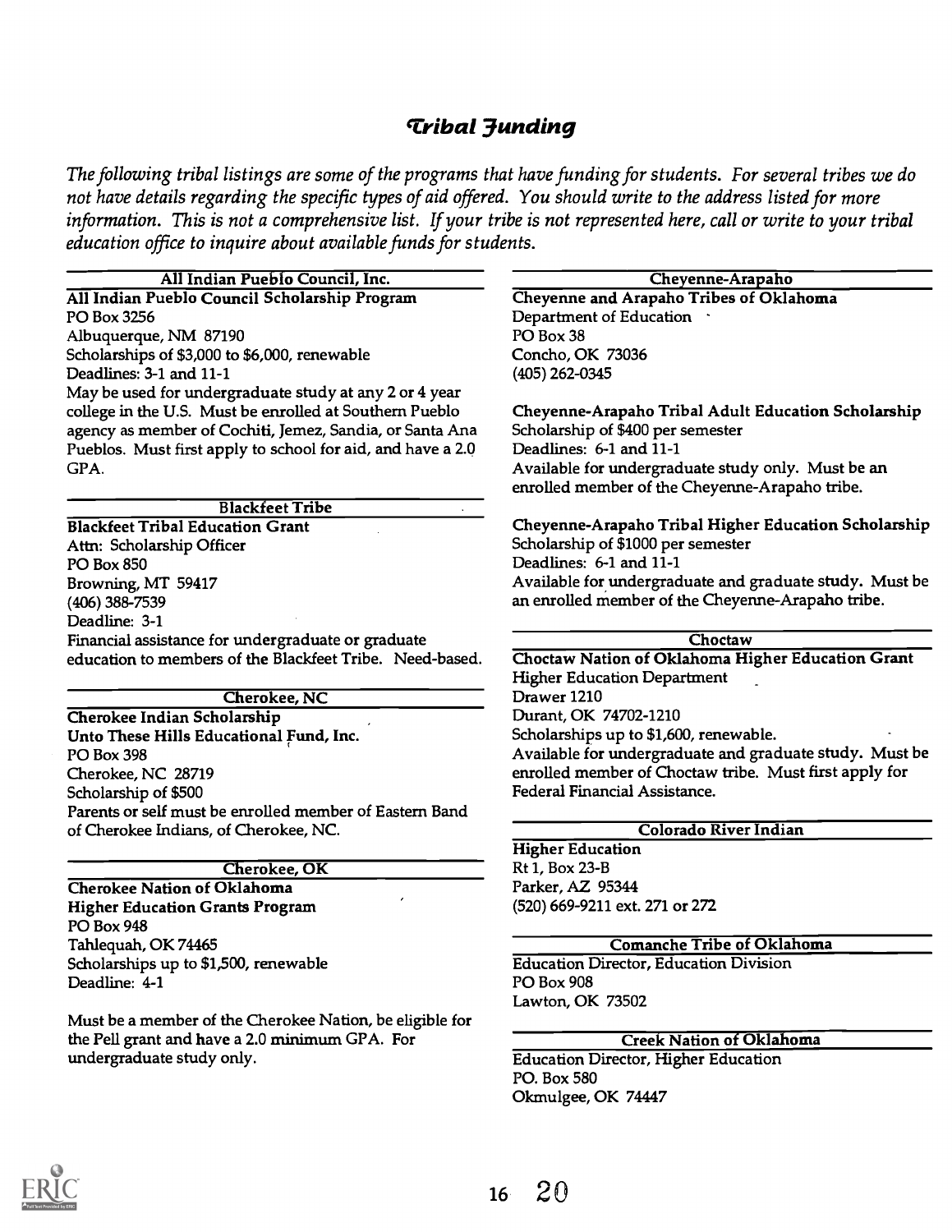#### Crow Creek Tribe

Chairman, Crow Creek Sioux Tribe BIA, Crow Creek Agency Fort Thompson, SD 57339

#### Ft. Yuma - Quechan Tribe

PO Box 1352 Yuma, AZ 85364 (520) 572-0213

#### Gila River Indian Community

Department of Education Box 97 Sacaton, AZ 85247 (520) 562-3316 (800) 448-6918

#### Havasupai Tribe

PO Box 10 Supai, AZ 86435

#### Hopi Tribe

Hopi Tribe Grants and Scholarship Program PO Box 123 Kykotsmovi, AZ 86039 (520) 734-2441 (800) 762-9630

General Requirements For All Aid: Must be at least 25% Hopi. Tribal enrollment not required, but must not be enrolled with another tribe

#### BIA Higher Education Grant

Grant of \$2,500 maximum per semester and \$1,250 maximum per summer session. Deadlines: 9-5, 2-5 and 6-5 For undergraduate and graduate study.

#### Hopi Supplemental Grant

Grant of \$1,000 maximum per semester and \$750 maximum per summer session. Deadlines: 9-5, 2-5, and 6-5 For undergraduate and graduate study.

#### Hopi Tribe Adult Vocational Training

For acquiring marketable vocational skills through institutional training, apprenticeship training, or on the job training.

#### Hopi Tribe Education Enrichment Grant Deadlines: 9-5, 2-5, and 6-5

Open to students from grade four through college.

Hopi Tribe Scholarship Scholarship of up to \$1,000 per semester and up to \$2,000 per year. Deadline: 7-30 For undergraduate, graduate and post-graduate study.

## Hopi Tribe Tuition/Book Scholarship Scholarship up to \$1,000 Deadline: 7-30 For high school graduates who are pursuing education for any reason. Open to vocational students who are not

eligible for other Hopi Education Programs.

## Hualapai Tribal Council

Scholarship Program Education Coordinator PO Box 179 Peach Springs, AZ 86434 (520) 769-2216 Scholarships of \$700 Deadline: 2 weeks before each semester Open to members of the Hualapai Tribe.

#### Inter-Tribal Council of the Five Civilized Tribes

Louie Leflore or Grant Foreman Scholarship PO Box 1498 Wewoka, OK 74884 Scholarships of \$650 Deadline: 7-1 Requires membership in Five Civilized Tribes of Oklahoma. Must be majoring in nursing or pre-health and health professions. Only Oklahoma residents are eligible. Contact Higher Education Program of respective tribe.

#### Kiowa Tribe of Oklahoma

Education Director, Higher Education Grant Program PO Box 369 Carnegie, OK 73015

## Laguna Pueblo

Director, Scholarship Program Laguna, NM 87026

## Lummi

Lummi Indian Business Council 2616 Kwina Road Bellingham, WA 98226

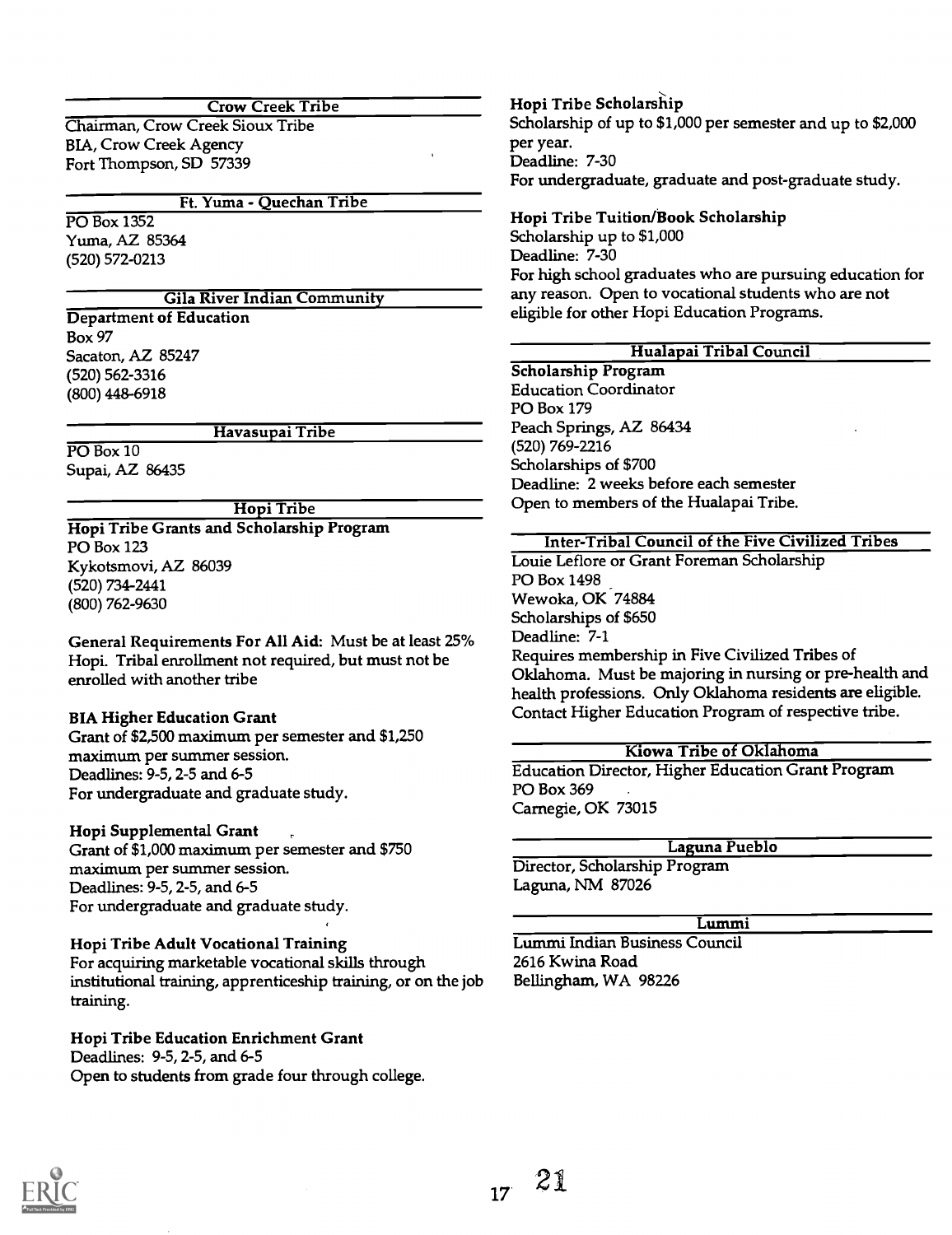## Menominee Indian Tribe of Wisconsin

PO Box 910 Keshena, WI 54135

## Menominee Adult Vocational Training Scholarship

Scholarships of \$100 to \$2,200, renewable Deadlines: 10-30 and 3-1 Available for study at vocational institutions for freshmen and sophomores. Must be at least 25% enrolled or eligible Menominee.

## Menominee Higher Education Scholarships Scholarships of \$100 - \$2,200, renewable Deadlines: 10-30 and 3-1 Available for undergraduate study. Must be at least 25% enrolled or eligible Menominee.

## Mescalero Apache Tribe

Education Director, Education Department Box 176 Mescalero, NM 88340

## Minnesota Chippewa Tribe

Minnesota Chippewa Tribe Grant Education Division PO Box 217 Cass Lake, MN 56633 (218) 335-8584 Grants up to \$3,000 Deadline: 6-1 Must be member of Minnesota Chippewa Tribe and enrolled at a college or university.

## Mississippi Band of Choctaws

Choctaw Tribal Office, BIA Higher Education Route 7, Box 21 Philadelphia, MS 39350

# Moapa River Paiute Tribe

Chairman, Moapa Band of Paiutes Higher Education Scholarship Moapa, NV 89025



## Navajo Nation

Navajo Division of Education The Office of Navajo Nation Scholarship and Financial Assistance Programs PO Box 1870 Window Rock, AZ 86515 (800) 243-2956 The Navajo Nation has numerous programs for vocational, undergraduate and graduate study. Contact the above address to obtain applications and Policies and Procedures booklet.

#### Navajo Education and Scholarship Foundation PO Box 3209

Window Rock, AZ 86515 (520) 871-3385

## Office of Navajo Economic Opportunity Scholarships

ONEO Scholarship Trust PO Box 2547 Window Rock, AZ 86515

## Annie D. Wauneka Scholarships

Attention: Scholarship Committee PO Box 2360 Window Rock, AZ 86515 For students who are ineligible for Navajo tribal funding.

## Navajo MBA Fellowships

Anderson Graduate School of Management University of New Mexico Albuquerque, NM 87131-1221 (505) 277-0336 Stipend of \$10,000 per year for two years Deadlines: 7-15, 11-15, and 4-15 Must be full-time student, admitted to MBA program and maintain a 3.0 GPA.

## Oglala Sioux

Chairman, Oglala Sioux Tribal Council Higher Education Program Pine Ridge, SD 57770

## Osage Tribe

Osage Tribal Education Scholarship BIA - Oklahoma Office 4149 Highline Boulevard, Suite 380 Oklahoma City, OK 73108 Scholarships of \$300 to \$600 Deadlines: 7-1 and 12-1 For undergraduate and graduate study. Must be enrolled member of Osage Indian Tribe.

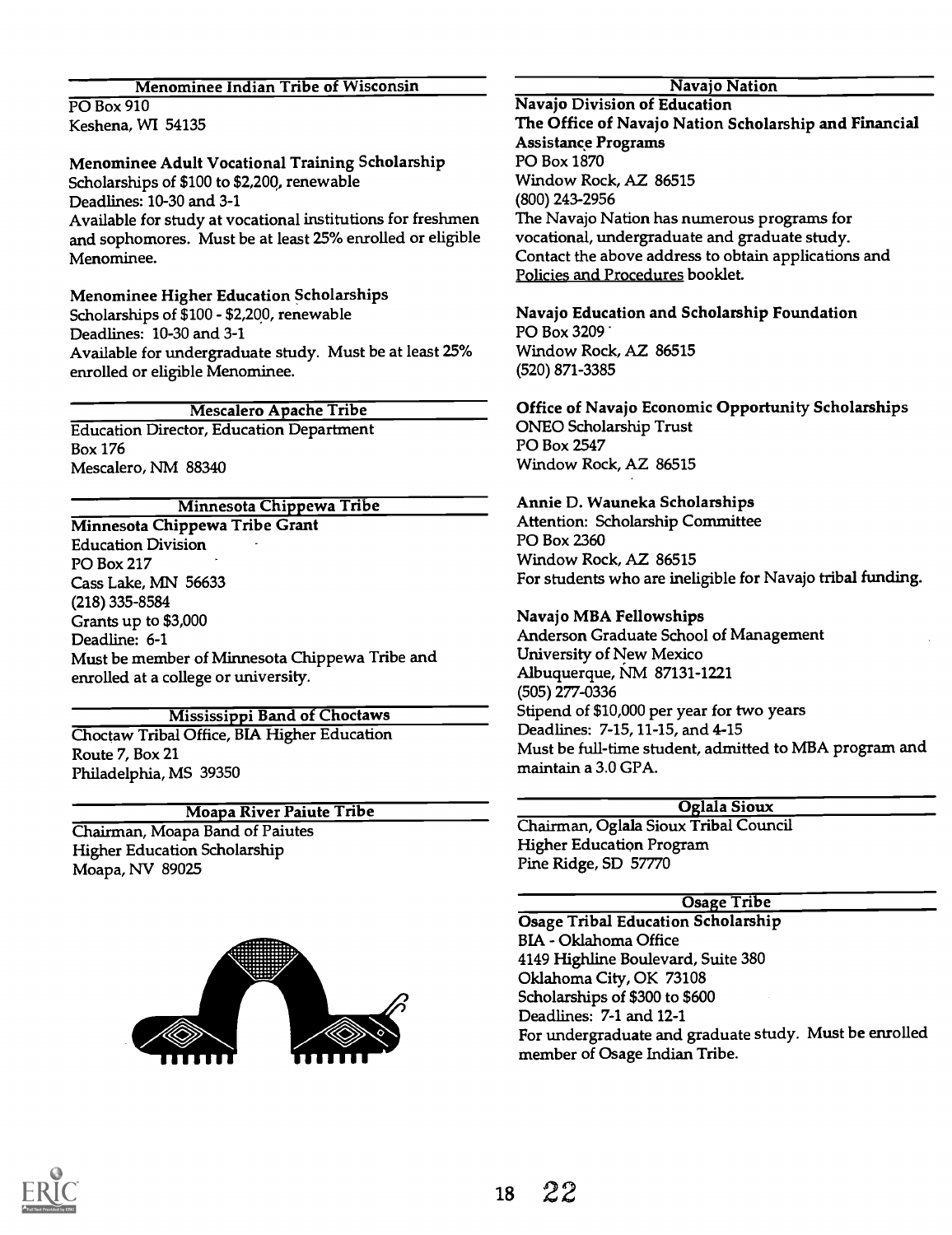#### Pascua Yaqui Tribe

Higher Education Office 7474 S. Camino De Deste Tucson, AZ 85736 (520) 883-2838

Pueblo of Acoma

Acoma Johnson O'Malley PO. Box 309 Pueblo of Acoma, NM 87034

## Pyramid Lake Paiute

Chairman Pyramid Lake Paiute Tribal Education Committee PO Box 256

Nixon, NV 89424

Rosebud Sioux Tribe

Chairman, Rosebud Tribal Council Rosebud, SD 57570

## San Carlos Apache Tribe

Education Department PO Box 0 San Carlos, AZ 85550 (520) 475-2361 ext. 278

#### Sault Ste. Marie Tribe of Chippewa Indians

Chairman Sault Ste. Marie Chippewa Tribal Council Higher Education Program 2218 Shunk Road Sault Ste. Marie, MI 49783

## Seminole/Miccosukee

Seminole/Miccosukee Indian Scholarships Florida Department of Education Office of Student Financial Assistance Knott Bldg. Tallahassee, FL 32399 (904) 487-0049 Scholarship amount varies, renewable. Deadline: none Open to U.S. citizens and Florida residents who are members of the Seminole or Miccosukee Indian Tribes. For study at an eligible Florida institution.

Seminole Tribe of Florida Higher Education Awards 6073 Stirling Road Hollywood, FL 33024 (305) 321-1047 Award amount varies, renewable Application deadlines: 4-15, 7-15, and 11-15 Open to enrolled members of the Seminole tribe of Florida, or those eligible to become members. For undergraduate and graduate study.

## Higher Education Program

PO Box 231 Salamanca, NY 14779 Scholarships up to \$5,000 maximum, renewable Deadlines: 7-15 and 12-31 and 5-20 For undergraduate and graduate study. Must be an enrolled member of Seneca Nation of Indians with a 2.0 GPA.

Seneca Nation of Indians

#### Shoshone Tribe

Shoshone Tribal Scholarship Shoshone Education Program PO Box 628 Fort Washakie, WY 82514 Scholarships of \$50 - \$4,400, renewable Deadlines: 6-1 and 11-15 For undergraduate study at vocational institutions and colleges. Must be enrolled member of Eastern Shoshone Tribe with a 2.0 GPA. Must first apply for Pell Grant and campus-based aid.

The Minerals and Chemical Division J.R. Simplot Company The Simplot Company Program of Indian Scholarships Carol Lish, Coordinator Administrative Services PO Box 912 Pocatello, ID 83201

Scholarship, awarded by the Tribal Education Committee. Must be an enrolled member of the Shoshone-Bannock Tribes, live on the Fort Hall Indian Reservation, Idaho, and show financial need. Contact the Chairman of the Tribal Education Committee for application.

## Northern Arapaho

Sky People Education Program PO Box 8480 Ethete, WY 82520

#### Alfred Duran Scholarship

Scholarship of \$800 maximum Deadline: 7-30 For undergraduate study only. One scholarship reserved for person not yet in college. Other award reserved for applicant 30 years old or over. Must be of Northern Arapaho descent, with a 2.0 GPA.

## Northern Arapaho Tribal Scholarship

Scholarship of \$2,000 - \$4,000, renewable Deadlines: 6-1 and 11-15 For undergraduate study only. Must be at least 25% Northern Arapaho and an enrolled member of the tribe. Must have a 2.0 GPA and apply for the Pell Grant first. Preference given to students in Wyoming colleges.

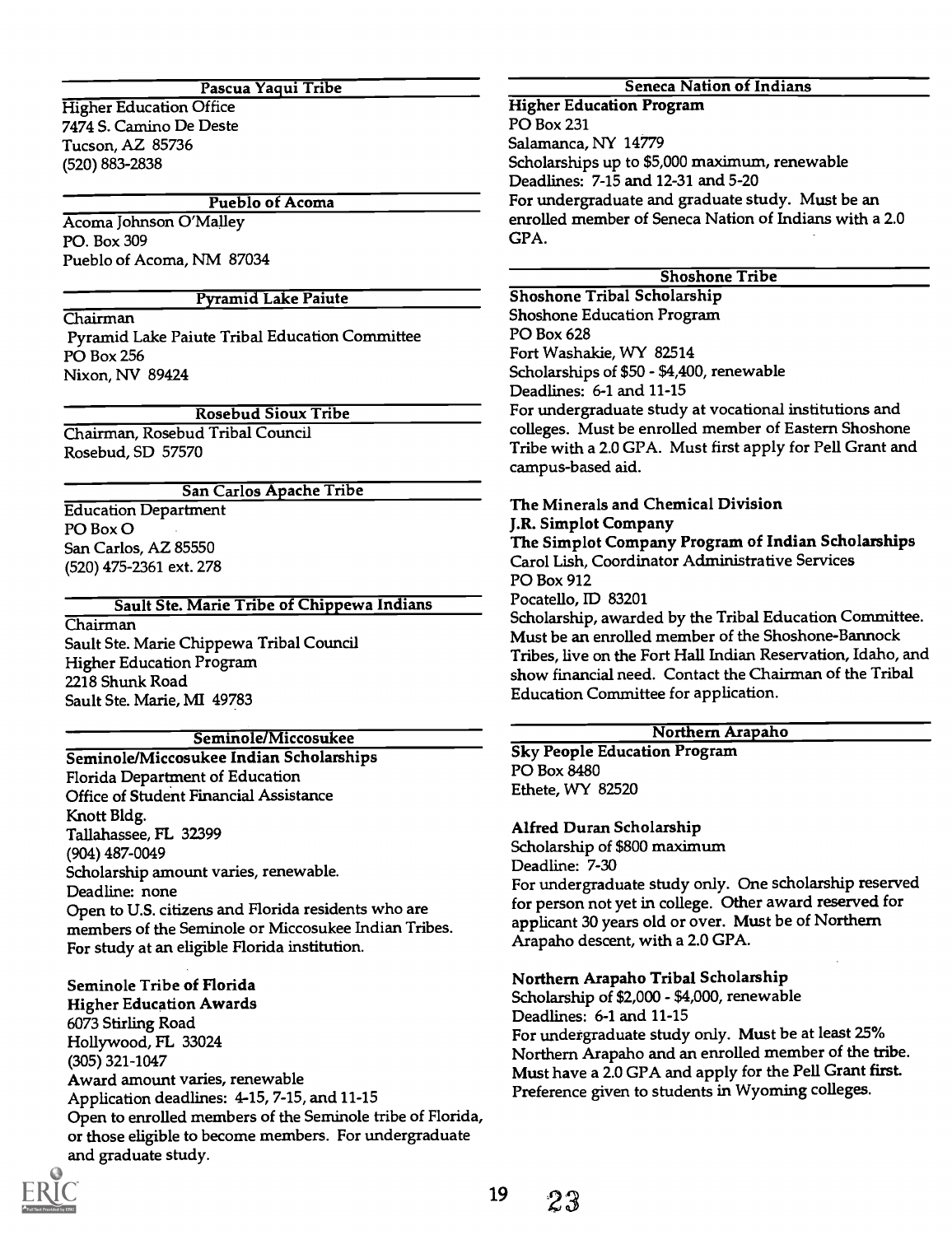## Spokane Tribe

Chairman, Spokane Tribe of Indians PO Box 100 Wellpoint, WA 99040

#### Standing Rock Sioux Tribe

Chairman, Standing Rock Sioux Tribe Tribal Higher Education Program Fort Yates, ND 58538

## Stockbridge-Munsee

Stockbridge-Munsee Education Department Route 1 Bowler, WI 54416

#### Tohono O'Odham Nation

Higher Education Services Box 837 Sells, AZ 85634 (520) 383-2221 ext. 228

#### Unatilla Tribe

Chairman, Unatilla Indian Reservation PO Box 638 Pendleton, OR 97801

#### United South & Eastern Tribes, Inc.

USET Scholarships 1101 Kermit Dr., Suite 302 Nashville, TN 37217 (615) 361-8700 Scholarships of \$500 Deadline: 4-30 Must be enrolled member of a USET tribe.

#### Ute Mountain Ute Tribe

Chairman, Ute Mountain Ute Tribal Council Higher Education Office Towaoc, CO 81334

#### Washoe Tribe

Richard E. Barrington Educational Fund Education Department 919 Highway 395 South Gardnerville, NV 89410 (702) 205-4191 Scholarships of up to \$1,250, renewable Deadlines: 8-15 and 12-15 For undergraduate and graduate study at vocational schools, colleges and universities. Must be an enrolled member of Washoe Tribe, and have first applied for the Pell Grant.

## Yakima Indian Nation

Yakima Indian Member Scholarships PO Box 151 Toppenish, WA Scholarships of at least \$1,000 Deadline: 7-1 Must be a member of Yakima Tribe.

#### Yavapai-Apache Tribe

Box 1188 Camp Verde, AZ 86322 (520) 567-9207

## Zuni Tribe

Zuni Higher Education Scholarships **Director** PO Box 339 Zuni, NM 87327 (505) 782-2191 Scholarship amounts vary Deadlines: 6-30, 10-31 and 4-1 Must be enrolled member of Zuni tribe and have a 2.0 GPA. For undergraduate and graduate study.



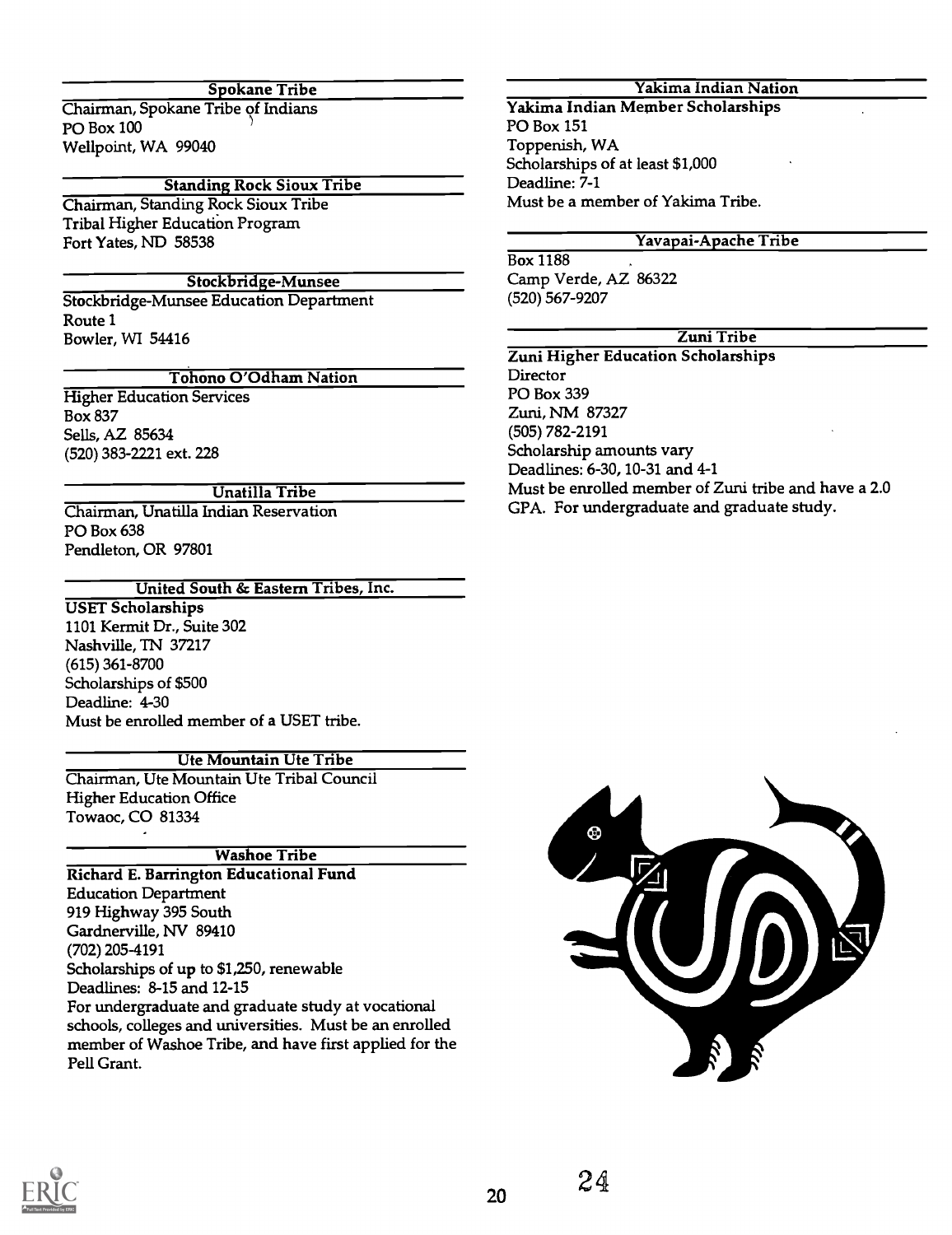# Summer Programs

Many colleges and universities have summer programs designed to introduce high school students to specific majors, particularly in mathematics and the sciences. There are also many summer programs which strive to prepare students for college life, through on-campus orientation to academic expectations, study skills, and campus resources. Students who take advantage of any type of summer program will enjoy a greater knowledge of how to succeed in college, and may even discover a major field that interests them. On this page you will find just a few of the many summer programs that are available. This publication lists only programs that are specifically for Native American students. Contact your own college or university for any summer programs that may be offered

#### CSM Native American Math Camp

Colorado School of Mines Golden, CO 80401 A summer camp for Native American students and their teachers. Write for more information.

## AISES Environmental Youth Camp

AISES 1630 30th St. Suite 301\* Boulder, CO 80301 (303) 939-0023

## Native American Program - College of Engineering (NAPCOE)

Engineering Annex, Room 213 University of New Mexico Albuquerque, NM 87131 (505) 277-1403

#### Air Force Introduction to Engineering (AFITE)

This one week summer orientation is on-campus at UNM. For Native American high school students. No cost for the program, only transportation to UNM. Deadline is in April.

#### Tribal Resource Institute in Business, Engineering & Science (TRIBES)`

For Native American high school students. This program provides intensive preparation for college during a 7 week summer session.

## Native American Summer Science Camps (NASS)

120 Montague Hall University of Minnesota - Duluth Duluth, MN 55812 (218) 726-6324 Two and four week camps for Native American middle school students. The focus is on natural resource management issues and American Indian traditions.

#### Hughes Native American Mentor Program

Department of Biological Sciences 139 Biology Building University of Iowa Iowa City, IA 52242-1324 (319) 335-1093

For Native American junior and senior high school students interested in the biological sciences. Program consists of a 3 week course in molecular biology, followed by 5 weeks conducting research with a faculty mentor at the university. Deadline is April.

#### American Indian Summer Institute (AISI)

Information and Computer Science Department University of California - Irvine Irvine, CA (714) 824-7403 A summer academic program for American Indian students, designed for transition from a 2 year tribal/ community college to a 4 year institution.

Northern Arizona University PO Box 6035 Flagstaff, AZ 86011-6035

#### Upward Bound Math Science Regional Center (520) 523-1308

A five week summer program for 9th to 11th graders which focuses on science and mathematics courses, as well as research experience. Must be low income or first generation and demonstrate academic skills. Native American students from the Four Corners region will be given priority.

#### Nizhoni Academy (520) 523-1100

A five week residential summer program for Native American 9th and 10th grad students from rural high schools. Students are introduced to college life and academics.

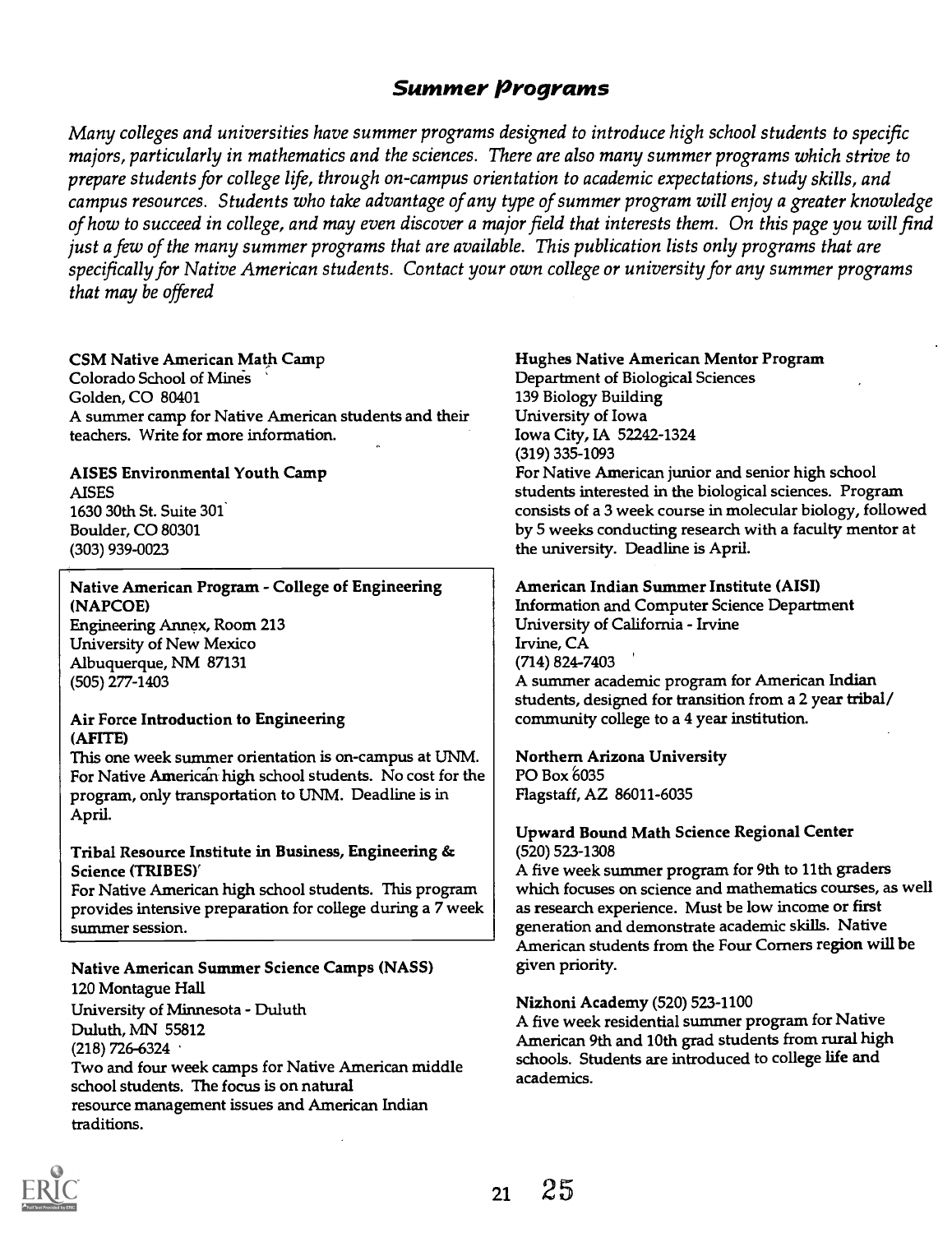# 'tribal Colleges and Universities

Tribal colleges and universities are committed to integrating tribal culture and values into the educational process. Another advantage of these institutions is their location on or near reservations, allowing many students to be near family while completing an education.

> Arizona Navajo Community College Tsaile, AZ 86556 (520) 724-3311

> > California

D-Q University PO Box 49 Davis, CA 95617 (916) 758-0470

#### **Kansas**

Haskell Indian Nations University 155 Indian Avenue Lawrence, KS 66046 (913) 749-8404

#### Michigan

Bay Mills Community College Rt 1 Box 315 A Brimley, MI 49715 (906) 248-3354

## **Minnesota**

Fond Du Lac Tribal & Community College 2101 14th Street Cloquet, MN 55720 (218) 879-0800

> Leech Lake Tribal College Route 3, Box 100 Cass Lake, MN 56633 (218) 35-2828

Montana Blackfeet Community College PO Box 819 Browning, MT 59417 (406) 338-775

Dull Knife Memorial College PO Box 98 Lame Deer, MT 59043 (406) 477-6215

> Fort Belknap College PO Box 547 Harlem, MT 59526 (406) 353-2205

Fort Peck Community College PO Box 575 Popular, MT 59255 (406) 768-5155

Little Big Horn College PO Box 370 Crow Agency, MT 59022 (406) 638-2228

Salish Kootenai College Pablo, MT 59855 (406) 675-4800

Stonechild Community College Rocky Boy Route Box 1082 Box Elder, MT 59521 (406) 395-4875

#### Nebraska

Nebraska Indian Community College PO Box 752 Winnebago, NE 78071 (402) 878-2414



 $22<sub>1</sub>$ 

 $26$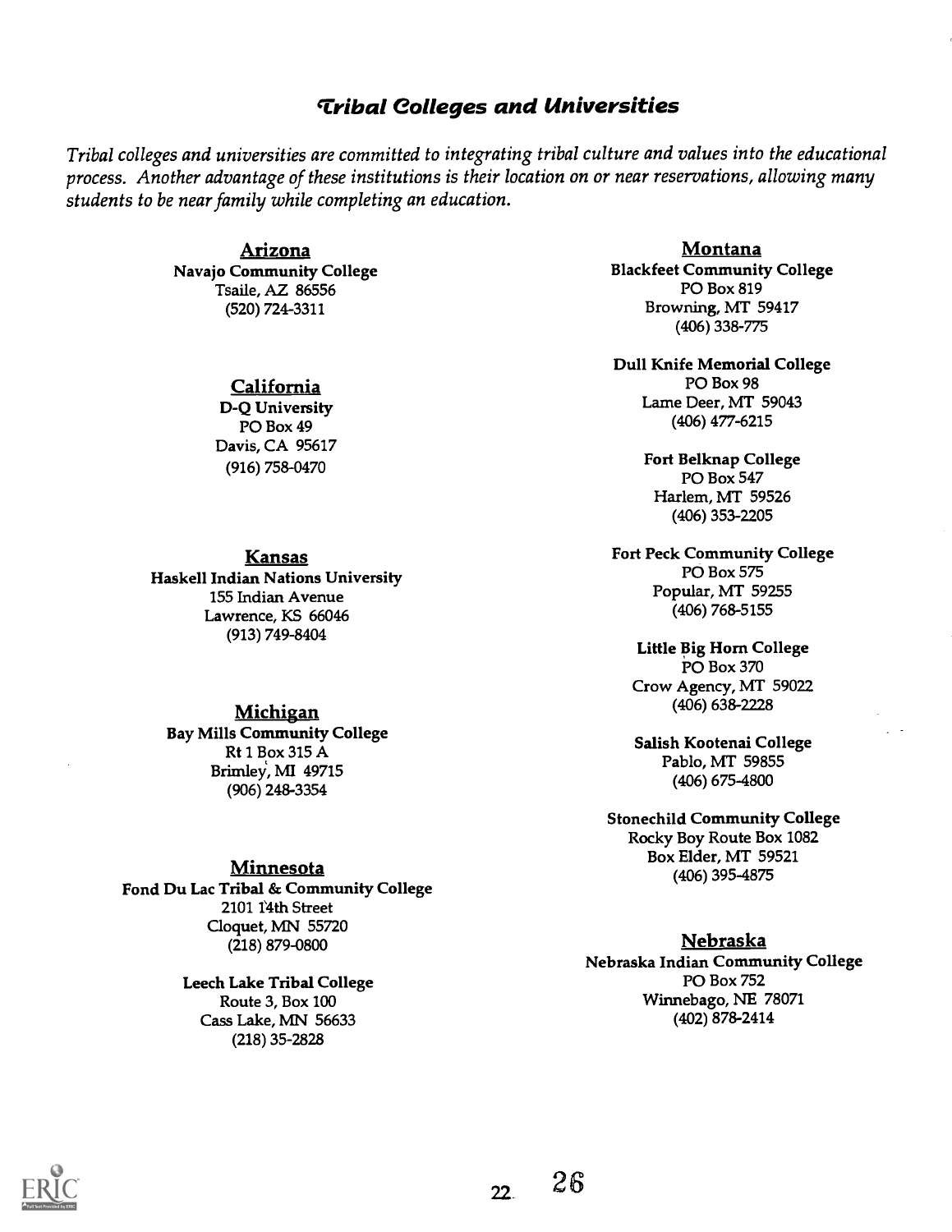New Mexico Crownpoint Institute of Technology PO Drawer K Crownpoint, NM 87313 (505) 786-5851

> Navajo Community College Shiprock, NM 87420 (505) 368-5191

Southwest Indian Polytechnic Institute Box 10146 Albuquerque, NM 87184 (505) 897-5340

## North Dakota

Fort Berthold Community College PO Box 490 New Town, ND 58763 (701) 627-3665

Little Hoop Community College PO Box 269 Fort Totten, ND 58335 (701) 766-4415

> Standing Rock College HCI Box 4 Fort Yates, ND 58538 (701) 854-3861

#### Turtle Mountain Community College PO Box 340 Belcourt, ND 58316 (701) 477-5605

United Tribes Technical College 3315 University Drive Bismarck, ND 58501 (701) 255-3285

South Dakota Cheyenne River Community College Eagle Butte, SD 57625 (605) 455-2321

Oglala Lakota College PO Box 490 Kyle, SD 57752 (605) 455-2321

Sinte Gleska University PO Box 490 Rosebud, SD 57570 (605) 747-2263

Sisseton-Wahpeton Community College PO Box 689 Sisseton, SD 57262 (605) 698-3966

#### Washington

Northwest Indian College 2522 Kwina Road Bellingham, WA 98226 (206) 676-2772

#### Wisconsin

LacCourte Orielles Community College Rural Route 2 Box 2357 Hayward, WI 54843 (715) 634-4790

### Alberta, Canada

Red Crow Community College PO Box 240 Standoff, Alberta Canada TO1 1Y0 (403) 737-3966

#### Saskatchewan, Canada

Saskatchewan Indian Federated College 118 College W University of Regina Regina, Saskatchewan Canada S4S 0A2 (306) 584-8333



23

27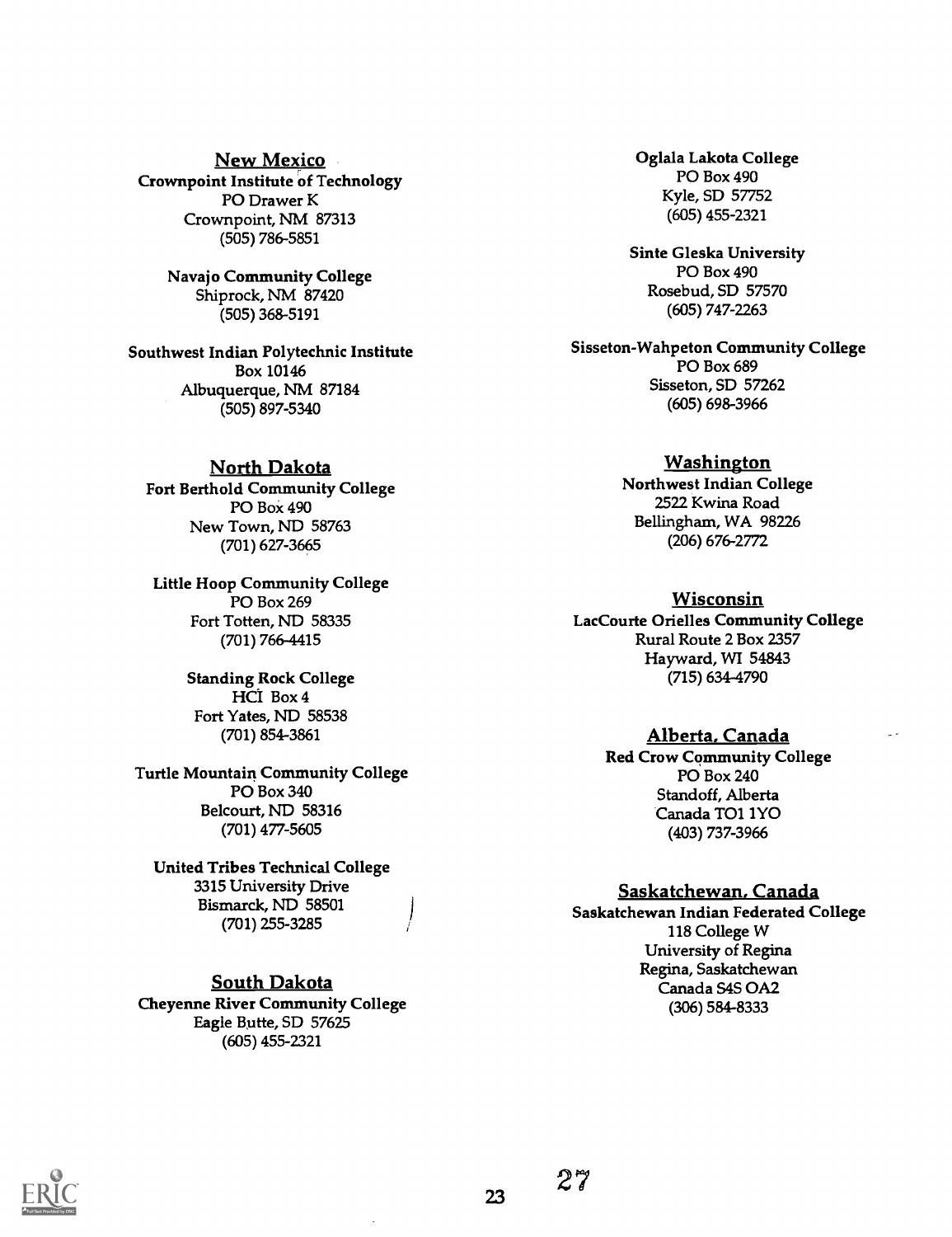# Programs and 3inancial Aid for Minorities

The following programs, though open to all minorities, are listed here because of the substantial opportunities provided for American Indian students. There are numerous fellowships, scholarships and grants available for minorities in general. You are encouraged to seek out such aid using all of the resources we suggest under Publications and Other Resources.

## Committee on Institutional Cooperation CIC Predoctoral Clearinghouse 803 E. 8th Street Bloomington, IN 47408 (812) 855-0822

Fellowships of \$11,500 plus tuition for five years. Deadline: 12-1

For doctoral study in the humanities, social sciences, natural sciences, mathematics and engineering. Must hold or expect to hold a bachelor's degree by late summer. Awards are for fellowships at specified universities in IL, IN, MI, MN, OH, WI, and PA. Write for details.

Dorothy Danfoth Compton Fellowship Program Full tuition and \$10,000 annual stipend, renewable. Deadline: set by institution.

For ethnic minority doctoral students at the following universities: Chicago, Columbia, Cornell, Howard, Stanford, Texas, UCLA, Vanderbilt, Washington (Seattle), and Yale. Students should notify the university that they wish to be considered for this competition.

## Education For Public Service

U.S. Department of Education Office of Postsecondary education Room 3053, ROB-3 400 Maryland Ave., S.W. Washington, DC 20202 (202) 708-5547 Amount varies. Deadline: none. For graduate and professional students who have financial

need and who plan a career in public service. Minorities and women are encouraged to apply.

## Ford Foundation Doctoral Fellowships The Fellowship Office GR 420A National Research Council 2101 Constitution Avenue Washington, DC 20418 (202) 334-2872 Predoctoral annual stipend of \$11,500, and tuition support, renewable. Dissertation stipend of \$18,000. Deadline: Early November For ethnic minority doctoral students in the behavioral and social sciences, humanities, engineering, and mathematics, physical sciences and biological sciences.

## The GEM Ph.D. Science Fellowship Program PO Box 537 Notre Dame, IN 46556 Fellowship pays tuition, fees, and annual stipend of

\$12,000. Also includes a paid summer internship. Deadline: 12-1 For ethnic minority students (African American, Native American or Hispanic) who are juniors, seniors, or have received a baccalaureate in the natural sciences.

#### Graduate Fellowships for Minorities and Women in the Physical Sciences (NPSC) Attn: Executive Director National Physical Science Consortium New Mexico State University Box 300001, Dept. 3 NPS Las Cruces, NM 88003 Scholarship of at least \$25,000 annualy for six years. Summer employment is recommended and paid. Deadline: Early November For minorities (including American Indians) and women in their senior year of college. For graduate study leading to the Ph.D. in the physical sciences.

## Legal Training for the Disadvantaged

Council on Legal Education Opportunity (CLEO) 1420 N Street, NW, Terrace One Washington, DC 20005 (202) 785-4840 Prepares students for entry into law school and provides a \$6,000 stipend. Also offers summer institutes and help with placement. Send written request for application in late summer.

## Minority Access to Research Careers (MARC)

National Institute of General Medical Sciences National Institutes of Health Westwood Bldg., Room 9A18 Bethesda, MD 20205 (301) 5947823 Funded through schools from junior year through graduate. Award types include Honors Undergraduate Research Training Grants, Predoctoral Fellowships, Faculty Fellowships, and Visiting Scientist Fellowships. Write to above address for list of participating schools.

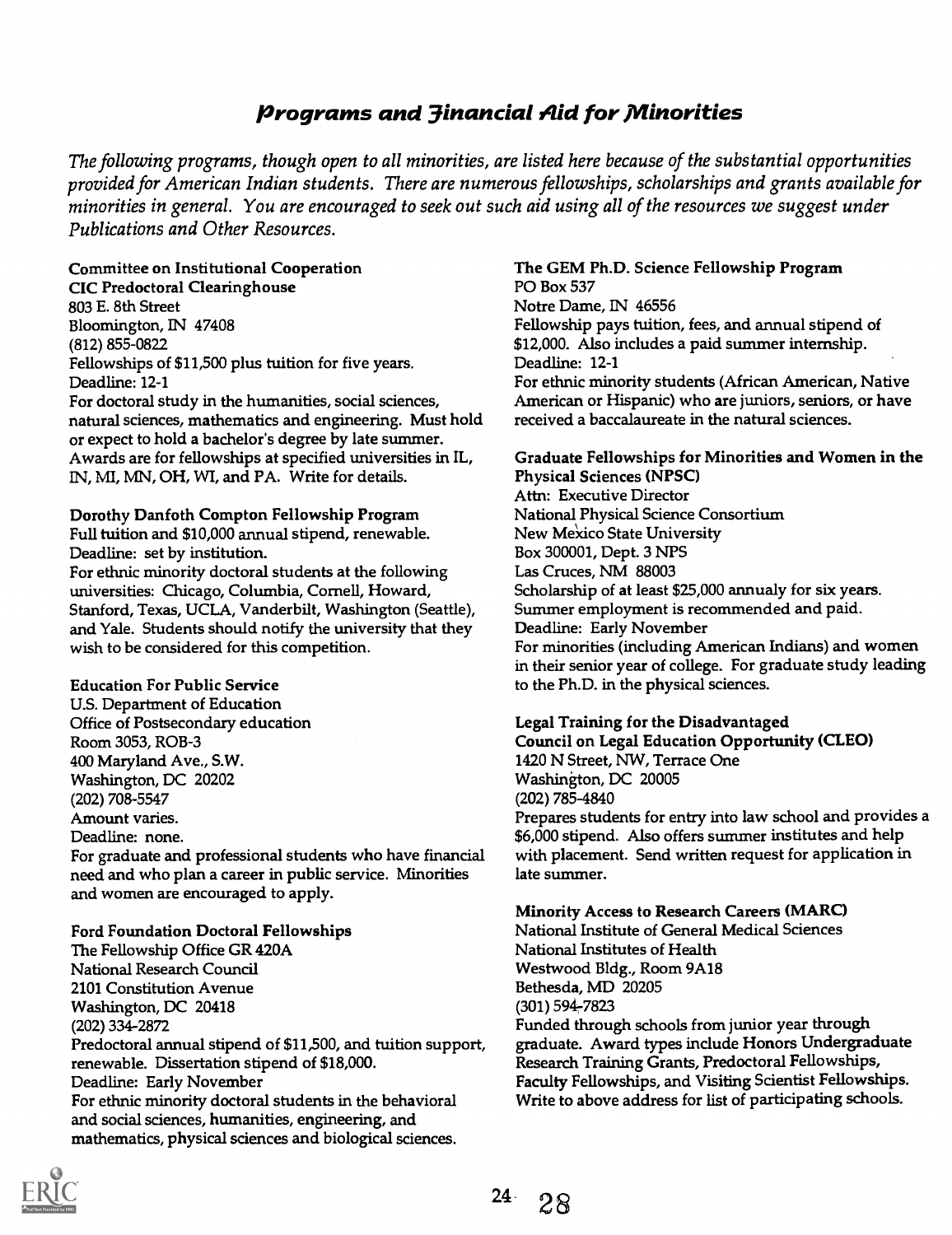Minority Faculty Fellow Human Resource Development Office West Virginia Graduate College PO Box 1003 Institute, WV 25112-1003 (304) 746-1994 For minority students working toward a doctorate in education or a related field. Students who have completed all doctoral work except dissertation are given preference. Fellowship includes a salary and research funds.

## Minority Fellowship

Affirmative Action Officer Community-Technical Colleges of Connecticut 61 Woodland Street Hartford, CT 06105 For minority graduate students who are interested in administrative or teaching fellowships. Should be in second year of graduate program. Fellowship includes a stipend for educational expenses.

## Minority Participation in Graduate Education Programs

Office of Higher Education Program Services Department of Education 400 Maryland Ave., SW Washington, DC 20202 Write for list of participating schools.

## Minority Teaching Fellowships

Attn: Dr. Judy Snyder Catonsville Community College 800 South Rolling Road Catonsville, MD 21228 Salary (\$23,000 - \$26,000), with benefits and mentorship Deadline: 3-15

For minority applicants who are near completion or have completed a graduate degree, and who need teaching experience. Applications are sought in the following fields: Accounting, Biology (Fundamentals, Anatomy & Physiology), English, Business (Introduction to Business, Personnel Management, etc.) Management, Computer Information Systems, Mathematics, Health and Physical Education, Occupational Therapy, Interpreter Preparation (Sign Language), Speech, English as a Second Language, Nursing Pediatrics and Obstetrics combination

## National Medical Fellowships, Inc.

110 W. 32nd Street, 8th Floor New York, NY 10001 (212) 714-0933

Fellowships for under-represented ethnic minority medical students, including American Indians. Deadline for need based fellowships is 8-31. Write for application. For other fellowships from this organization contact your medical school dean or minority affairs office, as you must be nominated for non-need based fellowships.

## National Research Council Ford Foundation Predoctoral and Dissertation Fellowships for Minorities

National Research Council Fellowship Office 2101 Constitution Avenue Washington, DC 20418 (202) 334-2872 Predoctoral awards of \$11,500 plus \$6,000 for tuition. Dissertation stipends are \$18,000. Deadline: Early November For minorities only.

## National Research Council Postdoctoral Fellowships for **Minorities**

Fellowship Office National Research Council 2101 Constitution Ave., N.W. Washington, DC 20418 (202) 334-2860 Amount varies. Deadline: First Friday in January For ethnic minorities whose field of study is in the behavioral, physical, and social sciences; humanities; engineering and mathematics.

#### National Science Foundation Minority & Graduate Fellowships Program

Oak Ridge Associated Universities PO Box 3010 Oak Ridge, TN 37831 (615) 241-4300 For graduate study in science, mathematics, engineering, computers, psychology, and social sciences. Stipend of \$14,400 per year, for three years. Additional \$8,000 for

tuition. Must be U.S. citizen. Deadline is 11-1.

National Science Foundation (NSF) has many other programs. For general information call (703) 306-1234. For a free copy of A Selected List of Fellowships & Other Support Opportunities for Advanced Education, leave your name and address at (703) 306-1130.

## Patricia Roberts Harris Graduate and Professional Study Fellowships

United States Office of Education Division of Higher Educational Instructional Programs 7th and D Streets S.W. Washington, DC 20202-5251 (202) 708-8395 Stipend up to \$14,000 per year plus tuition, renewable. Preference for women and minority groups. Need to apply to college or university directly.



25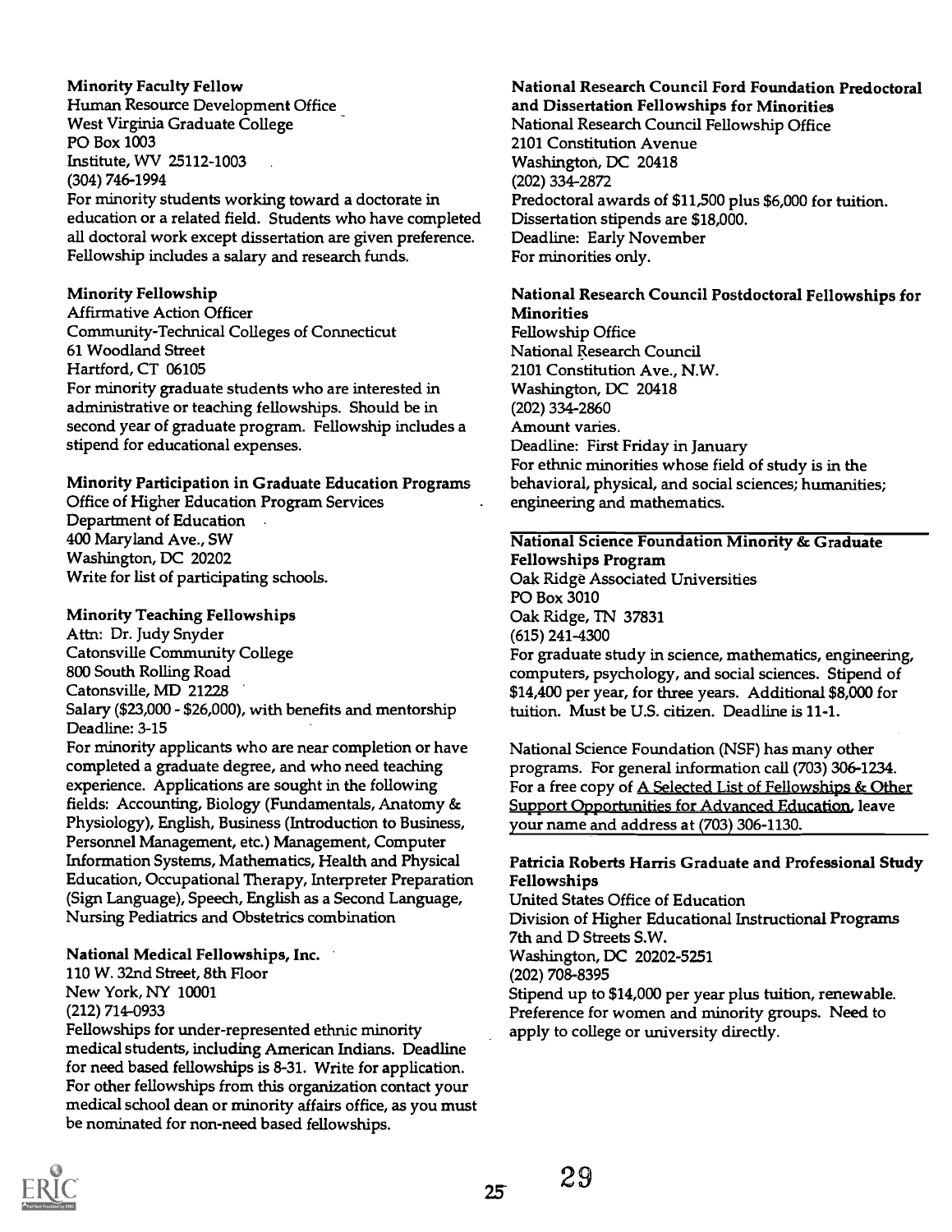Predoctoral Fellowship Awards for Minority Students Grants Information Office Division of Research Grants National Institutes of Health 5333 Westbard Avenue Bethesda, MD 20892 (301) 594-7248 Amount varies. Provides up to five years of support. For students in the behavioral sciences.

Postdoctoral Fellowship Program UCLA Graduate School of Education 405 Hilgard Avenue Los Angeles, CA 90024-1521 (310) 825-8316 Fellowship program has a preference for underrepresented groups in higher education. For students who have just completed dissertations, received doctorates or are just embarking on academic career. Area of study should be in Administration, Curriculum and Teaching Studies; Educational Psychology; Higher Education and Work; or related fields. Successful candidates will receive a stipend, mentoring and guidance.



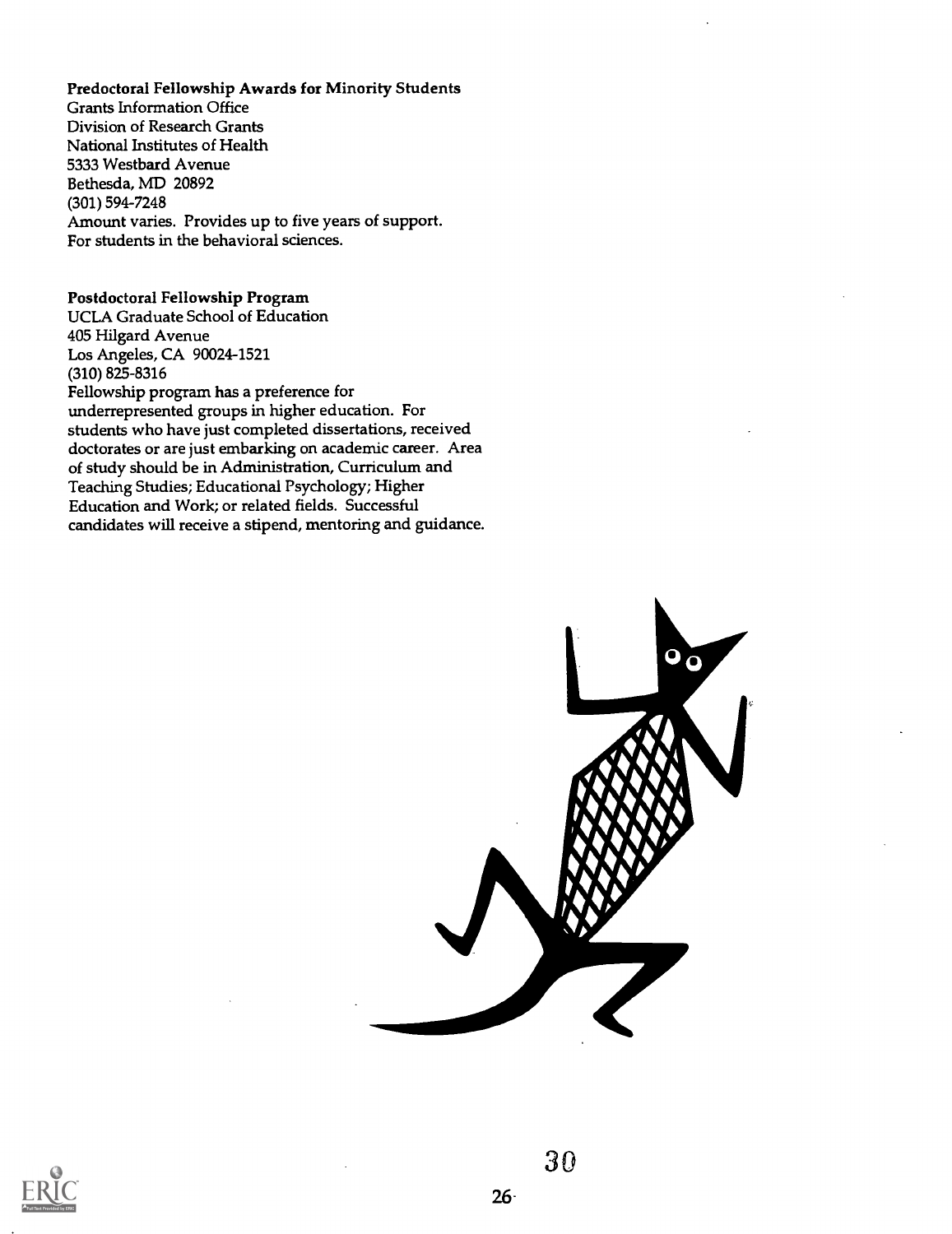# Scholarships and 3ellowships in Psychology and Related 3ields

In keeping with our organization's commitment to the rehabilitation needs of American Indians, we have compiled the following programs which focus on programs for minorities and American Indians who wish to study in psychology and counseling related fields. If your institution of choice is not listed here, contact the counseling or psychology department at that college or university and inquire about special scholarships for American Indian students. Many institutions do have specific grants and funds available.

## The American Psychological Association Graduate

Students Scholarships Program (APAGS) 750 First St. N.E. Washington, DC 20002-4242 (202) 336-6093 Scholarships up to \$2,200 Deadline: 12-15 Must be an APAGS member.

## APA Minority Fellowships

American Psychological Association 750 First Street, NE Washington, DC 20002-4242 (202) 336-5500 Amount: Average award is \$7,333, renewable. Deadline: 1-15 For ethnic minority U.S citizens with financial need. Must use for an APA accredited Ph.D. program in psychology, clinical psychology, or biomedical research.

## APA Congressional Fellowship Program

Public Policy Office 750 First Street, NE Washington, DC 20002-4242 (202) 336-6062 Amount: Stipend of \$37,000, plus \$2,500 relocation expenses. (One fellow will receive a \$10,000 supplement.) Deadline: 11-15 Program sponsors three psychologists to serve as legislative assistants on congressional staff. Must be an APA member and have a doctorate in psychology.

## California School of Professional Psychology Minority **Scholarships**

CSPP, Systemwide Admissions Office 2749 Hyde Street San Francisco, CA 94109 Scholarships from \$250 - \$2,600 For ethnic minority students at CSPP in need of aid. Must complete the appropriate section of the CSPP Application for Financial Aid. Write for further information.

## Doctoral Fellowships in Social Work for Ethnic Minority Research Relevant to Ethnic Minorities

Council on Social Work Education Minority Fellowship Program Dr. E. Aracelis Francis 1600 Duke Street, 3rd Floor Alexandria, VA 22314-3421 (703) 683-8080 Fellowships of \$8,000 for one year, renewable. Deadline: 2-28 For ethnic minorities who have degrees in social work, or are enrolled in a doctoral social work program.

## ETS Postdoctoral Fellowship Program

Educational Testing Service Mail Stop'15-T Princeton, NJ 08541-0001 (609) 734-1806 Fellowships of \$27,000 Deadline: January Preference for women and minority applicants to conduct research at ETS in Princeton, with ETS senior staff.

# ETS Summer Program in Research for Graduate Students

Educational Testing Service Mail Stop, 15-T Princeton, NJ 08541-0001 (609) 734-1806 Stipend of \$2,300 for 8 weeks. Supplement for participants with children. Deadline: February For doctoral students in psychometrics, cognitive psychology, educational psychology, statistics, higher education, technology, occupational or vocational testing, minority issues, testing issues, or policy studies. Preference for women and minority applicants.

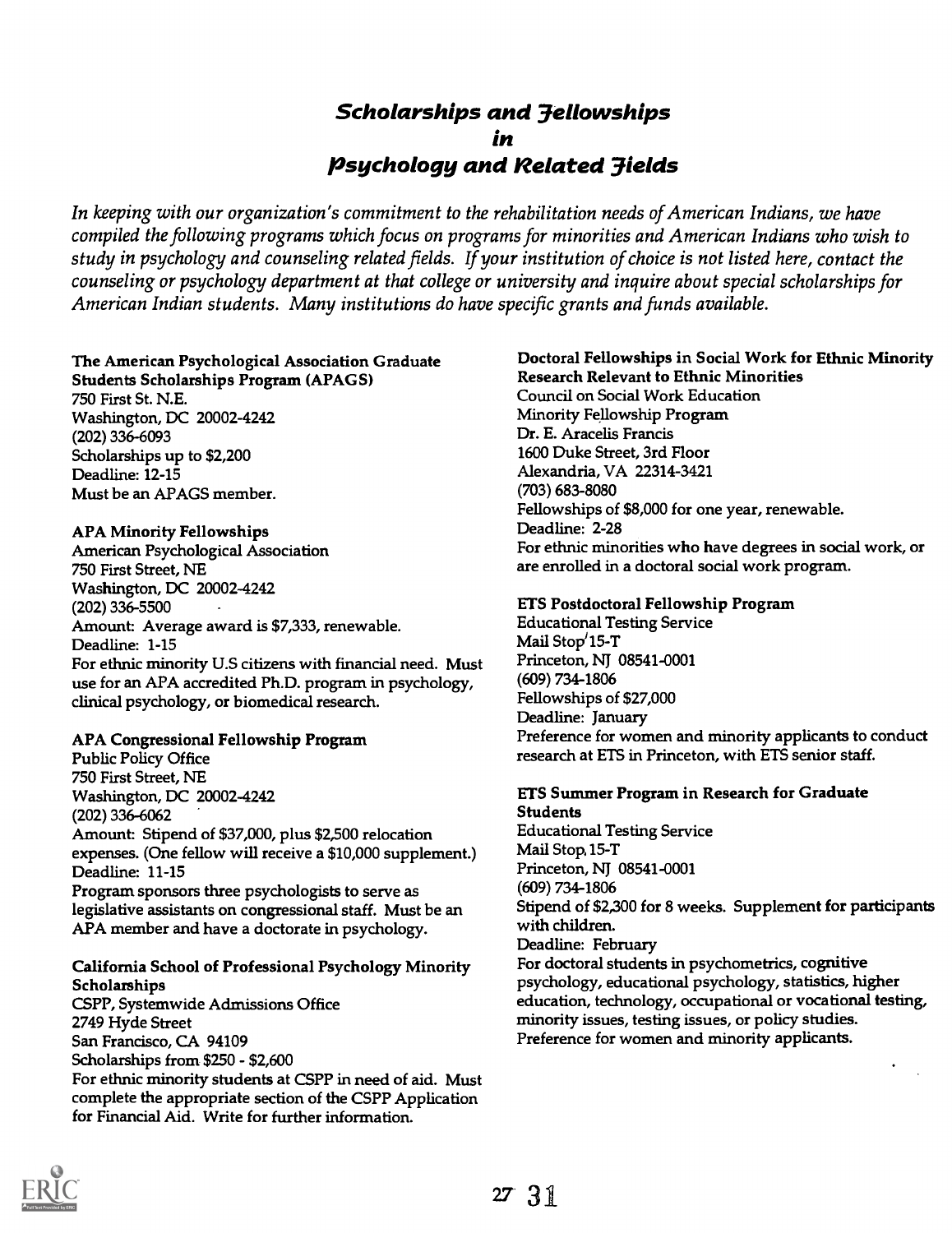## The Henry A. Murray Dissertation Award Program

Murray Research Center, Radcliffe College Attn: Grants Administrator 10 Garden Street Cambridge, MA 02138 (617) 495-8140 Grant of \$2,500 Deadline: 4-1 For graduate research in the social and behavioral sciences.

#### Kappa Kappa Gamma Scholarships

Kappa Kappa Gamma Headquarters PO Box 2079 Columbus, OH 43216 (614) 228-6515 Scholarships of \$300 to \$500 for undergraduates and \$300 to \$1,000 for graduates. Deadline: 2-1 For women who are juniors, seniors, or graduate students majoring in a rehabilitative field.

#### Minority Dissertation Research Grants in Aging

Deputy Associate Director & Training Officer Office of Extramural Affairs National Institute on Aging Gateway Building, Suite 2C218 Bethesda, MD 20892 (301) 496-9322 Small grants to support doctoral dissertation research for minority doctoral candidates. Should be enrolled in a degree program in the biomedical, social, or behavioral

## National Institute on Drug Abuse (NIDA) Individual National Research Service Awards

sciences. Call for availability of funds.

Office of Grant Inquiries Division of Research Grants National Institutes of Health Bethesda, MD 20892 (301) 443-6710 \$8,000 for predoctoral level and \$18,000 to \$32,300 for postdoctoral. Deadlines: 1-10, 5-10 and 9-10 Must be willing to do biomedical or behavioral healthrelated research and/or health-related teaching within 2 years after termination of the award.

#### National Institute of General Medical Sciences NIH Post Doctoral Fellowship Awards for Minority Students

Dr. John C. Norvell Office of Grants Inquiries/Div. of Research National Institutes of Health Westwood Building Rm. #907 Bethesda, MD 20892 (301) 594-7784 Fellowship amount varies Deadline: 9-10 For minorities enrolled in Ph.D. or M.D./Ph.D. graduate program in the biomedical sciences.

#### National Institute of Mental Health Fellowship

Office of Grants Inquiries Division of Research Grants National Institutes of Health Bethesda, MD 20892 (301) 443-4347 Fellowship amounts vary Deadline varies Must be committed to a career in mental health and interested in full-time research.

#### Portland State University

Coordinator, Rehabilitation Counseling Counselor Education Program School of Education PO Box 751 Portland, OR 97207 (800) 452-4909 (ext. 4632) in Oregon (800) 547-8887 (ext. 4632) outside Oregon Several traineeship and graduate assistantship awards are available. Disabled and minority candidates are especially encouraged.

#### Society for the Psychological Studies of Social Issues PO Box 1248 Ann Arbor, MI 48106-1248 (313) 622-9130

#### Dissertation Award

First prize of \$300, second prize \$200 Deadline: Beginning of April For doctoral dissertation in psychology or social science, with psychological subject matter.

#### Grant-In-Aid

Award of \$500 to \$1,000 Deadlines: 11-13 and 4-1 For applicants conducting research relevant to the interests of the Society for the Psychological Studies of Social Issues, particularly sexism and racism.

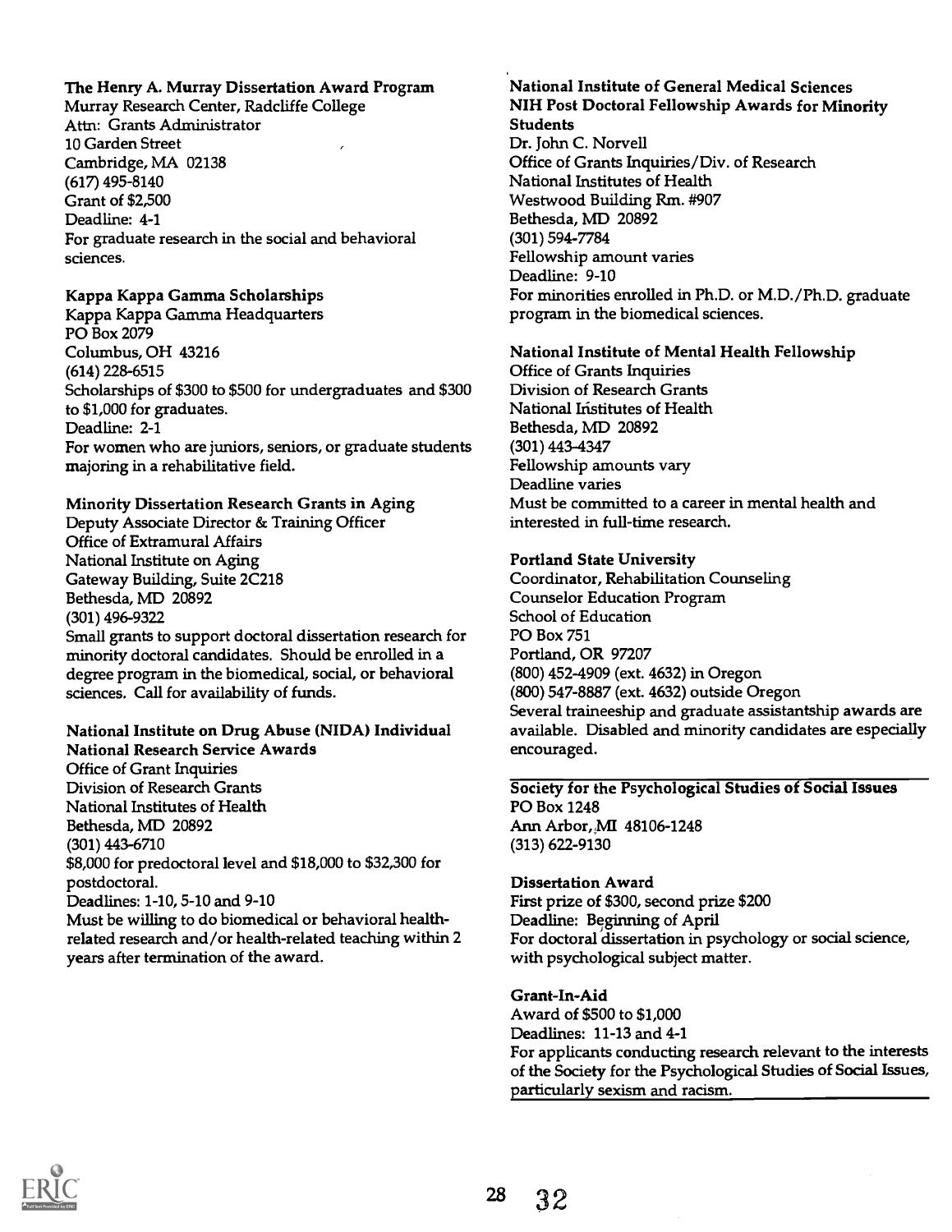Southern University Rehabilitation Counseling Baton Rouge, LA 70813 (504) 771-2990 This master's program has a specialization in the Rehabilitation of Ethnic Minorities. Minority students may receive an RSA Scholarship, which includes tuition and fees, a stipend and a book allowance.

## Institute on Disability and Human Development (M/C 626)

The University of Illinois at Chicago

1640 West Roosevelt Road

Chicago, IL 60608-6904

Attn: Dvid Braddock, Ph.D., Professor & Director This doctoral program, for the developmental disabilities track in the Ph.D. program in Public Health Sciences, offers paid tuition and a graduate research assistantship, which includes a monthly stipend. Send a letter of inquiry including your career interests, a resume, transcript and GRE scores.

## University of Montana

Psychology Department Missoula, MT 59812

(406) 243-4521

e-mail: Kamensky@selway.umt.edu

Offers a Western Interstate Commission for Higher Education (WICHE) Doctoral scholarship. Amount: \$12,00 for five years, plus a tuition and fee waiver. For graduate training in psychology. Must be enrolled in a tribe.

## University of North Dakota

Psychology Department Box 8380 Grand Forks 58202-8380 (701) 777-3451

The Psychology Department at UND has a commitment to furthering the educational opportunities for American Indians in this field. Call or write to department for brochure describing program. The program is called INPSYDE - Indians in Psychology Doctoral Education. The program offers academic and financial assistance, and personal, cultural and career support. INPSYDE has a specialization in Rural and Native American Health.

## Utah State University

Department of Special Education Rehabilitation Counseling Program Logan, UT 84322-2865 (801) 750-3241 This master's program has available a limited number of Rehabilitation Services Administration scholarships and places a priority on students with disabilities and students from ethnic minority groups.

#### APA MUSE Program Minority Undergraduate Students of Excellence American Psychological Association 750 First Street, NE Washington, DC (202) 336-5500

Undergraduate psychology faculty are asked to identify their top three ethnic-minority students, descriptions of whom are then published in a book. Admissions offices and faculty then contact students they are interested in. Students who feel they may meet the criteria should contact their psychology professors and ask to be considered for the book. Minority students listed in the publication often receive many contacts from department chairs and faculty of graduate programs.



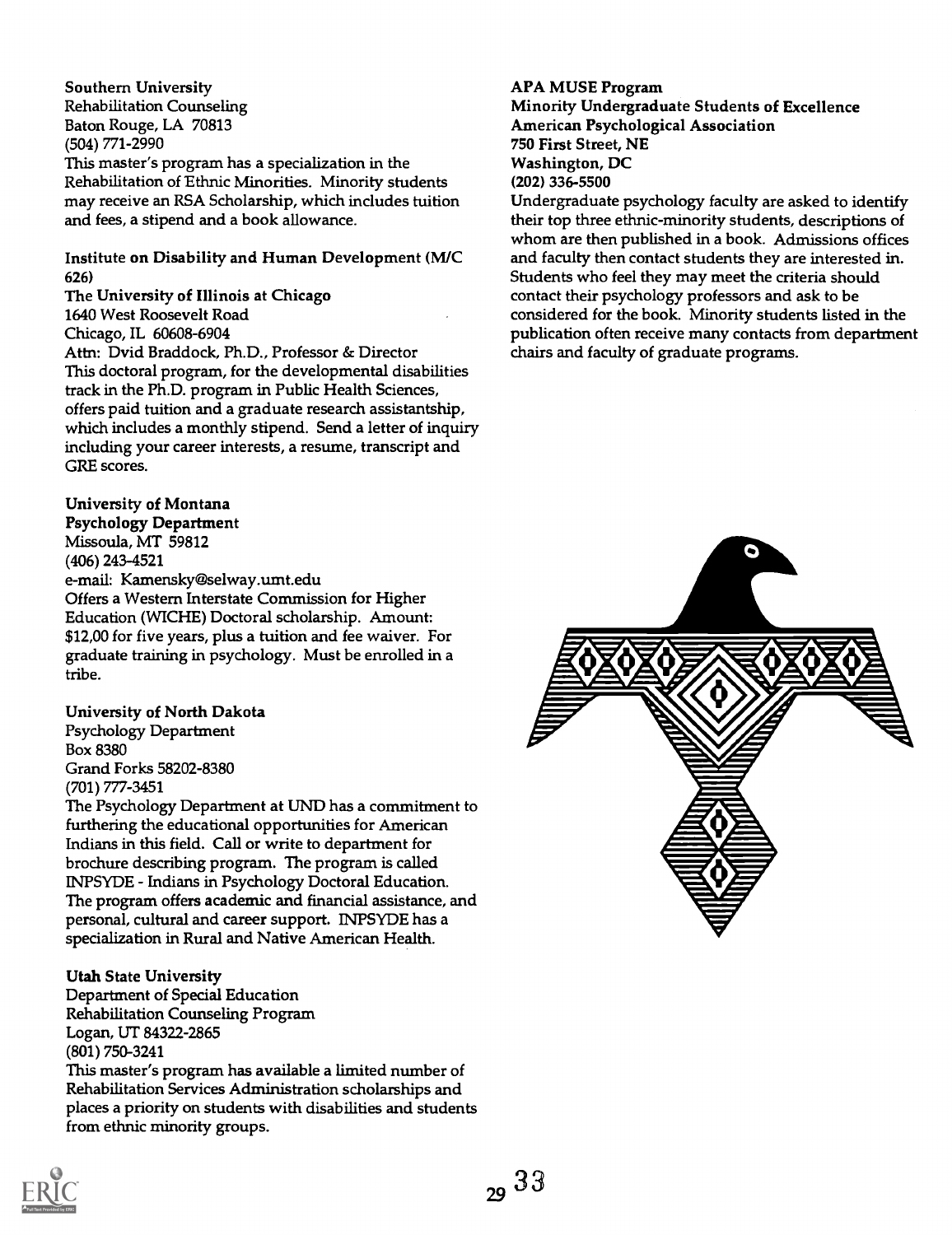# 3ederal 3inancial Aid Programs

Many private, tribal or state funded financial aid programs require that students also apply for federal aid. This section highlights each of the federal loan and grant programs. You only need to apply once, using the Free Application for Federal Student Aid (FAFSA), for all of these grants and loans. These applications are generally available at high schools, colleges and universities. The federal government, through its many agencies, often has additional scholarships and fellowships. You need to seek such funds on an individual basis.

## Federal Student Aid Information Center

Office of Student Financial Assistance Postsecondary Education U.S. Department of Education Washington, DC 20202 (800) 433-3243 (301) 369-0518 (TDD)

The staff at this toll-free number will answer questions about federal student aid. They will assist you in completing federal forms, explain federal student aid eligibility requirements, explain the process of determining need and awarding aid, and will send federal student aid applications and publications to you. The Center will also send you several publications on Federal Aid if requested. Those publications are Student Guide: Five Federal Financial Aid Programs and Free Application for Federal Student Aid (FAFSA). For information regarding the status of your individual FAFSA or Renewal Application call (301) 722-9200.

## Summary of Federal Student Aid Programs

## Pell Grants

- For undergraduates
- Based on financial need
- No repayment. Maximum award \$2300
- Expected Family Contribution must be \$2100 or less
- Student is paid directly, or school account credited
- Deadline is May 1

## Perkins Loans

- For undergraduates and graduates
- For students with exceptional need
- Undergraduates may use for several degrees
- Interest rate is 5%, loan must be repaid
- Under certain conditions, postponed or canceled
- Maximum of \$3,000 undergraduate and \$5,000 graduate
- School sets deadline

## Federal Work-Study (FWS)

- For undergraduates and graduates
- Undergraduates may use for more than one degree
- Jobs are provided both on-campus and off-campus
- Must have financial need
- Amount earned cannot exceed financial need
- Undergrad. paid hourly, graduates paid hourly or salary
- Deadline is May 1

## Supplemental Education Opportunity Grants (SEOG)

- For undergraduates
- For students with exceptional need
- No repayment. Maximum award \$4000
- Student is paid directly, or school account credited
- School sets deadline

## Stafford Loans

- For undergraduates and graduates
- Loans are available regardless of income, but for needy students the government pays interest while in school
- Loans are made either by private lender or government, must be repaid
- Interest is variable up to 9%
- In certain conditions, repayment postponed or canceled
- -Amount depends on year in school
- No deadline for applying,

#### Parent Loans for Undergraduate Students (PLUS)

- For parents of undergraduates
- Loans available regardless of income
- -Loans are made by private lender
- Interest rate is variable up to 10%
- Maximum loan is the cost of education minus other aid received
- Under certain conditions, loan principal only may be deferred or canceled

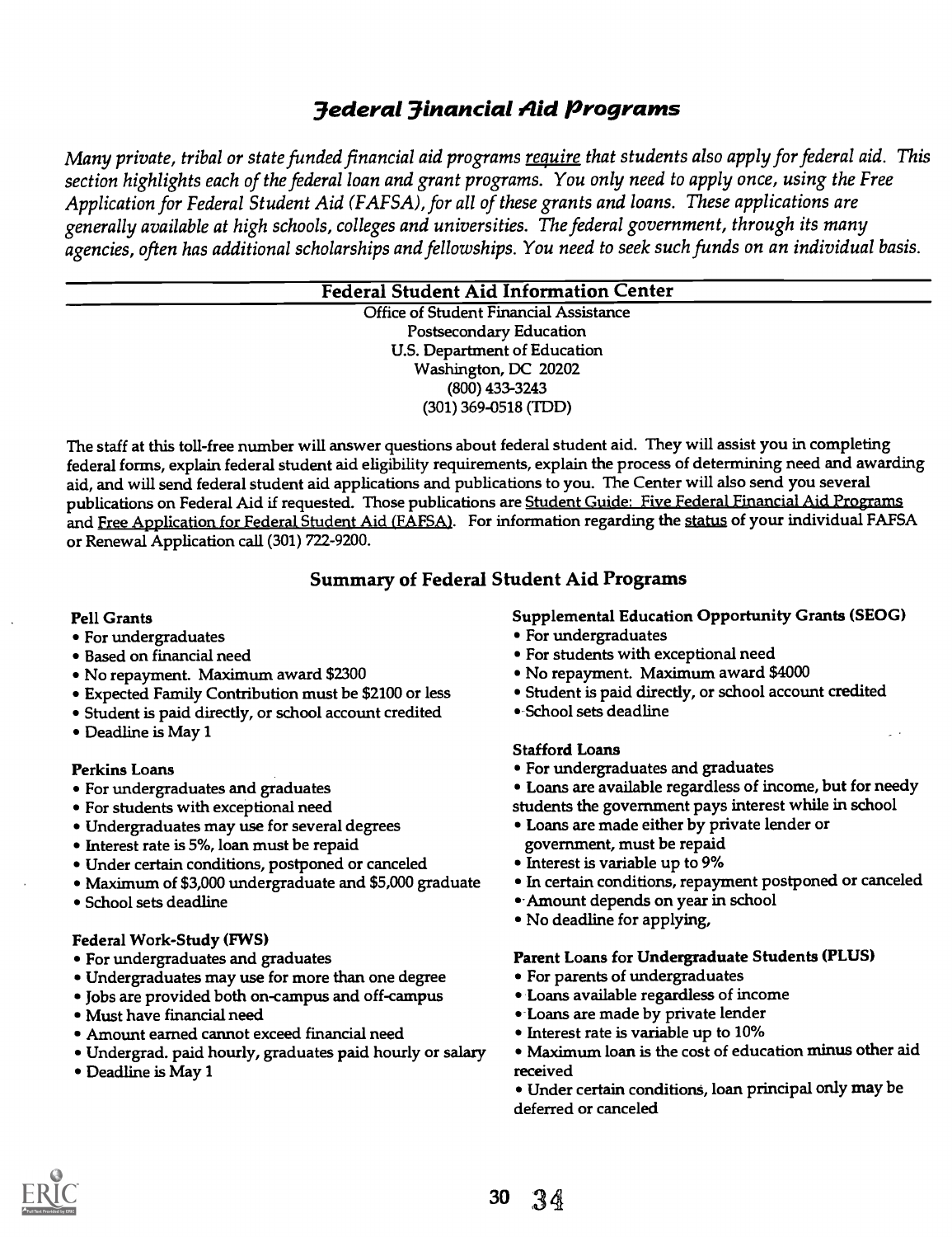# **Other Publications & Resources**

The following publications should be available in the reference sections of public and university libraries. If not, they could be ordered through the Inter-Library Loan Department at your nearest library. Publications that are not readily available have addresses and phone numbers for orders. You are encouraged to seek out as many different sources as possible.

## Publications for Native Americans

American Indian & Alaska Native Higher Education Funding Guide. (1989). By G.W. Frazier. Denver, CO: Arrowstar Publishing. (There may be a 1994 edition of this guide).

Education Assistance for American Indians & Alaska Natives. (1986). Berkeley: University of California American Indian Graduate Program.

#### Financial Aid Resource Guide

by E. Merrill & M. McCanna Indian Education Office Snell Hall, Room 330 Oregon State University Corvallis, OR (503) 737-4383 \$2.90 for book

Scholarships for Native American Students Center for Tribal Studies Northeastern State University Tahlequah, OK 74464 (918) 456-5511, Ext. 4350 Free publication

Annual College Guide for American Indians 1994-1995 Winds of Change Magazine

Sources of Financial Aid Available to American Indian **Students** By E.L. Yazzie Indian Resource Development (IRD) New Mexico State University Box 30001, Dept. 3 IRD Las Cruces, NM 88003 (505) 646-1347 \$3.50 for booklet

Two Cultures Meet: Pathways for American Indians Into Medicine. By Aitken & Haller. (1990). Garrett Park, MD: Garrett Park Press. A guide for American Indians entering medical school, with an emphasis on remaining sensitive to Native traditions.

NACIE (National Advisory Council on Indian Education) Scholarship Field Guide Mary E. Switzer Building Room 4072 330 "C" Street S.W., Washington, DC 20202-7556 (202) 205-8353



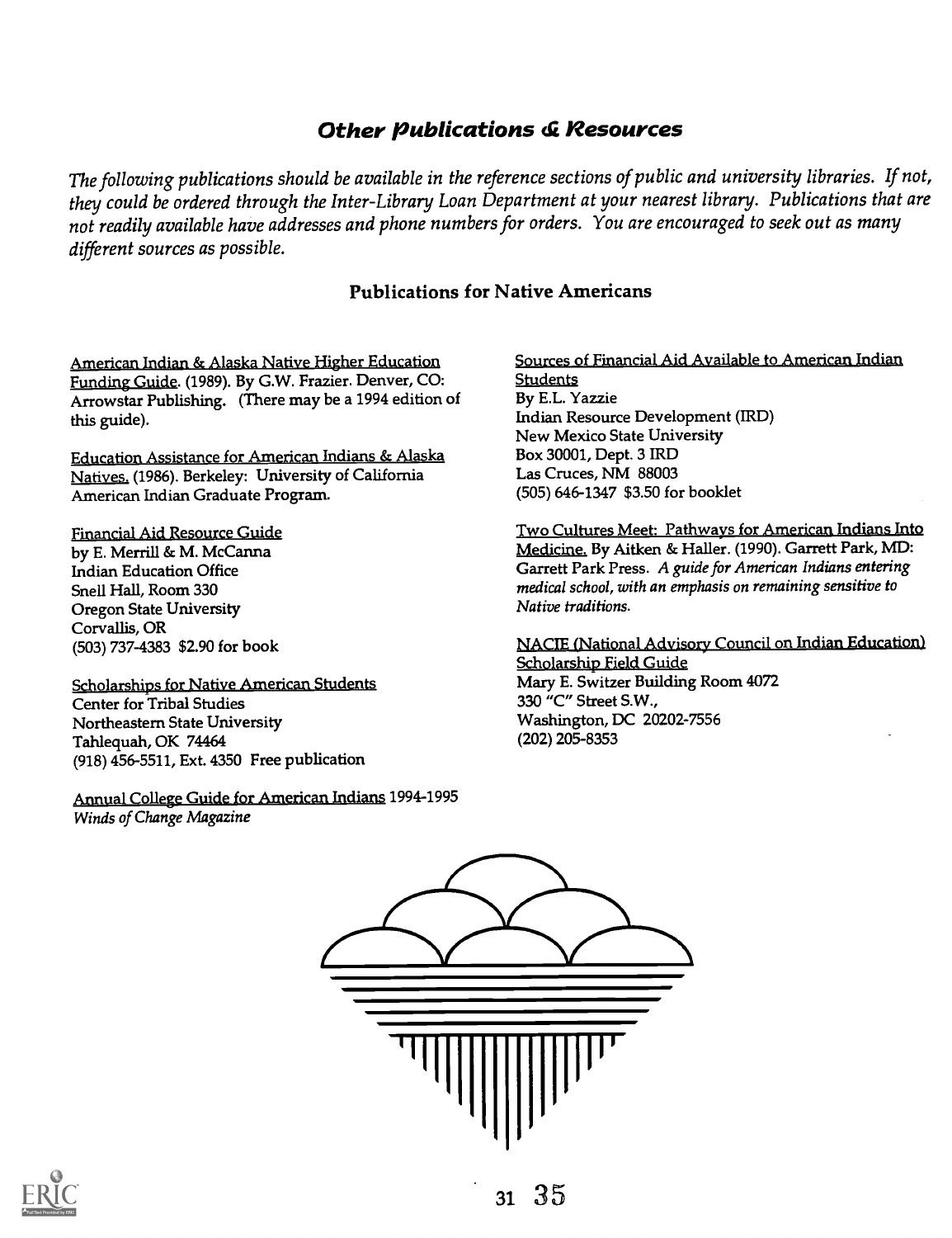## Publications for Ethnic Minority Students

Directory of Financial Aid for Minorities. Santa Barbara, CA: ABC-Clio Information Services.

Directory of Special Programs for Minority Group Members: Career Information Services. Employment Skills Banks, Financial Aid Sources. (1990). Garrett Park, MD: Garrett Park Press. A good source for jobs and educational assistance.

Minority Financial Aid Directory. (1995). By L. Berry, Jr. Dubuque, IA: Kendall/Hunt Publ. To order, call 1-800-228-0810. \$45.95. This directory lists over 4000 sources of funding.

Financial Aid for Minority Students in . . . Business and Law Education Engineering and Science Health Fields Journalism and Mass Communications Awards Open to Students with Any Major Published by Garrett Park Press, these booklets are revised every 18 months and contain about 300 programs in each. The booklets cover scholarships, fellowships and loan programs. Available from the publisher at the cost of \$4.95 per booklet. To

order call (301) 946-2553.

Minority Organizations: A National Directory. (1992). Fourth Edition. Garrett Park, MD: Garrett Park Press. This guide includes Native American organizations, many of which are possible sources of financial aid and scholarships.

Minority Student Enrollments in Higher Education: A Guide to Institutions with Highest Percentages of Asian, Black. Hispanic. and Native American Students. (1993). Garrett Park, MD: Garrett Park Press.

Minority Scholarships in New Mexico. Free publication. To order call (505) 765-4730.

The Multicultural Student's Guide to Colleges. By R. Mitchell. Noonday/Farrar, Strauss and Giroux. Combines the regular information with breakdowns on number of male and female African-American, Hispanic, Asian-American and Native American students, ethnic studies courses, recent minority speakers on campus, remediation programs, and notable minority alums.



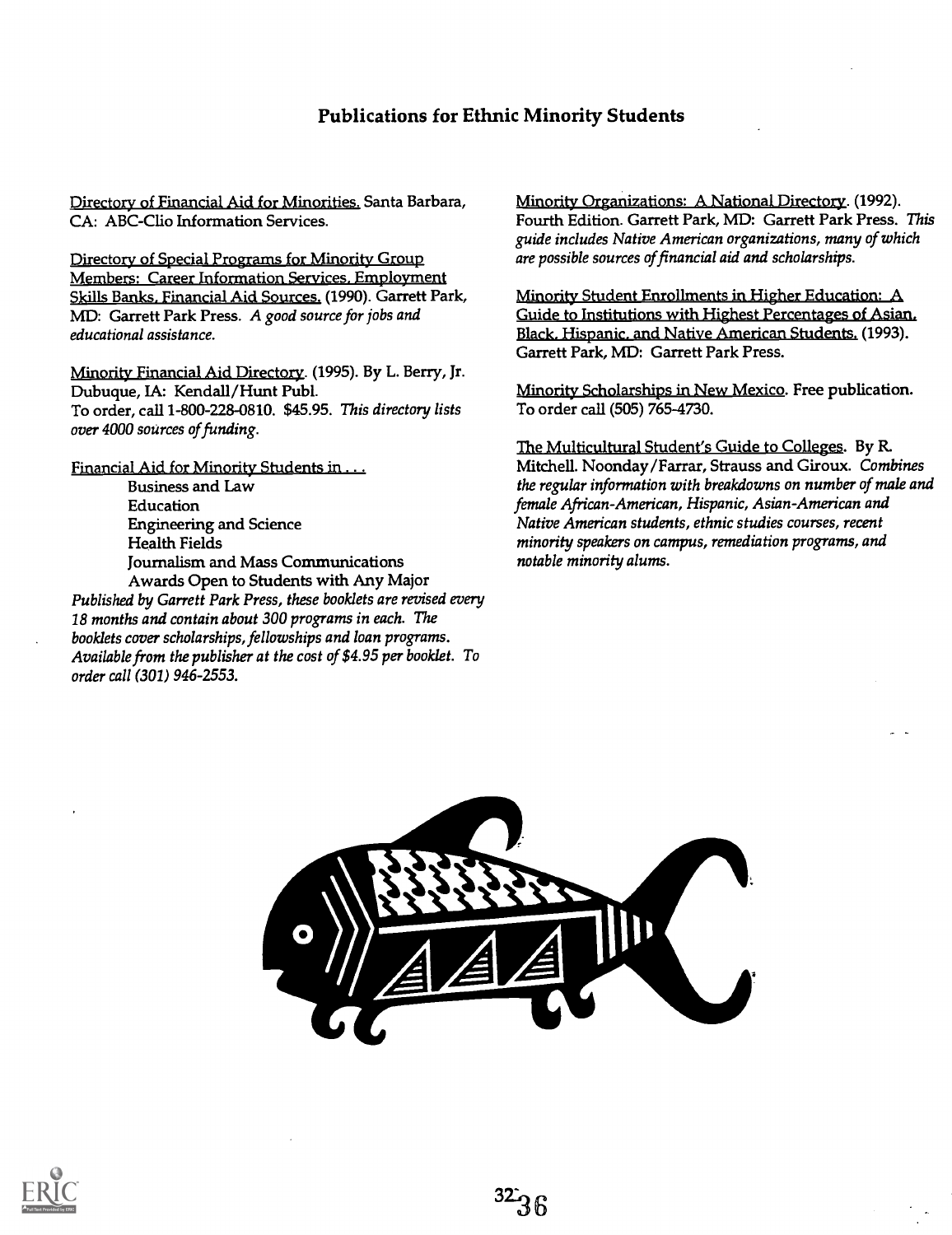## General Publications on Financial Aid

<u> The A's and B's of Academic Scholarships</u>. (Annual). Alexandria, VA: Octameron.

ARCO College Financial Aid Annual - How to Obtain Every Kind of Financial Aid for College. (1990). Prentice Hall Press.

Cash for College. (1993). By C.R. & P.C., Jr. McKee. New York: Hearst Books.

Chronicle Financial Aid Guide. (1993). Moravia, NY: Chronicle Guidance Publications, Inc. To order call (800) 622-7284,

The College Blue Book: Scholarships. Fellowships. Grants and Loans. (Biennial). New York: Macmillan Publishing Co.

College Costs and Financial Aid Handbook. New York: The College Board.

College Grants from Uncle Sam. (Annual). Alexandria, VA: Octameron.

FederaLFunding to Two-Year Colleges. (1990). Washington, DC: National Council for Resource Development. Updated annually.

The Financial Aid Book. (1994). Garrett Park, MD: Garrett Park Press. A recent comprehensive guide.

Foundation Grants to Individuals New York: Foundation Center.

Free Money for College from the Government. (1993). By L. Blum. New York: Henry Holt and Company.

Free Money from Colleges and Universities. (1993). By L. Blum. New York: Henry Holt and Company.

Fund your Way Through College: Uncovering L700 Great Opportunities in Undergraduate Financial Aid. (1994). By Debra M. Kirby. Detroit: Visible Ink Press.

How to Find Out About Financial  $A$ id  $-A$ Bibliographic Guide. San Carlos, CA: Reference Service Press.

Paying Less for College. (Annual). Princeton, NJ: Peterson's Guides.

Princeton Review — Student Access Guide to Paying for College. By K A. Chany with G. Martz. New York: Villard Books.

<u>olarships. Fellowships and Loans.</u> Detroit, MI: Gale Research.

The Scholarship Book. (1993). By D.J. Cassidy. Englewood Cliffs, NJ: Prentice Hall.

## Publications for Graduate School

Financing Graduate School: How to Get the Money You Need for Your Graduate School Education. (1993). By P. McWade. Princeton, NJ: Peterson's Guides.

Free Money for Graduate School. (1993). By L. Blum. New York: H. Holt & Co.

Peterson's Grants for Graduate Study. (1992). Princeton, NJ: Peterson's Guides.

Peterson's Grants for Post-Doctoral Study. (Biennial). Princeton, NJ: Peterson's Guides.

Grants for Graduate School. (1995). Garrett Park, MD: Garrett Park Press. A new resource which includes scholarships, fellowships, assistantships, loans, internships, and other assistance.

The Graduate Scholarship Directory. (1993). By D.J. Cassidy. Hawthorne, NJ: Career Press.

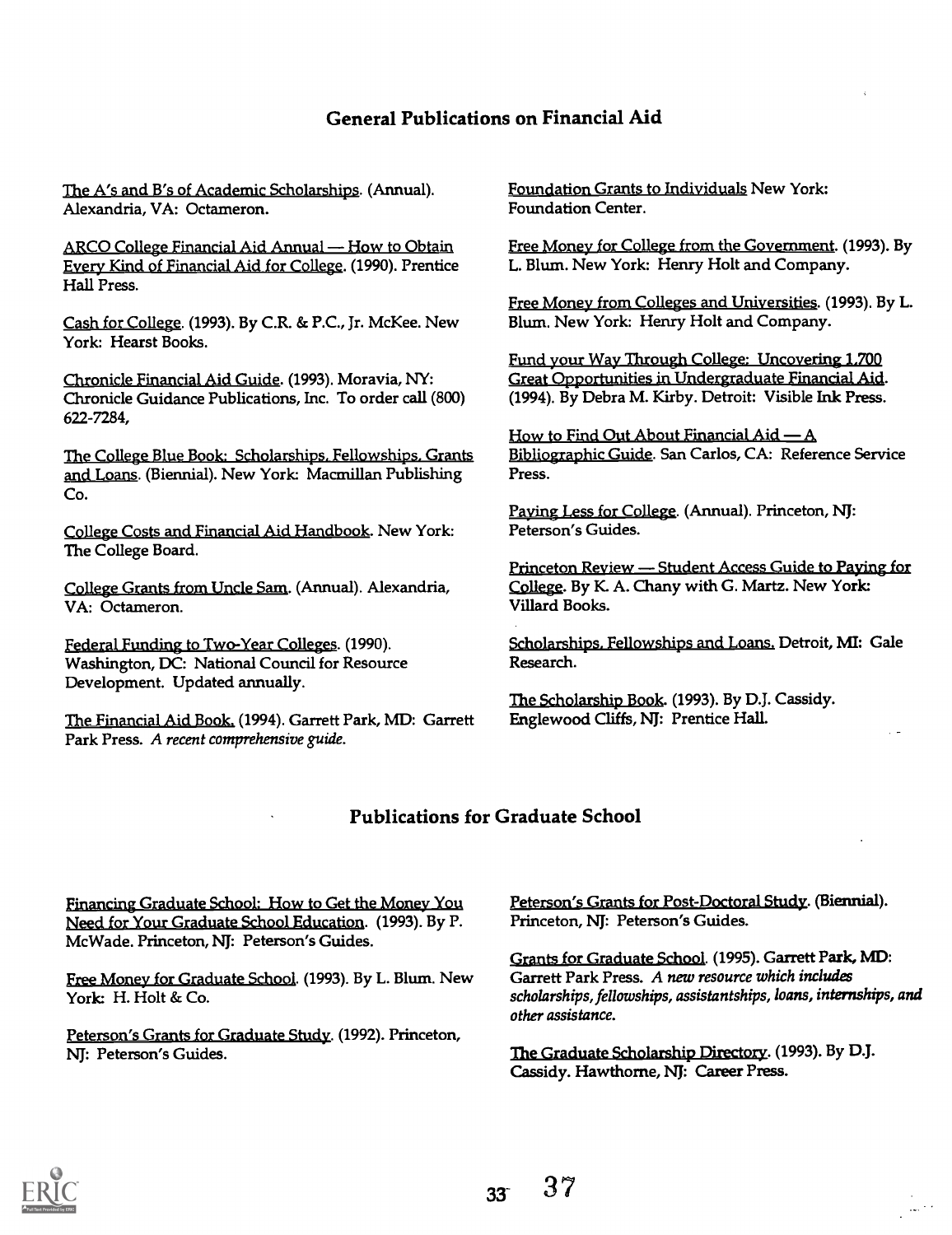# Additional Resources

Besides written publications, American Indian students should consult with school guidance counselors, teachers and professors, tribal education officers, and the financial aid and scholarships offices at colleges and universities. Other potential sources of information or financial aid are the following: any organizations or clubs of which you (or your spouse or parent) are a member, including religious organizations and employers, including your spouse's or parents'. Available in many high schools, universities and libraries are computerized financial aid search programs, on which you can enter a personalized profile that will then list for you all of the scholarships and aid for which you are eligible. Ask your guidance counselor, financial aid office or library for details. Finally, in researching this publication we have found that the Internet is a good source of information not only for financial aid and scholarships, but for Native news and organizations as well. If you are not familiar with how to use the Internet consult the Computer Services department at your college or university. Reference librarians can also direct you in this area. Even if you do not own a computer or have your own e-mail account, you can often access the Internet at your local library.

# The following are specific places on-line that can help you in your financial aid search.

1. America Online carries the RSP Funding Focus (\$9.95 a month, keyword: RSP; 800-827-6364). This is updated monthly and covers the really large awards, as well as thousands of other scholarships. You can search with key words to discover scholarships that match your special characteristics.

2. Find the college and university of your choice on the Internet; many maintain home pages on the World Wide Web. Often these home pages contain scholarship information and requirements. To find a school's address go to the American Universities home page (http://www.clas.ufl.edu/CLAS/ american-universities.html) or use an Internet search service.

3. Look at the on-line pamphlet of the Department of Education, Student Guide '95-96. (http://www.ed.gov/prog\_info/SFA/StudentGuide/).

4. The Financial Aid Information Page is a good introduction and includes a computerized worksheet that shows how much your expected family contribution will be. The address is (http://www.cs.anu.edu/afs/cs/user/mkant/Public?FinAid/finaid.html).

Helpful Hint: If you have a search option on your Internet software you can just search for the key words in the above titles.

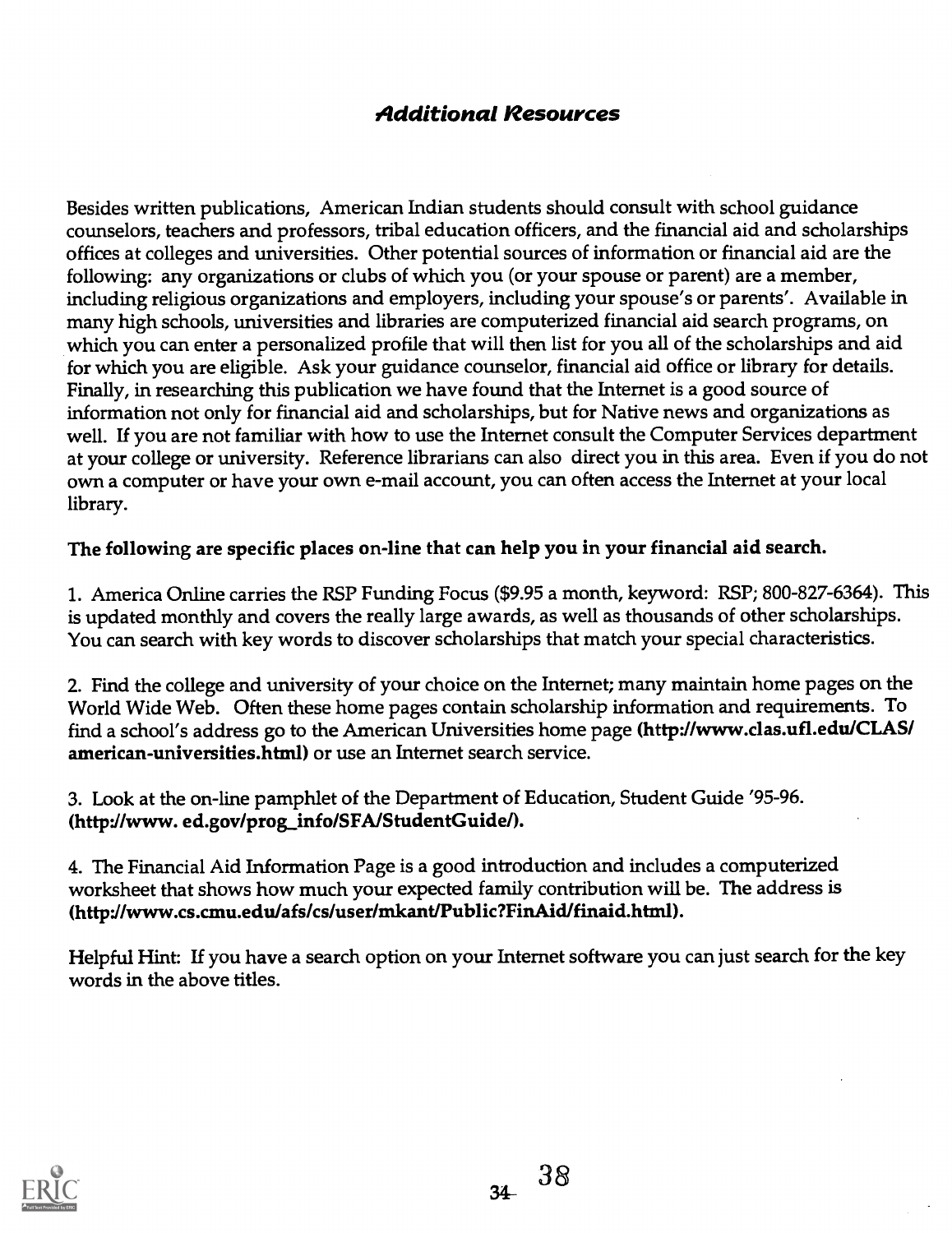## *<u>Index</u>*

Accounting, 25 Agricultural science, 4, 15 Anthropology, 4,10 Art(s), 3, 5, 8 Biological sciences, 24 Biology, 12, 25 Business, 4-5, 7, 8, 10-12, 25 Canadian, 3, 8 Chemistry, 11, 12 Clinical psychology, 6, 27 Communication, 7 Computers (computer science), 7, 9, 25 Counseling, 6, 28, 29 Dental hygiene, 6 Dentistry, 6, 12 Dietitian, 6 Doctoral study, 9-10, 24-25, 27-29 Education, 3-4, 7-8, 10-12, 25-27 Educational psychology, 26, 27 Engineering, 4-12, 24-25 English, 25 Environmental design, 11 Ethnic studies, 11 Fellowships, 9, 24-25, 28 Forestry, 10 Freshman, 4, 6, 11, 18 Geology, 12 High school students, 4, 5, 21 Humanities, 7, 24-25 Indian Health Service, 6, 7 Indian studies, 8, 10, 12 Internship, 8-10, 12

Inuit, 3, 8 Junior, 9-10, 24 Journalism, 7, 11 Law, 4, 8-9, 11-12, 24 Mathematics, 4, 7, 21, 24-25 Medicine, 3-4, 6, 8, 11-12, 25, 28 Natural resources, 4, 8, 11, 15 Natural resource management, 21 Natural sciences, 4, 7, 24 Non-degree study, 4, 7 Nursing, 6-7, 12, 25 Optometry, 6, 11 Pharmacy, 6 Physician, 6 Physical sciences, 24-25 Physical therapy, 6 Psychology, 4, 6, 8, 25, 27-29 Psychometrics, 27 Public health, 6, 11 Public policy, 11 Rehabilitation, 28-29. Research, 25, 27-29 Senior, 10, 13, 24 Science, 4, 5, 7, 12, 21, 24-25 Social sciences, 7, 10, 24-25, 28 Social services, 3, 28 Social welfare, 11 Social work, 6, 11, 27 Sophomore, 6, 9, 11-12, 18 Special education, 10 Statistics, 27 Veteran, 14



**T**erry 接触

 $35$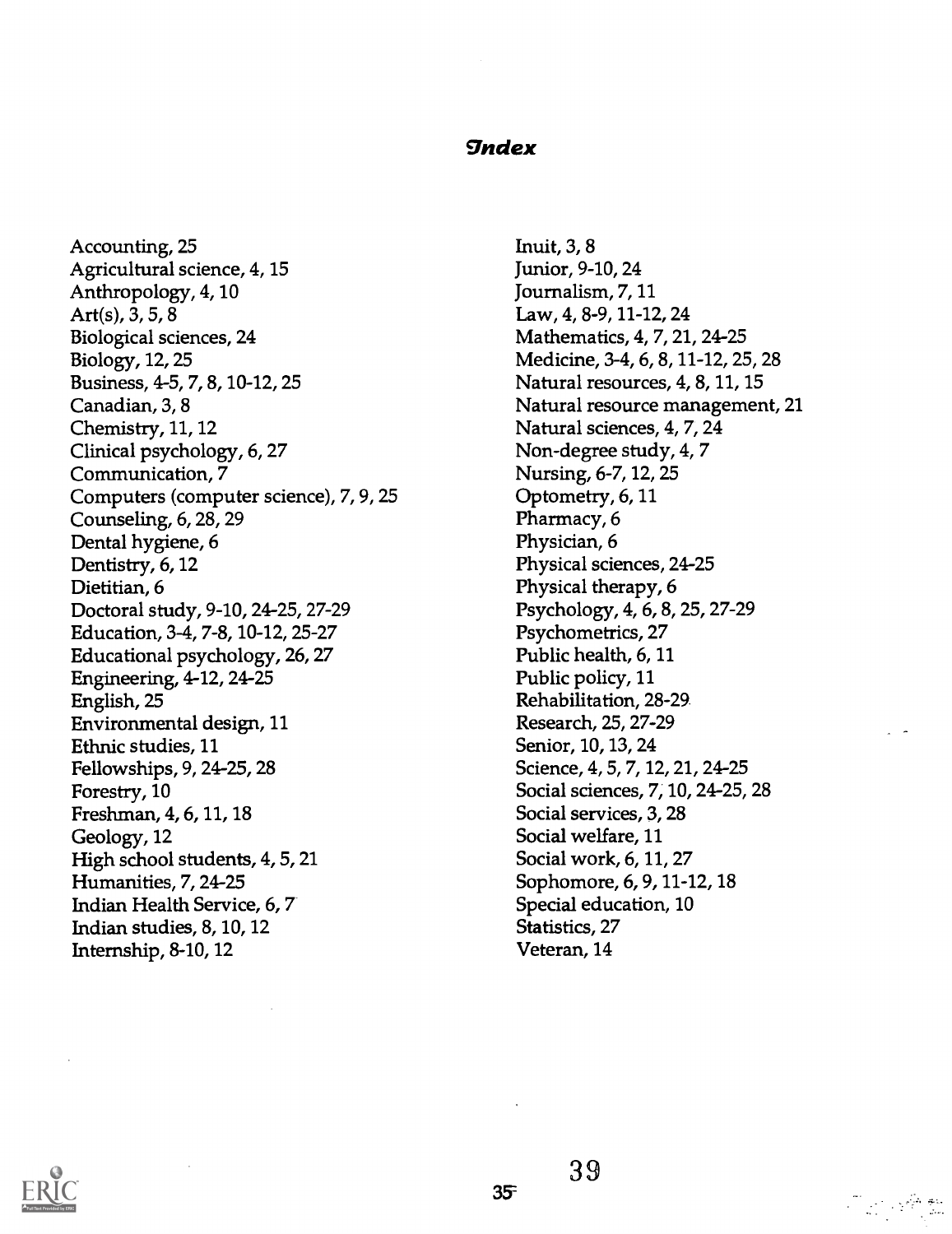# guide to 3inancial Aid for American gndian Students Additions and /or Corrections 3orm

To: American Indian Rehabilitation Research and Training Center

From: Name

| Address        |  |  |
|----------------|--|--|
| City/State/Zip |  |  |
| Telephone      |  |  |

Date: **Date:** 

Please consider making the following change to the resource book.

This is an \_\_\_\_\_\_ addition \_\_\_\_\_\_ correction on page \_\_\_\_\_\_ of the book.

Thank you for your suggestion! We appreciate your interest.

Mail or fax this page to: Timothy Thomason American Indian Rehabilitation Research and Training Center Northern Arizona University Institute for Human Development PO Box 5630 Flagstaff, AZ 86011 (520) 523-9127 FAX



36  $40$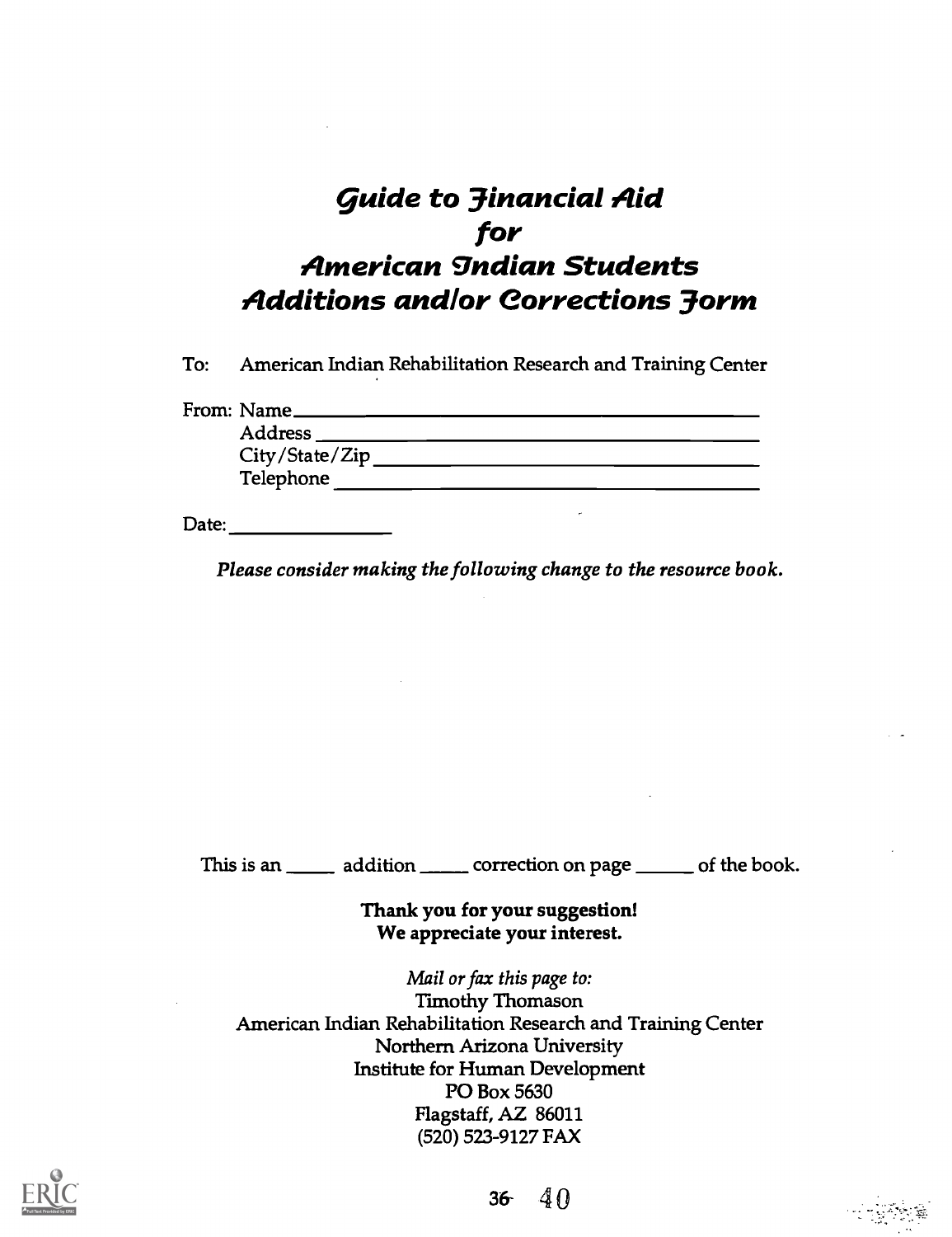

# U.S. DEPARTMENT OF EDUCATION

Office of Educational Research and Improvement (OERI) Educational Resources Information Center (ERIC)



# REPRODUCTION RELEASE

(Specific Document)

# I. DOCUMENT IDENTIFICATION:

| Tide: Guide to Financial Aid for American Indian Students |                                  |  |
|-----------------------------------------------------------|----------------------------------|--|
| Author(s): H.J. Thurber & T.C. Thomason, Editors          |                                  |  |
| Corporate Source:<br>Northern Arizona University          | <b>Publication Date:</b><br>1995 |  |

## II. REPRODUCTION RELEASE:

In order to disseminate as widely as possible timely and significant materials of interest to the educational community, documents announced in the monthly abstract journal of the ERIC system. Resources in Education (RIE), are usually made available to users in microfiche, reproduced paper copy, and electronic/optical media, and sold through the ERIC Document Reproduction Service (EDRS) or other ERIC vendors. Credit is given to the source of each document, and, if reproduction release is granted, one of the following notices is affixed to the document.

If permission is granted to reproduce the identified document, please CHECK ONE of the following options and sign the release below.



\*PERMISSION TO REPRODUCE THIS MATERIAL HAS BEEN GRANTED BY

TO THE EDUCATIONAL RESOURCES INFORMATION CENTER (ERIC)."

Level 1



 $RC020712$  aver

# or here

**Permitting** reproduction in other than paper copy

TO THE EDUCATIONAL RESOURCES INFORMATION CENTER (ERIC).'

'PERMISSION TO REPRODUCE THIS MATERIAL IN OTHER THAN PAPER COPY HAS BEEN GRANTED BY

Level 2

## Sign Here, Please

Check here

**Permitting** microfiche  $(4" \times 6"$  film), paper copy, electronic, and optical media reproduction

Documents will be processed as indicated provided reproduction quality permits. If permission to reproduce is granted, but neither box is checked, documents will be processed at Level 1.

| "I hereby grant to the Educational Resources Information Center (ERIC) nonexclusive permission to reproduce this document as<br>indicated above. Reproduction from the ERIC microfiche or electronic/optical media by persons other than ERIC employees and its<br>system contractors requires permission from the copyright holder. Exception is made for non-profit reproduction by libraries and other<br>service agencies to satisfy information needs of educators in response to discrete inquiries." |                                                                            |  |
|-------------------------------------------------------------------------------------------------------------------------------------------------------------------------------------------------------------------------------------------------------------------------------------------------------------------------------------------------------------------------------------------------------------------------------------------------------------------------------------------------------------|----------------------------------------------------------------------------|--|
| Signature:<br>d Ahomston                                                                                                                                                                                                                                                                                                                                                                                                                                                                                    | Position: Director of Training                                             |  |
| Printed Name: $T.$ Thomassum                                                                                                                                                                                                                                                                                                                                                                                                                                                                                | Organization: American Indian Rehabilitation<br>Research & Training Center |  |
| PO Box 5630, NAU<br>Address:                                                                                                                                                                                                                                                                                                                                                                                                                                                                                | Telephone Number: () 520-523-1341                                          |  |
| Flagstaff, AZ 86011-5630                                                                                                                                                                                                                                                                                                                                                                                                                                                                                    | Date: $7 - 7$                                                              |  |